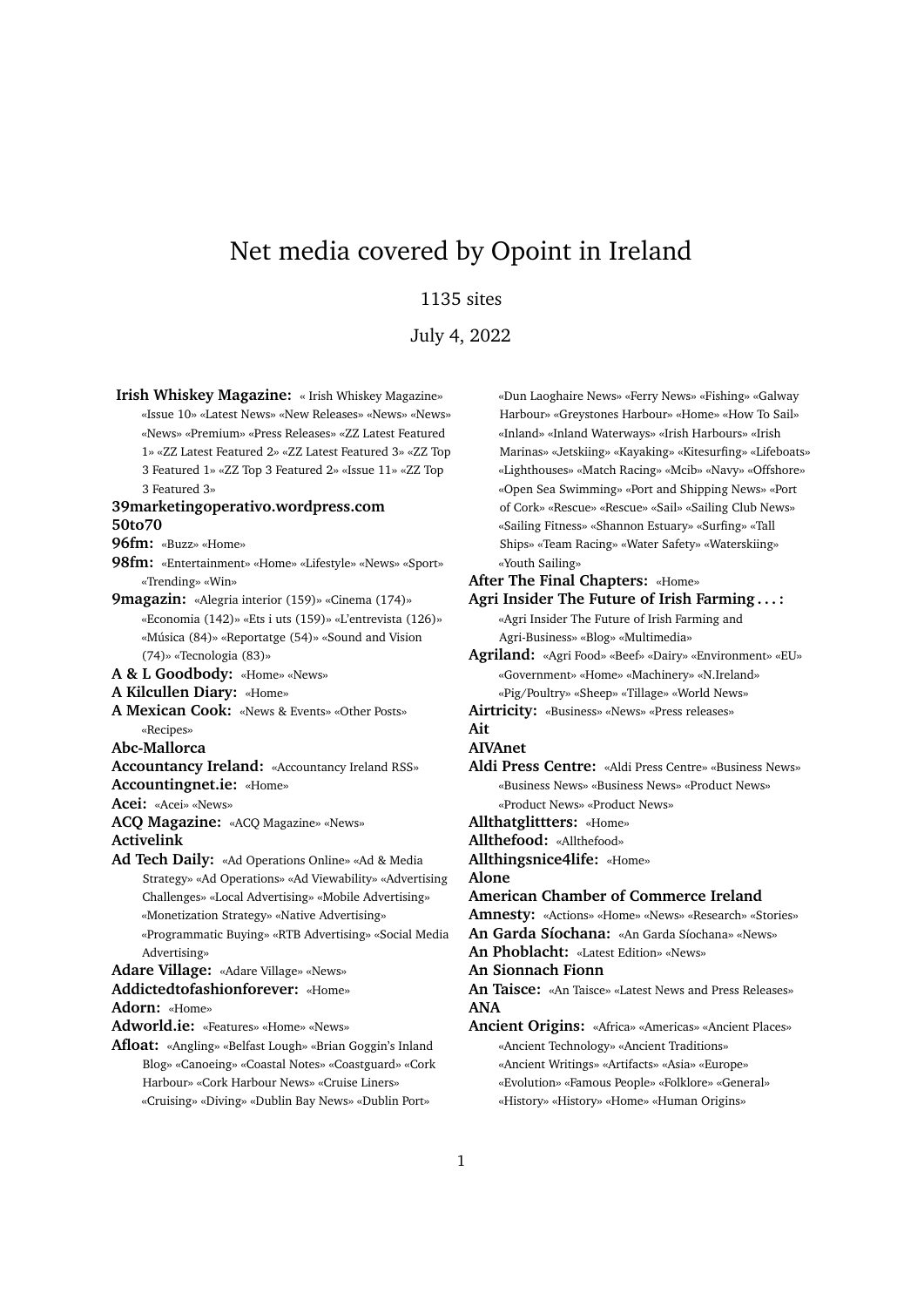### **Opoint Technology** Part of Infome

«Important Events» «Mysterious Phenomena» «Myths» «News» «Opinion» «Other artifacts» «Religions» «Science» «Science» «Unexplained»

**Anfearrua.com:** «Home»

**Anglo Celt:** «Home» «News» «Sport»

**Anseo.net**

**Antrim GAA:** «Antrim GAA» «News» «Saffron-businessforum»

**Anula's Kitchen:** «Home»

**Aontas:** «Aontas» «Blog» «Latest News»

**Apeiron Construction:** «Apeiron Construction» «Associations» «Design Build» «Equipment» «Speciality Contracting» «Steel»

**Apex Group:** «Apex Group» «Insights»

**Architecture Foundation:** «Architecture Foundation» «Activity» «News»

**Arklow.ie:** «Home» «News»

**Armagh I:** «Armagh» «Athletics» «Banbridge» «Bessbrook» «Business» «Craigavon» «Crossmaglen» «Food and drink» «Football» «Gaa» «Home» «Keady» «Lurgan» «Markethill» «Newry» «News» «Northern ireland» «Portadown» «Rugby» «Sport» «Tandragee» «What's on»

**Arthur Cox:** «Home» «News»

**Arts Council of Northern Ireland:** «Arts Council of Northern Ireland» «News»

**Arts Management Ireland:** «Home»

**Ashley On Trend**

**Athletics Ireland:** «Coaching» «Competition» «High Performance» «Home» «Juvenile» «News» «Organisational» «Schools»

**Athlone News:** «Athlone News» «Business» «Editorial» «Lifestyle» «News» «Property» «Sport» «The Week»

**Atlantic Bridge:** «Blog» «Home» «News»

**Atthelights:** «Home»

- **autobiz.ie:** «autobiz.ie» «Aftermarket» «Bodyshop» «Dealer» «Garage» «Motorsport»
- **Aviation Finance:** «Aviation Finance» «Aircraft Financing» «Aviation Economics» «Capital Markets» **Ayearinredwood:** «Home» **Babaduck:** «Home» **Backontrack.ie BackPageFootball:** «Home»

**Ballinasloe**

**Balls.ie:** «Fitness/Lifestyle» «Football» «GAA» «Home» «MMA» «Rugby»

**Bank Of Ireland:** «press room»

**Bartbusschots**

**BBC – naidheachdan:** «naidheachdan» **BDO:** «News»

**Beanmimo:** «Home»

**Beat 102-103:** «Beat 102-103» «Competitions» «COVID-19» «Entertainment» «Life» «Music» «Music» «News» «News» «News Team» «Sport» «Tech» **Beauchamps:** «Home» **Beaut.ie:** «Beauty» «Home» «Life» «Photos» «Style» «The Irish Beauty Blog – Fashion» «Vote» «Win» **Beautitude Blog:** «Home» **Beauty-Brat Beautylymin:** «Beautylymin» «Brand Focus» «cruelty free» «Empties» «Favourites» «health» «skincare» **Beautynook Becboop:** «Home» **Beechfield Healthcare BeepBeep.ie:** «BeepBeep.ie» «News» **Beermack:** «Home» **Behind Green Eyes:** «Home» **Bench Warmers:** «Bench Warmers» «Boxing» «Featured Stories» «Football» «Formula 1» «GAA» «Golf» «MMA» «Rugby» **Beo Bernie Goldbach Betfred Blog:** «Boxing» «Cheltenham Festival» «Cricket» «Darts» «Entertainment» «Features» «Football» «Fred Says» «Golf» «Home» «Motor Racing» «Olympics» «Other» «Royal Ascot» «Rugby» «Snooker» «Tennis» **Better Business:** «Better Business» «Awards» «Conferences» «Dublin Tech» «Education» «Entrepreneurship» «Events» «Features» «Finance» «Funding» «News» «Small Business» «Start ups» «Technology» «Travel» **Beyond the Wild Garden:** «Home» **Bia Sasta:** «Home» **Biblio Cook:** «Home» **Bike Buyers Guide:** «Bike Buyers Guide» «News» **Blackthorn Capital:** «Home» **Blather Blog Aaireland Body Shop:** «Home» **Bone-idle:** «Film & TV» «Home» «Interviews» «Video Games» **Bonkers.ie:** «Banking» «Broadband, Phone & TV» «Gas & Electricity» «Insurance» «Mortgages» «News» «Personal Finance» **Bord Bia:** «Bord Bia» «Bord Bia Insights» «Brexit» «Events»

«Farmers» «Farmers & Growers» «Gardening» «Growers» «How we help» «Industry» «Inform» «Just Ask» «Lifestyle» «News» «News & Events» «Origin Green» «Recipes» «Resources» «Trade Fairs»

**Bord Iascaigh Mhara:** «Bord Iascaigh Mhara» «News & Events»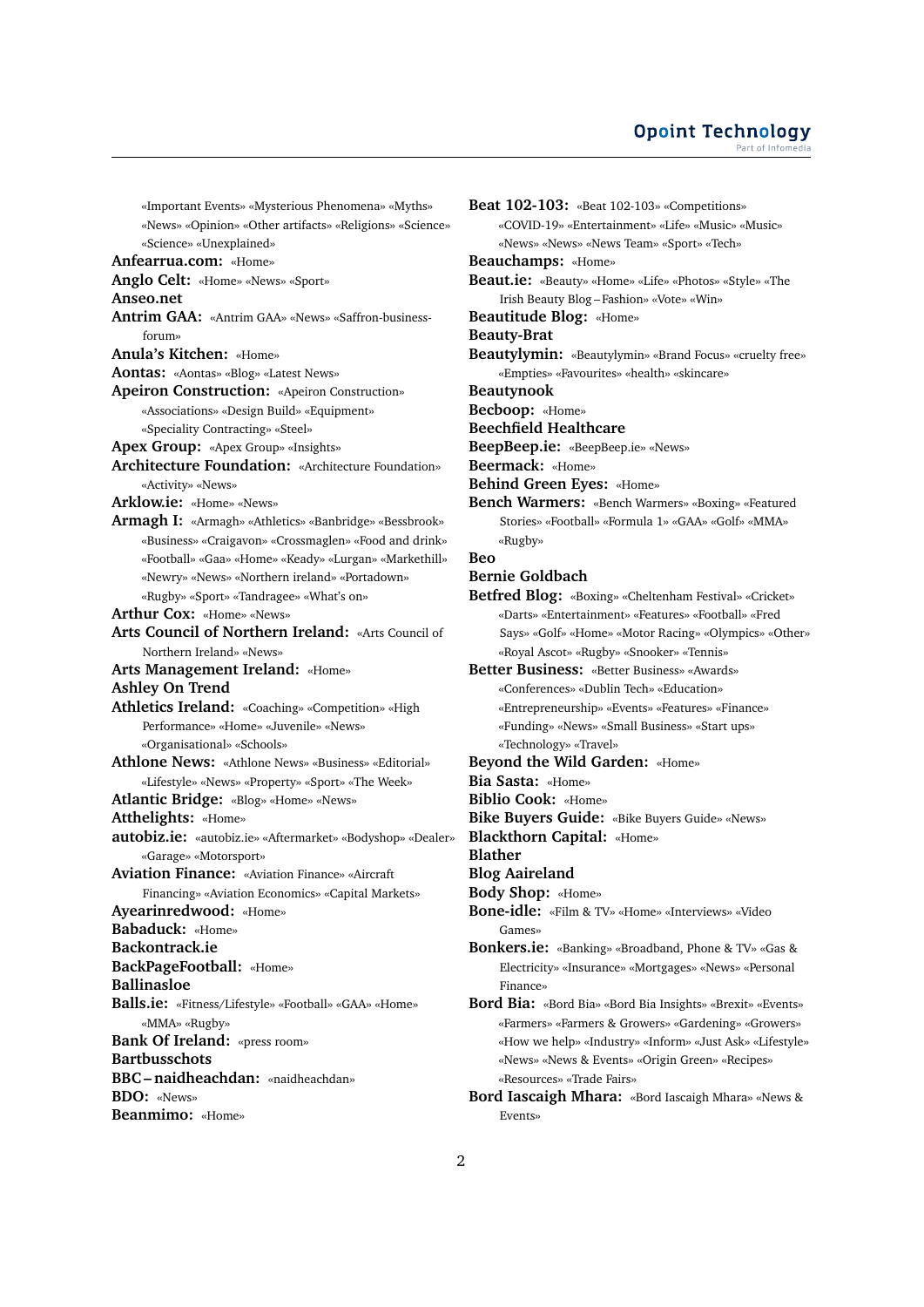**Brand Ireland:** «Home»

- **Bray People:** «Entertainment» «GAA» «Home» «Lifestyle» «Local Notes» «News» «Opinion» «Other Sports» «Soccer» «Sport»
- **Breakingnews.ie:** «Business» «Cycling» «Day at a glance» «Entertainment» «Film» «GAA» «Home» «Lifestyle»
- «News» «Rugby» «Soccer» «Sport» «Top Stories» «World»
- **Brian M. Lucey:** «Home» «Journalism»
- **Bright & Beautyfull:** «Home»
- **British Heritage Travel:** «British Heritage Travel» «History» «News» «Royals» «Travel»
- **Broadsheet.ie**
- **Building Services News:** «Archive» «Home»
- **Buildingirelandmagazine:** «Buildingirelandmagazine» «Features» «News» «Uncategorised»
- **Business & Finance:** «Business» «Finance» «Home» «News» «Technology» «Video»
- **Business & Finance News:** «Home»
- **Business and Finance:** «Agriculture» «Appointments» «Economy» «European» «Financial» «General» «Home» «Ireland» «Politics» «Property» «Technology» «World»
- **Business Island:** «Business Island» «News»
- **Business News:** «Business News» «Entrepreneur» «Future of Work» «Infrastructure» «Make a difference» «Manufacturing»
- **Business Plus:** «News» «Science & Technology» «SME» «The Economy» «Home»
- **Businessandleadership.com:** «Appointments» «Business» «Economy» «Home» «Leadership» «Marketing» «Sustainability» «Technology»
- **Buyers Broker Ltd:** «Home»
- **Buzz:** «Buzz» «Beauty» «Boxing» «Celebs» «Culture» «Entertainment» «Fashion» «Food & Drink» «Football» «Football» «Gaa» «GAA» «Games» «Gaming» «Health & Fitness» «Horse Racing» «Irish News» «Lifestyle» «Mma» «Money» «Motoring» «Movies» «Movies & Tv» «Movies & TV» «Music» «News» «Opinion» «Politics» «Rugby» «Soccer» «Sport» «Sports : Opinion» «Tech» «Travel» «World News»
- **Bvisible PR:** «Blog» «Home» «News»
- **Byrnewallace:** «Home» «Latest publications & insights» «News» «Recent work»
- **C103:** «Entertainment» «Home» «News»
- **Camron:** «Camron» «Clients» «Latest Work»
- **Car & Home Insurance Quotes Online:** «Blog»
- **Car Buyers Guide:** «Motoring news» «News»
- **Caravancruise:** «Caravan Park Reviews» «Home» «News» «Notice Board» «Tow Car Reports»
- **Careers News**
- **Careers Portal:** «Career News»
- **Carlow GAA:** «Carlow GAA» «News»
- **Carlow Live:** «Carlow Live» «Around Carlow» «Business» «Carlow Town» «Deaths» «Fun & Games» «Helpful Information» «Jobs» «Motoring» «Multimedia» «News» «Opinion» «Politics» «Property» «Sport» «Weather» «What's on»
- **Carlow Nationalist:** «Columnists» «Home» «News» «Sport»
- **Carrick on suir Motor Club:** «News & Events»
- **CarsIreland:** «Blog» «Reviews»
- **Cartoonsaloon:** «Home» «News»
- **Carzone.ie:** «Carzone Motoring News»
- **Castlebar.News:** «Acquired Brain Injury» «Airc» «April 1st» «Arts and Entertainment» «Breaffy NS» «Business» «Castlebar Golf Club» «Castlebar Library» «Castlebar Pantomime» «Castlebar Parish» «Castlebar Rotary Club» «Castlebar Rugby Club» «Castlebar Swimming Club» «Castlebar Tidy Towns» «Castlebar Youth Information Centre» «CCFE» «Chamber Corner» «Columns» «Community – Autism Action» «Community Groups» «CRCFM» «Crimilin\_NS» «Davitt College» «Down Syndrome» «Environment» «Gaelic Games» «Gardening» «General» «GMIT Innovation Centre» «GMIT Sports» «History of Castlebar Town Council» «Home» «Hospice Support» «Leisure» «Linenhall Arts Centre» «Lions Club» «Mayo Cancer Support» «Mayo Education Centre» «Mayo Intercultural Action» «Mayo Volunteer Centre» «Mens Shed Castlebar» «Mitchels GAA Club» «Museum Cafe and Shop» «Museum of Country Life» «Music» «Musicals» «Network Mayo» «Nostalgia» «Nostalgia» «Orthodox Services Castlebar» «Royal Theatre» «Schools» «Snugboro N.S.» «Soccer» «Sport» «St. Angelas GNS» «St. Joseph's Secondary School» «St. Patrick's Day» «St. Patricks BNS» «Stage Plays» «Tech Corner» «Temporary Exhibitions» «Tennis» «The Family Centre» «Tost» «Visual Arts»
- **Catholicireland.net**
- **Cathy des mond:** «Home»
- **Cavan County Council:** «Cavan County Council» «News»
- **Cavan GAA:** «Cavan GAA» «News»
- **Celtar**
- **Central Bank of Ireland:** «Central Bank of Ireland» «News media»
- **Centre for Cross Border Studies:** «Events» «Home» «News»
- **CervicalCheck:** «General news»
- **Chambers Ireland:** «Chambers Ireland» «Blog» «News» **Champagne & High Heels Blog**
- **Changing Ireland:** «Changing Ireland» «Activism & Volunteering» «Community» «Community (Editor's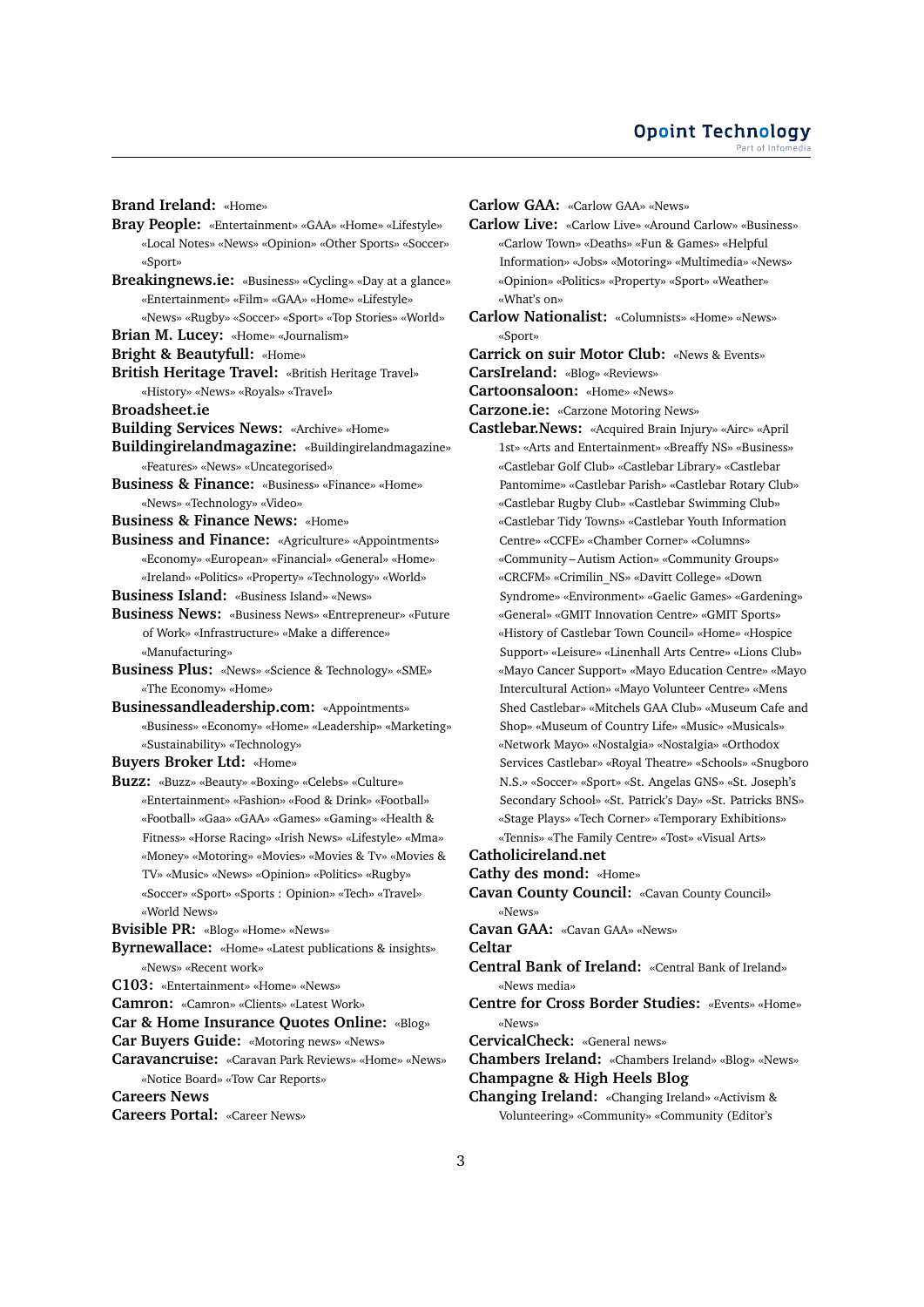Choice)» «Development Work» «Development Work» «Development Work» «Editor's Picks» «Education & Training» «Empowerment» «Equality & Rights» «Equality & Rights» «Family Support» «Family Support» «Family Support» «Funding» «Funding Programmes» «Health» «Health» «Inclusion» «Inclusion» «Inclusion» «Initiatives» «Initiatives» «Initiatives» «Initiatives» «Planning & Governance» «Policy & Strategy» «Policy & Strategy» «Programmes» «Programmes»

**Changing Lanes:** «Changing Lanes» «Big Car» «Blog News» «Car Humour» «Car News» «Car Reviews» «Features» «First Drive» «Medium Car» «MPV» «News» «Opinion» «Road Test» «Small Car» «Sport/Performance» «SUV/Crossover» «Video»

## **Chartered Accountants Ireland:**

- «charteredaccountants.ie»
- **Cheapeats:** «Blog»
- **Checkout:** «A Brands» «Drinks» «Fresh Produce» «Frontpage» «Packaging» «Retail» «Retail intelligence» «Supply Chain» «Technology» «World News»

**Chefadrian**

- **Chefnetwork:** «Chefnetwork» «More»
- **CherrySue, Doin' the Do:** «Home»
- **Children of the Digital Age:** «Children of the Digital Age» «Blog»

**Chill:** «Blog» «Home»

- **Chris Mee Group:** «Blog» «News»
- **Ciara O' Doherty:** «Ciara O' Doherty» «Beauty» «Fashion Blog» «The Career Diaries»
- **Ciaran Cuffe:** «Home»

**Cilt**

**CineIreland**

- **Cineworld Cinemas:** «Cineworld Cinemas» «Blog»
- **Citizensinformation:** «Home» «What's New»
- **City Sightseeing Belfast:** «Belfast City Sightseeing Tour» «Home» «Private Hire» «Things To Do In Belfast» «Tours»

### **Clare County Council**

**Clare Echo:** «Clare Echo» «Arts & Entertainment» «Business» «Covid-19» «News» «Opinion» «Premium» «Sport»

**Clare GAA:** «Clare GAA» «News»

- **Clare.fm:** «Clare.fm» «Blog» «Latest News» «Obituaries» «Podcasts» «public services» «Sport»
- **Classic Hits 94-105FM:** «Classic Hits 94-105FM» «Clare News» «Cork News» «Dublin News» «Galway News» «Limerick News» «News» «Podcasts» «Showbiz News» **Cleft.ie:** «Home» «News»
- **CLiC News:** «CLiC News» «Arts» «Children» «Civilisation» «Events» «Features» «Geography» «Irish» «Science»

«Sport» «World»

**Clonmel Online:** «Competitions» «Featured» «Home» «Music» «News» «Press Releases» «Titbits» «Uncategorized»

**Cluas:** «Home»

**Cobh Edition:** «Cobh Edition» «Announcements» «Events & Entertainment» «Local GAA» «Local Golf» «Local News» «Local Rugby» «Local Soccer» «Local Tennis» «Sport» **Coconut**

**Codecdss.ie:** «Blog» «Home»

- **College Tribune:** «College Tribune» «Arts» «Arts & Lifestyle» «Business» «Business & Law» «Campus affairs» «Entertainment & Lifestyle» «Features» «Film» «Film & TV» «Gaeilge» «Law» «LifeStyle» «Music» «Music» «News» «Politics» «Politics» «Science» «Science» «Sport» «Turbine»
- **Communityni:** «Businesses» «Home» «Marketplace» «News» «Opportunities» «Special offers»
- **Complete Car:** «Car News» «Features» «Home Page» «Industry News»

**Comreg:** «News»

- **Connacht Rugby:** «RSS»
- **Connacht Tribune:** «Connacht Tribune» «Lifestyle» «News» «Opinion» «Sport»
- **Connolly Youth Movement: CYM:** «Home» «Campaigns» «Culture» «Education» «Forward» «Uncategorized» «War»

**Conor's Bandon Blog:** «Home»

**Construction Business:** «Construction Business» «Appointments» «Architecture» «Breaking News» «Company News» «Concrete» «Conferences & Awards» «Connaught» «Construction sector» «Cork» «Energy» «Engineering» «Environment» «Finance» «Health & Safety» «Housing» «Increase» «Infrastructure» «Investment» «jobs» «Lean Construction» «Legal» «Leinster» «Mergers & Acquisitions» «Munster» «Northern Ireland» «Planning» «Products and Services» «Project News» «Property» «Quarrying and Mining» «Regional» «Regulations & Policies» «Renewables» «Reports» «Research» «Sustainability» «Training» «Ulster» **Construction Industry Federation of Ireland**

## **Construction News ConstructionIreland:** «Home»

**Constructionnetworkireland:**

«Constructionnetworkireland» «12 Projects of Christmas» «Architecture» «Around the World» «Commercial Property» «Construction» «Data Centre» «Engineering» «Events» «Feature» «Industry» «Investment» «Lunch with CNI» «News» «Planning» «Project» «Property» «Reports» «Residential Property» «Retail Property» «Uncategorized» «Women In Construction»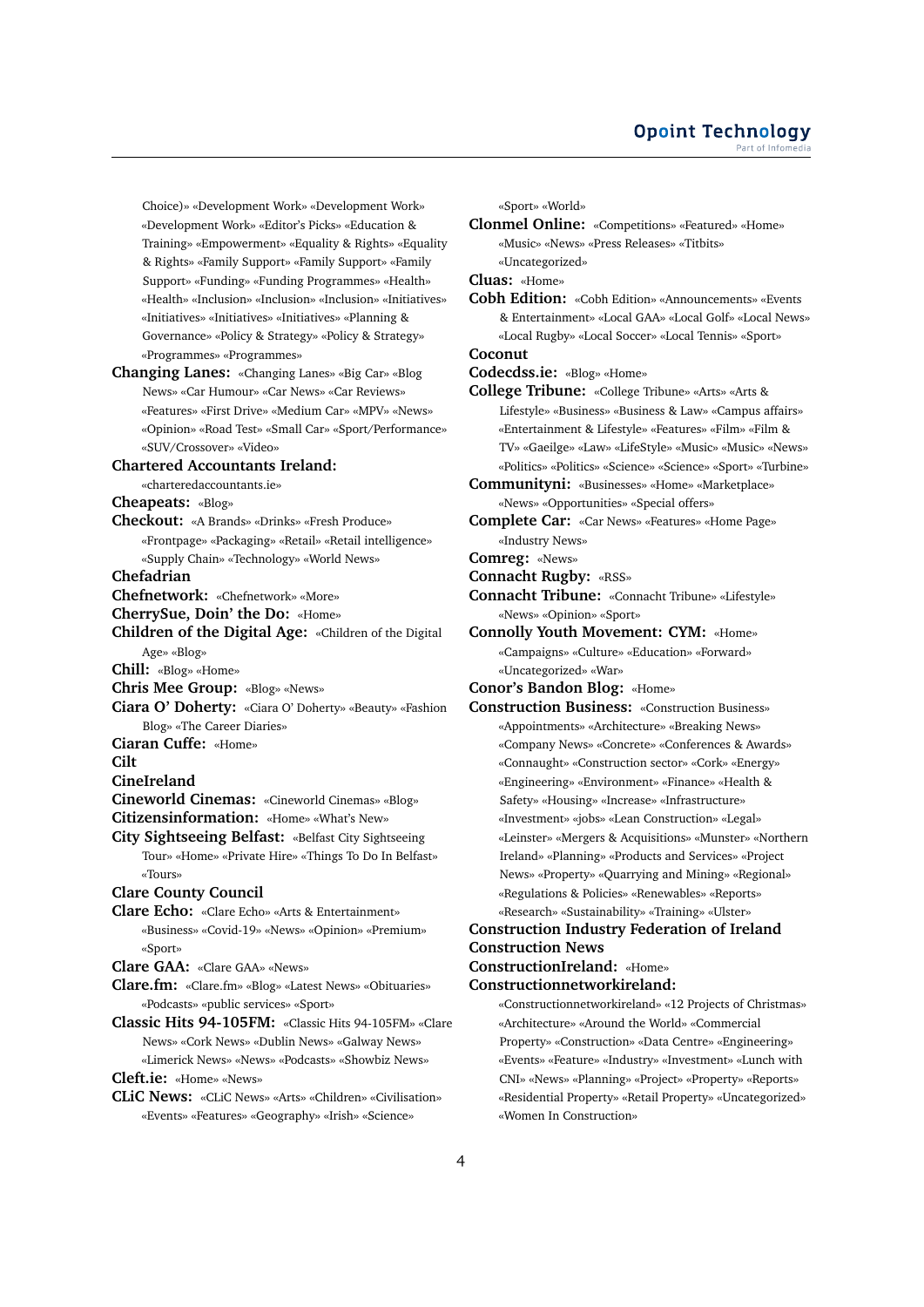### **Opoint Technology** Part of Infomer

**ConsumerHelp:** «ConsumerHelp» «Current news» «Mortgage calculators» **Cork Chamber Supports Businesses in Cork:** «Cork Chamber Supports Businesses in Cork» «Blog» «Chamber» «Member News» «Rss» **Cork City.ie:** «News» **Cork County Council:** «Home» «News» **Cork GAA:** «Cork GAA» «RSS» **Cork Golf News Cork Institute of technology:** «Current News & Events» «Home» «News» **Cork Safety Alerts:** «Cork Safety Alerts» «Latest News» **Cork's Red FM:** «Cork» «Coronavirus» «Home» «National» «News» «Played Songs» «Sport» **CorkBeo:** «All News» «Business» «Cork Loves» «Culture» «Family & Kids» «Food & Drink» «GAA» «History» «Home» «Jobs» «Local News» «Music & Nightlife» «News» «News» «Property» «Rugby» «Soccer» «Sport» «Travel» «What's On News» «World News» **Corkindependent:** «Corkindependent» «Business» «Home» «Homes» «Lifestyle» «News» «Sport» «Style» **Corus:** «Home» «News» **Countryside Alliance Ireland:** «News» **Courts:** «Home» «Latest News» **Crafteaclasses Crème de Citron:** «Home» **CreativeDynamix:** «RSS» **Cru Culture Northern Ireland Curlmaven.ie:** «Curlmaven.ie» «Beauty» «Blog» «Hair» «Rituals» **CyberSafetyAdvice:** «Home» **Damien Mully Dan McLaughlin Blog:** «Home» **Dancin with Disaster:** «Home» **Danielsullivan:** «Blog» **Danske Bank Darinasblog Darling Jordan! Data Protection Commissioner:** «Home» «News &  $Modio$ **Datalex:** «Blog» **Davidmcwilliams Davy:** «Home» «Research» **Decisionireland:** «Decisionireland -» «Books» «Innovation» **Declan Flynn:** «Home» **Dental Care Ireland:** «News» **Department of Communications, Energy . . . :** «Department of Communications, Energy and Natural

Resources» «News & Media» **Department of Education and Skills:** «Home» **Department of Enterprise, Trade and . . . :** «Consultations» «Home» **Department of Finance:** «Home» «Latest News» **Department of Foreign Affairs and Trade:** «Home» «Press Releases» **Department of Public Expenditure and Reform** «Home» **Department of Social Protection:** «Home» **Dermotlacey.ie Derry GAA:** «Derry GAA» «Club» «Club» «Club Derry» «Coaching and Games» «County» «County Football» «Featured» «Handball» «Ladies Football» «Latest» «Latest» «Rounders» **Derry Post:** «Athletics» «Boxing» «Features» «GAA» «Home» «News» «Other Sport» «Soccer» «Sport» «What's On» **Dervswerve:** «dervswerve.wordpress.com» **DigitalTimes:** «Build a site» «Growing your business» «Home» «Mobile & Apps» «New Ideas» «News» «Raise Money» «Selling online» **Digitology:** «Home» **Dine In Dublin Dining in Dublin:** «Dining in Dublin» «News» **Discover Ireland District Magazine Dlr Comhairle Contae Country Council:** «Dlr News» «Home» **Dolly Dowsie:** «Home» **Donegal County Council Donegal Daily:** «Donegal Daily» «Business» «Cooking» «Council News» «Courts» «DD Pets» «Features» «Hairdressing» «Jobs» «Motors» «Politics» «Sport» «Sport» **Donegal gaa:** «Donegal gaa» «News» **Donegal Live:** «Arts & Culture» «Coronavirus» «Entertainment & Listings» «GAA» «News» «Soccer» «Sport» **Donegal Woman:** «Donegal Woman» «Business» «Entertainment» «Events» «Health» «Life» «Mammy» «Motoring» «News» «Style» **Donegalnews:** «Columnists» «Home» «Lifestyle» «News» «Sport» **Down gaa:** «Down gaa -» **Dreamingaloud:** «Blog» **Drinks Industry Ireland:** «Drinks Industry Ireland» «Marketing» «Off-trade» «On-trade» «Opinion» **Drogheda Independent:** «GAA» «Lifestyle» «Opinion» «Other Sports» «Soccer» «Sport» **Droghedalife:** «Front Page» **Dublin:** «Dublin» «COVID-19 (Coronavirus)» «Everyday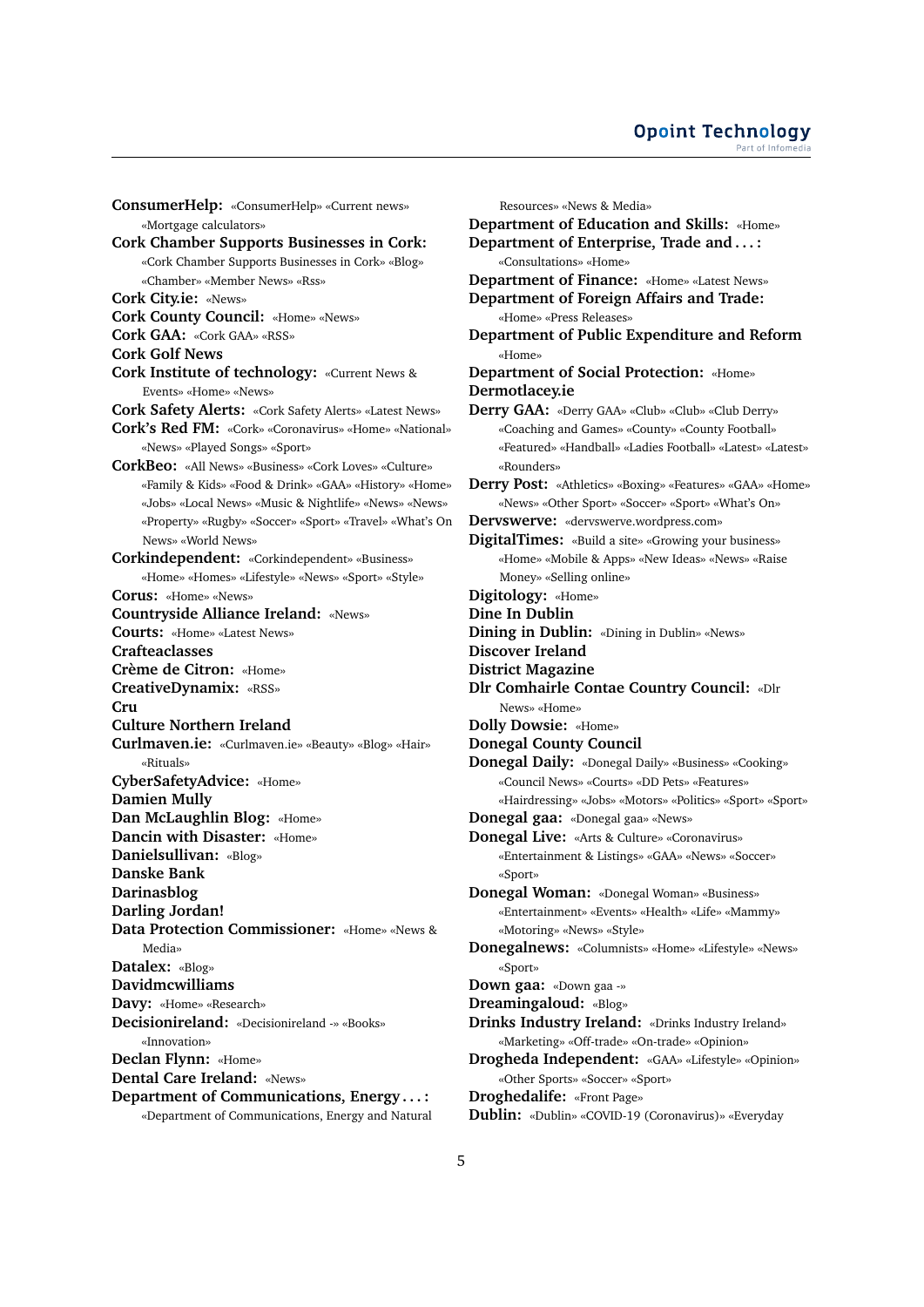Essentials» «Invest» «Life in Dublin» «Live» «Official procedures» «Plan your move» «Sports» «Things to do» «Work» «Work Essentials» «Work Stories»

**Dublin Bus:** «Dublin Bus» «Media-Releases»

**Dublin chamber**

**Dublin City:** «Home» «Press & news»

**Dublin City University:** «Home» «More news >»

**Dublin Dental University Hospital:** «Dublin Dental University Hospital» «News»

**Dublin gaa:** «Dublin gaa» «News»

**Dublin Gazette:** «Dublin Gazette» «A Day In The Life» «Blanchardstown» «Business» «Cinema» «Clondalkin» «Dublin City» «Dublin Life» «Dublinlife: Cinema» «Dun Laoghaire» «Dundrum» «Entertainment» «Fingal» «Fingal» «Food & Drink» «Gaming» «Home» «Lucan» «Lucan» «Motoring» «Music» «New Releases» «News» «News Page 9» «News: Blanchardstown» «News: Clondalkin» «News: Dun Laoghaire» «News: Dundrum» «Pets» «Property» «Sport» «Sport: Dublin City» «Style» «Travel» «What's On?»

## **Dublin Gluten Free**

**Dublin Inquirer**

## **Dublin Institute for Advanced Studies:** «Dublin Institute for Advanced Studies» «RSS Feed»

**Dublin News**

**Dublin People:** «Home»

**Dublin Town:** «Home» «What's the story?»

**Dublindancefestival:** «News»

**DublinLive:** «DublinLive» «Arts culture news» «Beyonce» «Business» «Celebs» «Comedy» «Crime» «Dublin GAA» «Dublin news» «Education» «Family & Kids» «Family & kids» «Fashion & Beauty» «Film» «Film» «Food & Drink» «Food & drink» «Fun Stuff» «Health» «Health & Fitness» «History» «Latest News» «Latest Sport» «Latest what's on» «Leinster Rugby» «Lifestyle» «Luas» «Music & Nightlife» «Music & nightlife» «News Opinion» «Nicki minaj» «Other Sport» «Pets» «Politics» «Property» «Property» «Rachel allen» «Robbie keane» «Rugby» «Soccer» «Sport Opinion» «Theatre» «Theatre» «Things to do» «Traffic & Travel» «Travel» «What's on news» «World news» «Zlatan ibrahimovic»

## **Dublintaxi:** «Home»

**Dundalk Democrat:** «Business» «Community» «Entertainment» «Gaelic Games» «Home» «News» «Soccer» «Sport» «what-s-on» «What-s-on»

**Dundalk Institute of Technology**

**Dundalk Leader:** «Dundalk Leader» «Articles»

**Dungarvanobserver:** «Dungarvanobserver» «Latest News»

**DUP:** «Home»

**Eachtra Archaeological Projects East Cork Journal Eastcoast:** «Eastcoast» «Wicklow News» **Easy Food:** «Easy Food» «Competitions» «Food News» «Kitchen Tips» «Recipes» **Eat Sleep Chic:** «Beauty» «Fashion» «Home» «Lifestyle» «Travel» **Echo Live:** «Business» «Cork Lives» «Cork News» «Cork Sport» «Cork Views» «Home» «Showbiz» «Wow!» **Eco Evolution Economic Incentives EFinancialCareers Ireland:** «Home» «News» **Eile:** «Eile» «Culture» «Editor's Letter» «Events» «Fashion» «Food» «Health» «Ireland» «Menswear» «Music» «News» «News & Current Affairs» «Opinion» «Reviews» «Womenswear» «Youth» **Eircom.net:** «Pressroom» **El Blog de Vinoselección:** «El Blog de Vinoselección» «Cultúr» «Físeáin NÓS» «Gníomhaíochas» «Meáin» «Saol» «Taisteal» «Teic» **Electric:** «Electric» «Golf» «News» «Standards» **Electric Ireland:** «News Media» **Electricity Supply Board:** «Electricity Supply Board» «Blog» «Press Centre» **Elverys:** «Home»

**Emerald Interior Design:** «Home»

**Energy Ireland**

**E6 Ventures:** «News»

- **EnergyDigital:** «EnergyDigital» «Sustainability» «Utilities»
- **Engineers Ireland:** « Civil : News» « Mechanical and manufacturing» «An Riocht» «Australia/New Zealand» «Biomedical» «Blog» «Chemical and process» «Computing Division : News» «Cork» «Donegal» «Engineering Divisions» «GB» «Home» «Local government» «Midland» «News» «North-East» «North-West» «Northern» «Press Archive» «South-East» «Structures and construction» «Thomond» «West»
- **Enhance What's Yours**

**ENN Ireland's IT news source:** «Blog» «Home»

**Enniscorthy Guardian:** «Enniscorthy Guardian» «Entertainment» «GAA» «Lifestyle» «Local Notes» «News» «Opinion» «Other Sports» «Outabout» «Soccer» «Sport»

**Enterprise Equity:** «Home» «News»

**Enterprise Ireland:** «Press Releases»

**Enterprise Northern:** «Home» «News»

**Entertainment:** «Gossip» «Home» «Music» «Music News» «TV» «TV News» «WTF»

**Environment & Energy Management:** «Environment & Energy Management» «Emissions» «Energy» «Environmental» «Featured News» «Feed»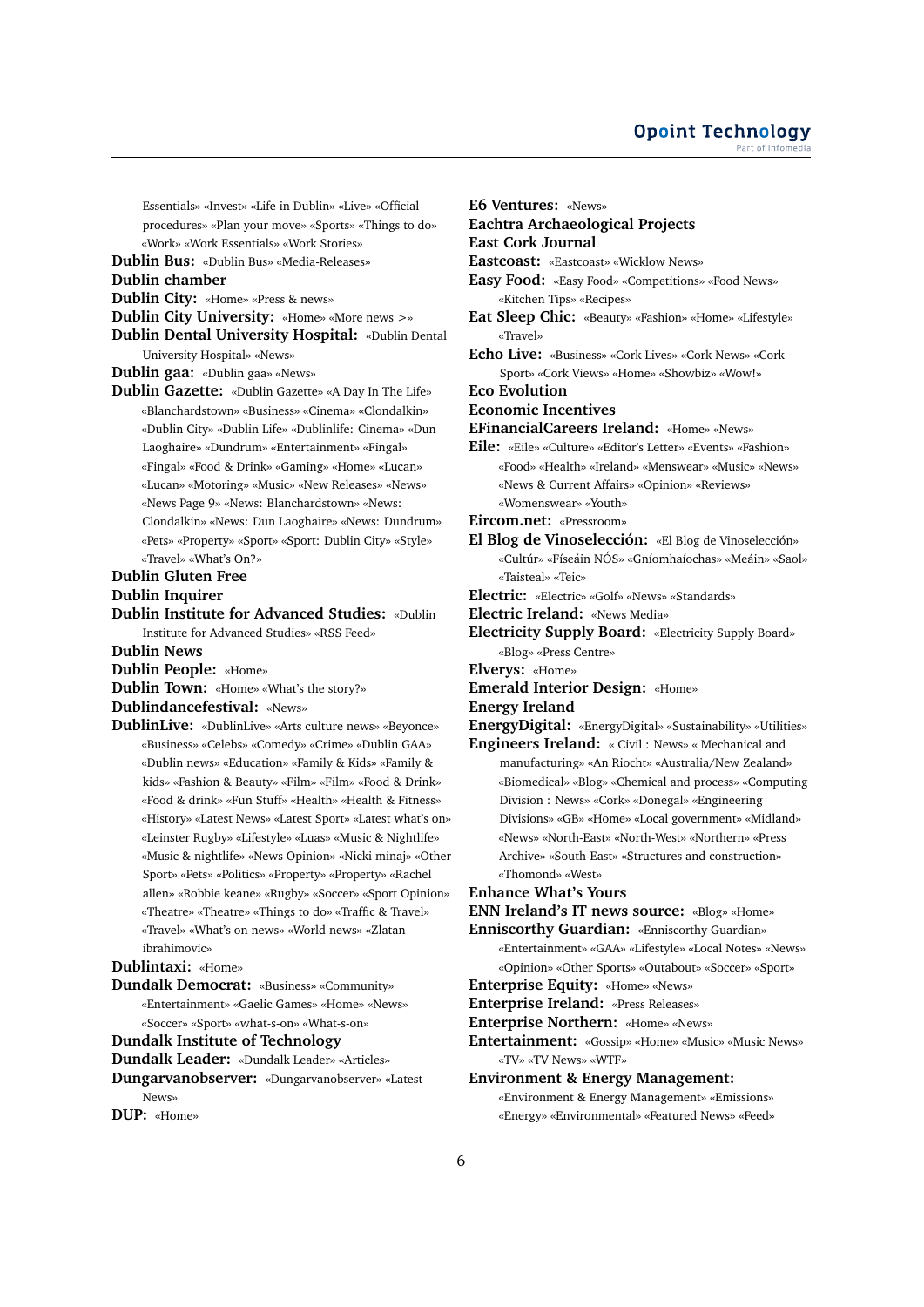«News» «Recycling» «Waste Management» «Water Services»

### **Environmental Protection Agency Ireland**

- **Eolasmagazine.ie:** «Eolasmagazine.ie» «Climate and environment report» «Economy report» «Infrastructure and construction report» «Issues» «Public Affairs» «Reports»
- **Equestrian Reality:** «Home»
- **Essentialfrench:** «Home» «Junior Cert Advice&Tips» «Leaving Cert Advice&Tips» «News» «Study Tips» «Tips&Advice for Parents»

**Etsy Ireland**

**Eugene F.Collins:** «News & Events»

**eurofound.europa.eu:** «EIRO – Representativeness studies» «Events» «News Articles» «Publications» «Strona Główna»

**European Parliament :** «European Parliament» «News & Press»

**European Supermarket Magazine:** «A-brands» «Drinks» «Fresh produce» «Home» «Packaging» «Private label» «Supply chain» «Technology»

- **everymum.ie:** «everymum.ie» «Baby» «Competitions» «Experts» «Food» «Getting Pregnant» «Kids» «Mums' Insights» «My Family» «My Life» «Pregnancy»
- **Evoke.ie:** «Beauty» «Beauty Advice» «Beauty News» «Beauty Reviews» «Celebrity» «Entertainment» «Events» «Family» «Fashion» «Fashion News» «Fitness» «Food» «Food & Drink» «Health» «Home» «Interiors» «Irish News» «Lifestyle» «Mental Health» «Motivation» «News» «Property» «Recipes» «Restaurants» «Royal» «Sex & Relationships» «Shopping» «Soaps» «Sport» «Style Advice» «Travel» «Trending» «TV & Film» «Weddings» «Wellness» «World News»

**Excel Recruitment-:** «Blog»

**Exquisite:** «Exquisite» «Travel»

- **extra.ie:** «extra.ie» «Business» «Celebrity» «Entertainment» «Entertainment News» «Extraordinary» «GAA» «Golf» «International» «Irish» «Irish News» «Jobs» «Media» «Motoring» «Movies & TV» «News» «Politics» «Real Life» «Rugby» «Soccer» «Sport» «Sport Extra» «Tech» «World News»
- **Extratime.az:** «Attendance» «European & International» «First Division» «Gallery» «Home» «Match Reports» «News» «Opinion» «Premier Division» «Quizzes» «Sportscast» «Watch» «Women's Football»

**Faces By Grace**

**FAI:** «Home»

**FairyFace Designs:** «Home»

**Family Friendly HQ:** «Family Friendly HQ» «Baby» «Competitions» «Competitions» «Family Stories»

«Fertility» «Food» «Home» «Home & Garden» «News & Trending» «Parenthood» «Pregnancy» «Primary School» «Recipes» «Reviews» «Rewards» «Secondary School» «Toddler & Wobbler» «Video»

- **Familyfun:** «Familyfun» «Antrim» «Armagh» «Carlow» «Cavan» «Clare» «Cork» «Derry» «Donegal» «Down» «Dublin» «Fermanagh» «Galway» «Kerry» «Kildare» «Kilkenny» «Laois» «Leitrim» «Limerick» «Longford» «Louth» «Mayo» «Meath» «Monaghan» «Offaly» «Roscommon» «Sligo» «Tipperary» «Tyrone» «Waterford» «Westmeath» «Wexford» «Wicklow»
- **Farmers Journal:** «AGRIBUSINESS» «Beef» «Belgium» «BUILDINGS» «Careers» «COUNTRY LIVING» «Dairy» «Dairylink Ireland» «Editorial» «Farm safety» «Farm Safety» «Farmer Writes» «Farming News» «Farming News» «Food» «Forestry» «Home» «IRISH COUNTRY LIVING» «Livestock» «MACHINERY» «News» «NI Sheep Programme» «Northern» «PEDIGREE» «Pig» «Poultry» «PROPERTY» «Scotland» «Sheep» «SUSTAINABILITY» «The Dealer» «The Irish Horse» «TILLAGE» «Tullamore Farm» «Viewpoints»

#### **Farmette**

**Fashion Boss:** «Home»

**Fashion.ie:** «Children Fashion News» «Fashion interviews» «Fashion news ireland» «Home» «Irish fashion boutiques» «Irish fashion designers» «Irish fashion reviews» «Ladies fashion ireland» «Ladies Fashion News» «Latest fashion news» «Makeup & Beauty News» «Makeup & beauty tips ireland» «Men's Fashion News» «Sports & Fitness News» «Style Advice Ireland» «Sustainable fashion news» «Teenage fashion ireland» «Well Being News»

**Fashionunited.ie:** «Fashionunited.ie» «Trends»

**FBD Holdings:** «Press Releases»

**Feeding Time With The Boozey Swine:** «Home» **Feel Desain:** «Home»

**Fermanagh gaa:** «Fermanagh gaa» «News»

**FFT.ie:** «Features» «General News» «Home» «News» «Operator News» «Supplier News» «WeirdNews»

**Fianna Fail:** «Latest News»

**Film Ireland:** «Home»

**Finance Dublin:** «Home»

**Finance Jobs:** «Home» «News&Analysis»

**Finegael**

**Fingal County Council:** «News»

- **Fingal Independent:** «Fingal Independent»
- «Entertainment» «GAA» «Lifestyle» «Local Notes» «News» «Opinion» «Other Sports» «Soccer» «Sport»

**FinTech Ireland:** «FinTech Ireland» «Bitcoin»

«Compliance» «Cryptocurrencies» «Digital-euro»

**Fish Farming Expert:** «Menu»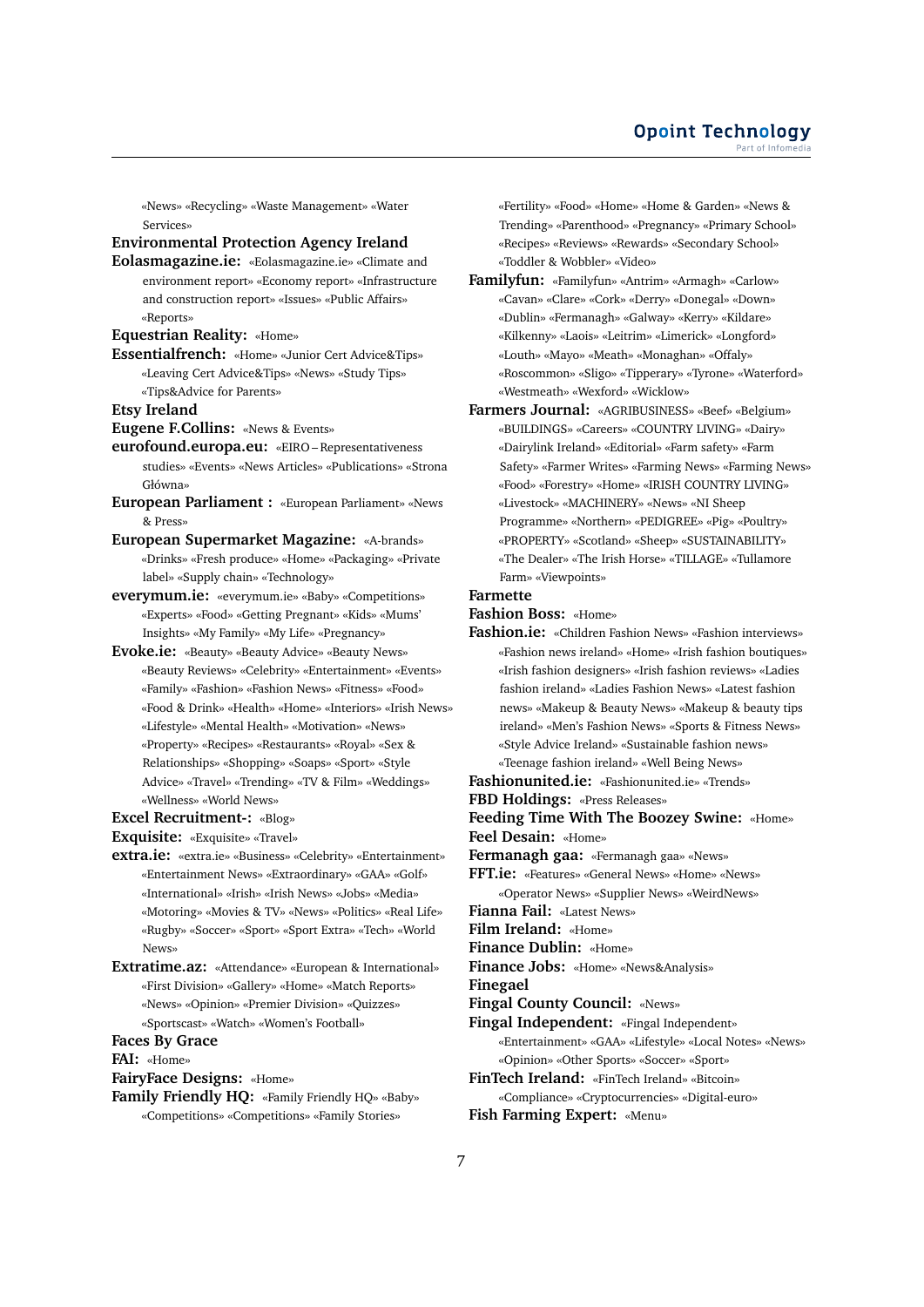**Fishing In Ireland:** «Fishing In Ireland» «Coarse angling reports» «Fishing News» «News clippings» «Pike fishing reports» «Salmon fishing reports» «Sea angling reports» «Trout fishing reports»

**FitzGerald Solicitors:** «Home»

**Fladgate:** «Home» «Insights»

**Fleet:** «Awards» «Classified» «Home» «Materials Handling» «Materials Handling» «News» «News – Bus & Coach» «News – Fleet Van & Utility» «News Green Fleet» «News Maritime» «News Trailer & Bodybuilder» «Noticeboard» «Notices»

**Fleetcar:** « News» «Direction» «Home» «Launch Pad»

- **Flying In Ireland:** «Flying In Ireland» «Airlines» «Airports» «Features» «General Aviation» «Industry» «Military» «Videos»
- **Fm104:** «Buzz» «Fm104 News» «Home» «Sport» «Win» **Folcieri**
- **Fomulaspy:** «F1 Latest News» «FE Latest News» «Features» «Home»
- **Food & Drink Business Europe:** «Agriculture» «Appointments» «Bottling» «Capital Projects» «Chilling & Refrigeration» «Conferences & Exhibitions» «Control & Automation» «CSR» «Energy» «Engineering» «Enterprise» «Environment» «Features» «Finance» «Food equipment» «Food Hygiene» «Food Packaging» «Food Safety» «Food Service» «Health & Safety» «Home» «Hygiene» «Industry» «Ingredients» «Innovation» «IT» «Laboratory» «Logistics» «Marketing» «Materials Handling» «New Product Development» «News» «Nutrition» «Packaging» «Packaging & Environment» «Packaging Design» «Process engineering» «Processing» «Processing Equipment» «Project Management» «Quality Assurance» «Recruitment» «Regulations» «Reports» «Research» «Research & Development» «Storage» «Supply chain» «Total Processing Preview» «Training & Education» «Uncategorized»
- **Food&Wine Magazine:** «Food&Wine Magazine» «AWARDS» «Baking» «Beef» «Beer» «Beverages» «Books» «Breakfast» «Cocktails» «Coffee» «Competitions» «Desserts» «DRINK» «Events» «Features» «Festivals» «Gadgets» «Game» «Gourmet Travels» «Guides» «International» «interviews» «Lamb» «Liquor» «News» «Other» «Pasta» «Pork» «Poultry» «Recipes» «Restaurants» «Reviews» «Seafood» «Travel» «Vegan» «Vegetarian» «Where to drink» «Wine»

## **Foodfight**

**Foodhack.global:** «Foodhack.global» «Join SyndicateInvest alongside FoodHack as a business angel →» «Raise Funds» «Raise FundsGet in front of a vetted network of investors →» «Resources»

«ResourcesStories, insights & tips to help you grow your venture →» «Trend Reports» «Trend ReportsAccess 100+ digestible reports you can act on →» «View DealsView 78 startups currently fundraising  $\rightarrow$ »

**footballtalentscout.net:** «footballtalentscout.net»

«Database» «Guest articles» «Midfielders»

**Fora:** «Fora -»

**Forexbrokers.com**

**Forkful**

- **Forsa:** «Forsa» «Blog» «Latest News» «News»
- **Fountian Healthcare Partners:** «News»
- **Franchise Direct:** «Franchise Direct» «Blog»

**Frankly Wines:** «Home»

**French Foodie in Dublin:** «Home»

- **Friends of the Irish Environment:** «Friends of the Irish Environment» «News about Fie»
- **From China Village:** «Home»
- **Front Line Defenders**
- **Fusedbyfionauyema:** «Fusedbyfionauyema -» «Articles» «Fiona's cooking adventures»
- **GAA:** «GAA» «Antrim» «Armagh» «Carlow» «Cavan» «Cork» «Donegal» «Donegal» «Dublin» «Features» «Football» «Football» «Galway» «Hurling» «Hurling» «Laois» «Laois» «Longford» «Monaghan» «News» «Offaly» «Tipperary» «Wexford» «Wexford»
- **Gaelic Life:** «Antrim» «Brian McGuigan» «Cavan» «Columnists» «Counties» «Down» «Extra time» «Fermanagh» «Home» «Jarlath Burns» «Joe Brolly» «Monaghan» «Shane McNaughton» «Talking Points» «Tyrone»

**Gaff:** «Gaff» «ADVICE» «INSIDER» «SHOPPING»

- **Galway Advertiser:** «Galway Advertiser» «Athletics» «Business News» «Children & Parenting» «Cinema» «Coffee Break Read» «Comedy» «Editorial» «Education & Training» «Essential Playlist» «Exhibitions» «Food & Wine» «GAA» «Galway Diary» «Gardenwise» «Health & Beauty» «Home & Garden» «Interviews» «Lifestyle» «Local News» «Motoring News» «Music» «National News» «News» «Old Galway» «Other» «People of the Tribes» «Podcasts» «Politics» «Property News» «Readings & Events» «Reviews» «Rugby» «Shooting The Breeze» «Soccer» «Sport» «Theatre» «Travel» «What's On»
- **Galway Bay FM:** «Home» «News» «Sport»

**Galway Beo:** «Galway Beo» «Culture» «News» «Sport» **Galway City:** «Home» «News»

- 
- **Galway Daily:** «Galway Daily» «AGRICULTURE» «BOOKS» «BOXING» «Business» «BUSINESS» «CLOTHES» «Courts» «COURTS» «COVID-19» «CRIME & LAW» «DATING» «EDUCATION» «ENVIRONMENT» «FASHION»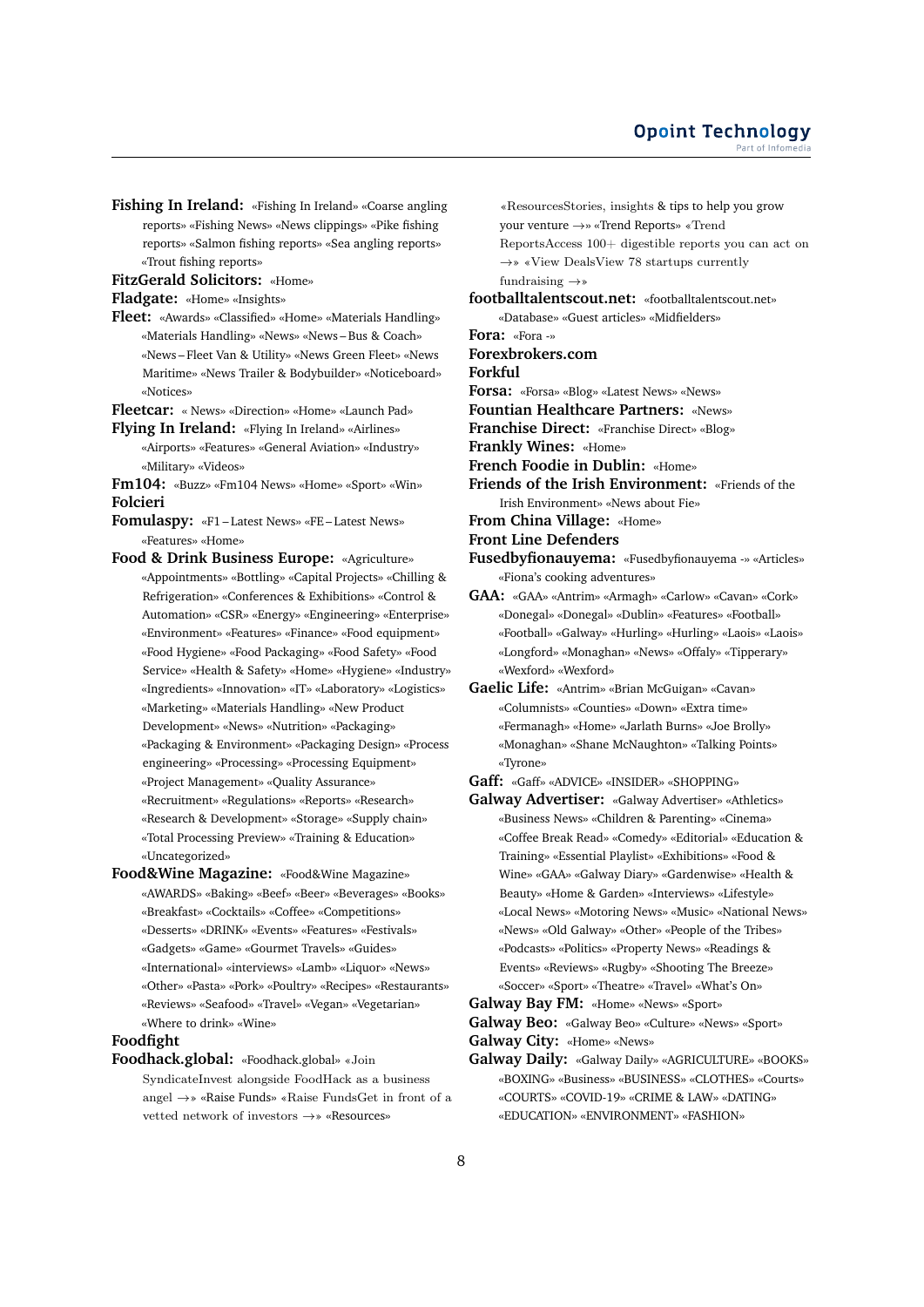«FEATURES» «FEATURES» «FILM» «FINANCIAL ADVICE» «FOOD & DRINK» «FUN» «GAA» «GAEILGE» «GOLF» «Health» «HERITAGE» «HOUSING» «HURLING» «LADIES GAELIC GAMES» «LEGAL COLUMN» «LIFE & STYLE» «Lifestyle» «MUSIC» «NEWS» «OPINION» «OPINION»

«POLITICS» «POLL» «PROPERTY» «RUGBY» «SCIENCE»

«SOCCER» «Sport» «SPORT» «TECHNOLOGY»

«TELEVISION» «THEATRE» «TOURISM» «TRAFFIC»

«TRANSPORT» «VIEW ALL» «VIEW ALL» «VIEW ALL»

«WEATHER» «WHAT'S ON» «WHAT'S ON» «WHAT'S ON» «WHAT'S ON»

**Galway gaa:** «Galway gaa» «News»

**Galway Now:** «Galway Now» «Arts and Entertainment» «Beauty» «Fashion» «Lifestyle»

**Galway Tourism:** «Home»

**GameDevelopers:** «Education News» «Features» «Home» «News»

**Gameir:** «Gameir» «Featured» «News» «Reviews»

**Games Reviews:** «Games Reviews» «3ds news» «Android News» «Articles» «Ios news» «News» «Pc game reviews» «Pc news» «Ps3 game reviews» «Ps3 news» «Ps4 game reviews» «Ps4 news» «Wii U News» «Xbox 360 News» «XBox One Game Reviews» «Xbox One News»

**Garda Ombudsman:** «Garda Ombudsman» «News and statements» «Newsroom»

**Garden Guide:** «Garden Guide» «All Garden Guide Articles2076» «Children & Schools» «Children & Schools39» «Designing174» «Education &Training» «Education and Training135» «Environment» «Environment143» «GardenGuide» «Gardening» «Gardening49» «Growing Food» «Growing Food154» «Plants» «Plants102»

**Garden.ie:** «News»

**Gas Networks Ireland:** «Gas Networks Ireland» «Media Releases»

**Gastro Gays:** «Home»

**Gaucher Disease News:** «Gaucher Disease News» «News»

**Gcn:** «Books» «Entertainment» «Film» «Home» «Music» «News» «Opinion» «Travel» «TV»

**Geek Ireland:** «Geek Ireland» «Culture» «Film & TV» «Gaming» «Science & Technology»

**Geektech:** «Feed» «Gaming» «Home» «PC» «Reviews» «Smartphones&Tablets»

**Geoffsshorts:** «Home»

**Gibney Communications:** «News»

**Girlfridays Beauty Blog:** «Home»

**GlamForce**

**Glasseye:** «News»

**Global Trade Alert**

**Go Wild Magazine:** «Go Wild Magazine» «Ancient East» «Dublin» «Food» «Go Ancient East» «Go Wild – The Food Experience» «Go Wild Dublin» «Go Wild Northern Ireland» «Go Wild On The Lakes» «Go Wild Tourism» «Interviews» «News» «Northern Ireland» «On the Lakes» «Producers» «Recipes» «Restaurants» «Signature Chefs» «Things To Do» «Wild Atlantic Way»

**Goal.com Ireland:** « England» «Arsenal» «Betting Home» «Chelsea» «Editorials» «Home» «Latest News» «Liverpool» «Manchester City» «Manchester United» «News» «Northern Ireland national team» «Premier Division» «Previews» «Republic of Ireland national team» «Spurs» «Transfer Centre»

**GoldenPlec:** «Competitions» «Festivals» «Home» «Interviews» «News» «Reviews» «Videos»

**Golf Digest**

**GoLoud:** «GoLoud» «Podcasts»

**Goos3D Ireland:** «Apps» «Gadgets»

**Gorey Guardian:** «Gorey Guardian» «Entertainment» «GAA» «Lifestyle» «Local Notes» «News» «Opinion» «Other Sports» «Outabout» «Soccer» «Sport»

**Goss.ie:** «Beauty» «Features» «Goss TV» «Home» «International» «Movie» «Music» «Showbiz» «Style» «TV»

**Gov.ie:** «Home» «Next» «Publications»

**gradireland.com**

**Grant Thornton Ireland:** «Insights» «News centre» **Great British Chefs:** «Blog»

**Green Party:** «Economy A new economy that serves people, communities and nature rather than the other way round.» «Environment An environment thriving through stewardship and recognition of its invaluable finite resources.» «Home» «Society An equitable, healthy and just society that upholds rights and values diversities.»

**Greennews.ie:** «Greennews.ie» «Biodiversity» «Climate Change» «Energy» «Features» «Opinion» «Plastics»

**Greenside Up:** «Blog» «Home»

**Greystones Guide:** «Greystones Guide» «FUTURE» «INDEX» «PAST» «PHOTOS» «PRESENT»

**Gript:** «Gript» «#Zeroleaks» «Comment» «Comment Ireland» «Comment World» «Culture» «Featured Picks» «Griptoon» «Housing» «Irish News» «Lifestyle» «News» «ON THIS DAY» «VACTRACK» «Videos» «World News»

**Growtrade.ie:** «Growtrade.ie» «Horticulture» «Horticulture» «Horticulture» «Horticulture» «Landscape» «Landscape» «Landscape» «Landscape» «Retail» «Retail» «Retail» «Retail» «Sports & Parks» «Sports & Parks» «Sports & Parks» «Sports & Parks»

**Gruel Guerrilla**

**Guaranteed irish:** «Guaranteed irish» «Blog» «Careers»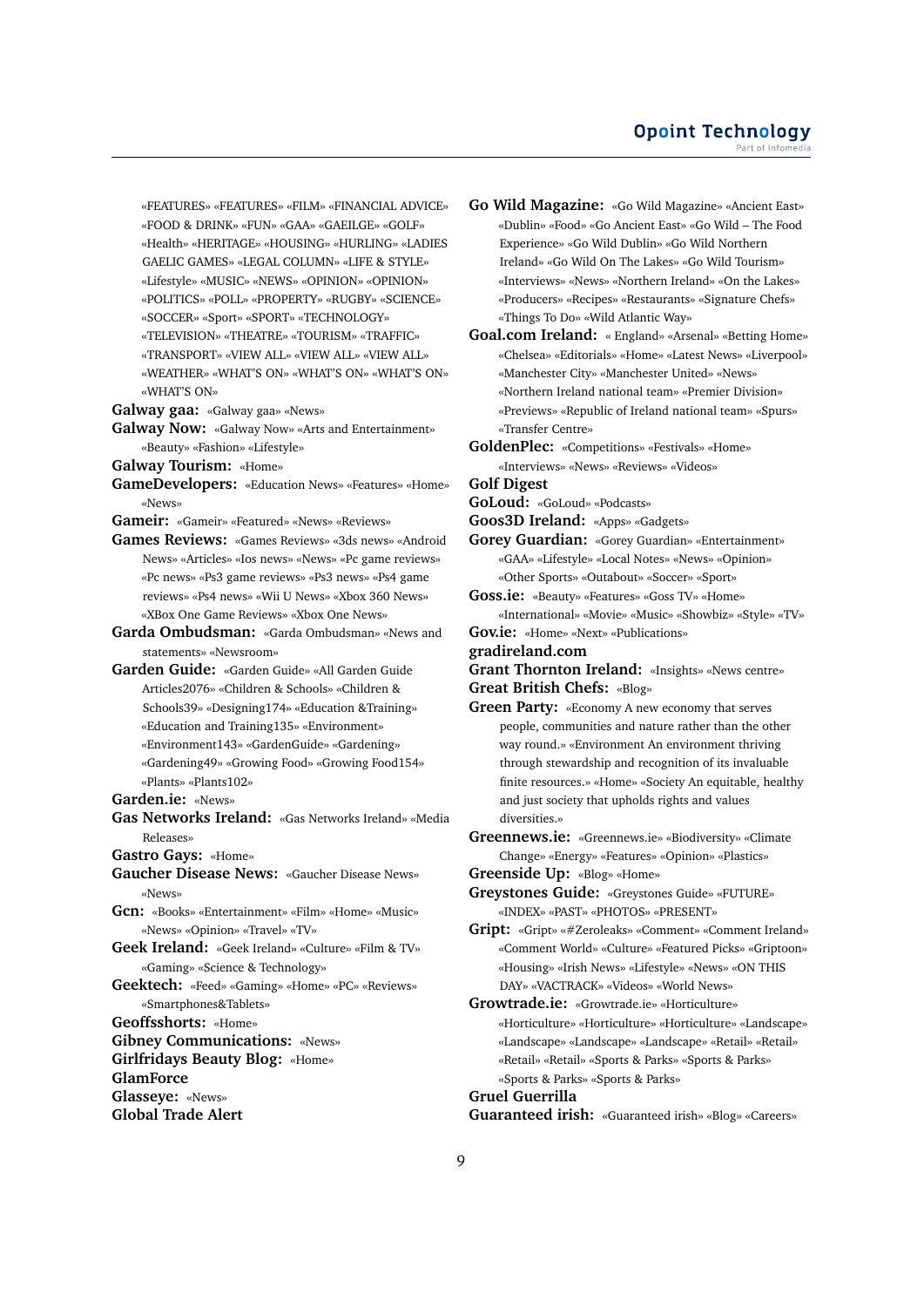### **Opoint Technology** Part of Infomed

«Events» «NEWS»

**Guides:** «Guides» «Megabites»

- **Gunda Dorothea:** «Gunda Dorothea» «Breakfast» «Brows» «Dessert» «Dinner» «Eyes» «Face» «Finland» «Germany» «Ireland» «Lips» «Lunch» «Make-Up» «Personal» «Race Reports» «Recipes» «Snack» «Training» «Training & Races» «Travel» «United Kingdom» «USA»
- **Handling Network:** «Euro News» «Global News» «Handling News» «Home» «Logistics News» «Safety News» «UK News»
- **Hardware Association:** «Hardware Association» «News»
- **Harvey Norman Blog:** «Harvey Norman Blog» «Competitions» «Connected Home» «Food & Cooking» «Health & Wellbeing» «Interiors» «Technology»
- **Haulage Today:** «Europe» «Heath & Safety» «Home» «Latest News» «Legal Eagles» «Product News» «UK» «World»
- **Hea:** «Hea» «News»

**Head Rambles:** «Home»

- **HeadStuff:** «Film / TV» «Food» «History» «Home» «Humour» «Literature» «Music» «Science & Tech» «Visual Arts»
- **Health and Safety Authority:** «Press Releases»
- **Health Informatics Society of Ireland:** «Home» «News & Events»
- **Health Products Regulatory Authority:** «Health Products Regulatory Authority» «Cosmetics» «Latest Updates» «Medical Devices News & Events» «News and Events» «Safety Information: Safety Notices» «Safety Notices» «Veterinary News and Events»
- **Health Protection Surveillance Centre:** «Health Protection Surveillance Centre» «News»
- **Health Research Board:** «Health Research Board» «Latest news » «Press releases»
- **Health Service Executive:** «Home» «News»

**Healthcare21:** «Home» «News»

- **Her:** «Her» «Beauty» «Career & Money» «Celeb» «Celeb Style» «Christmas» «Eating well» «Entertainment» «EU Court» «Family» «Fashion News» «Fitness» «Food» «Food & Drink» «Giveaways» «Health» «Health News» «Irish» «Kate Middleton» «Law» «Life» «Love Island» «Meghan Markle» «Mel B» «Mind Matters» «Music» «News & Gossip» «Obesity» «Relationships & Sex» «Sex» «Social media» «Start Ups» «Style» «Tv» «Viral» «X Factor»
- **Her Sport News:** «Her Sport News» «Athletics» «Athletics and Cycling» «Ball Sports» «Boxing» «Camogie» «Canoeing» «Combat Sports» «Cycling» «Darts» «Diving» «Exclusive Interviews» «Gaelic Football» «Golf» «Hockey» «Horse Riding» «International» «Modern Pentathlon»

«Motorsport» «Para Sport» «Rowing» «Rugby» «Soccer» «Sports» «Swimming» «Triathlon» «Weightlifting»

**Herfamily:** «Beauty» «Celebrity» «Family time» «Food» «Health» «Home» «Home» «Interviews» «lifestyle» «Musings» «News» «Opinion» «Pregnancy» «Style» «Travel» «Trending» «Wellness»

**Heypesto:** «Blog»

**Hi Style:** «Hi Style» «Health» «Hi Beauty» «Hi Fashion» «Hi Home» «Hi Magazine» «Hi man» «Hi Style» «Hi-business» «Irish Products» «Latest News» «Read Online» «Uncategorized»

**High street couture:** «High street couture -»

- **Highland Radio:** «Home» «News» «Playback» «Sport»
- **Hoganstand:** «Camogie» «Handball» «Home» «Ladies Football»

**Holly's Pantry**

**Holly.ie**

**Holy Chic**

**Home – Northern Ireland Parades Commission**

«Northern Ireland Parades Commission – Home»

**Home Focus**

- **Hopesupportcentre**
- **Horizon Pharma:** «Home»
- **Horse Racing Ireland:** «Blog»
- **Horse Sport Ireland:** «Horse Sport Ireland» «Athlete Notices» «Eventing News» «News» «Other Disciplines News» «Showjumping News»
- **Horticulture Connected:** «7 days popular» «Bord Bia» «Brexit» «By review score» «Cafre Greenmount» «DAFM» «Education» «Education» «Environment» «Environment» «Event News» «Featured posts» «Forestry» «Forestry» «Fresh Produce» «Fresh Produce» «Garden Retail» «Garden Retail» «Home» «Horticulture Videos» «Landscape» «Landscape» «Latest» «Machinery» «Machinery» «Most popular» «News» «Ornamentals» «Ornamentals» «Random» «Sports Turf» «Sports Turf» «Teagasc» «Teagasc Botanics & Kildalton» «TU (ITB) Horticulture»
- **Hospital Professional News:** «Hospital Professional News -» «Clinical» «Clinical features» «Conferencing» «General» «Health» «Innovation» «Latest» «Latest news» «Product news» «Research» «Top stories»
- **Hospitality Ireland:** «Drinks» «Equipment/Technology» «Features» «Food» «General Industry» «Home» «Hotel» «Pub/Bar/Nightclub» «Restaurant»

**Hospitality Ulster:** «Home»

**Hospitalityenews:** «Home»

**Hotel and Catering Review:** «Hotel and Catering Review» «Advice» «Movers & Shakers» «People» «Tourism»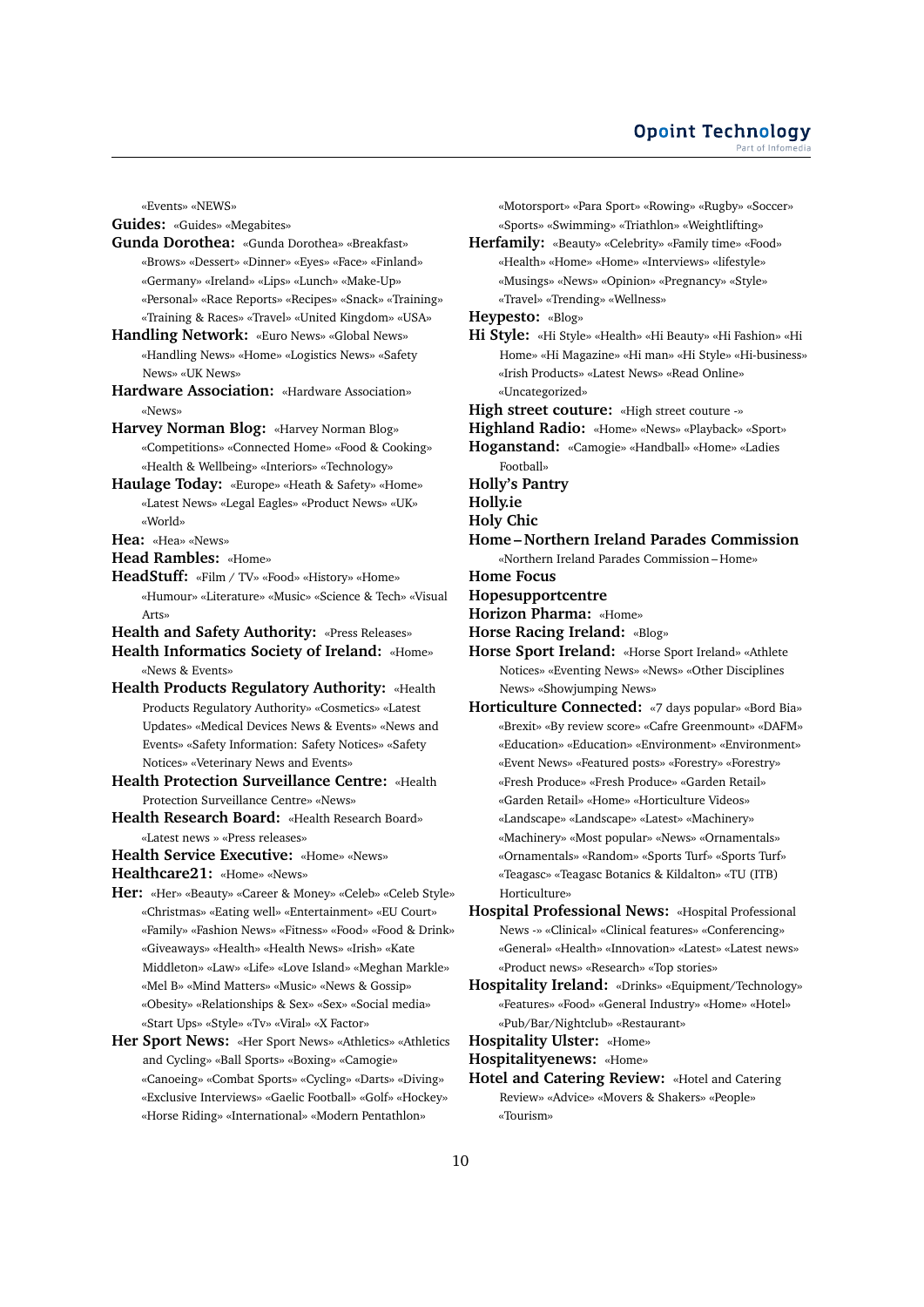## **Hotel and Restaurant Times Magazine:**

«Destination Ireland» «Home» «Latest News» «Restaurants»

- **Hotpress:** «Competitions» «Culture» «Home» «Lifestyle & Sports» «Music» «News» «Opinion» «Pics & Vids» «Sex & Drugs» «What's on»
- **House and Home Ireland:** «House and Home Ireland» «Advice» «Competitions» «Food» «Get The Look» «Inspiration» «News / Events» «Real Homes» «Travel»
- **Houses of the Oireachtas:** «Bills & Acts» «Debates» «Home» «Pressreleases» «Question»
- **Housing Council NI:** «Housing Council NI» «News Centre»
- **Hri Corporate:** «Hri Corporate» «Press Office» «Press Releases»
- **HSOC:** «Home» «Services»
- **I can has Cook:** «Home»
- **I Love Cooking:** «I Love Cooking» «A-Z» «Beef» «Bread» «Breakfast / Brunch» «Cakes» «Catherine Fulvio» «Chicken» «Chocolate» «Christmas» «Cooking for a Crowd» «Derry Clarke» «Fish» «Food TV» «Gluten Free» «Healthy» «Kids Cooking» «Lunch» «Lunch Box Ideas» «News» «Paleo» «Quick & Easy» «See more» «See more» «See more» «Slow Cooker Recipes» «Soups»
- **IAPI:** «IAPI» «Blog»
- **Ibec:** «Home» «Newsroom» «sfa» **Iccl**
- **ICMSA:** «ICMSA» «News & Events»
- **ICON Clinical PLC:** «Home» «News & Events»
- **Idaireland:** «Blog Posts» «Featured Article» «Press Releases»
- **Ierc**
- **Ifsc:** «Ifsc» «News»
- **IIEA:** «Blog» «Home» «Institute News» «Publications»
- **Image:** «Beauty» «Business» «Fashion» «Health» «Home» «Life» «Real Women»
- **Imt:** «Blogs» «Clinical times» «Editorial» «Education» «Events» «Features» «Health and Lifestyle» «Health service news and views» «Home» «Hospital Medicine» «ICGP» «IMO AGM 2007» «Letters» «Lifestyle» «MIMS Ireland» «News» «News blogs» «Observations» «Opinion» «Overseas News» «Politics» «Psychoanalysis» «The Vote '07» «Viscera blog»

**In broadcast:** «In broadcast» «News»

- **Inbusinessireland:** «Inbusinessireland» «Chamber News» «News» «Recent News – Home» «Technology» «Travel» **IndulgeMe.ie**
- 
- **Industrial Relations News:** «Home» «Industrial Relations News»
- **Industryandbusiness:** «Industryandbusiness -» «3d

printing» «Awards» «Biotechnology» «Brexit» «Chemical» «Construction» «Contracts awarded» «Design» «Digital issues» «Economy» «Electronics» «Energy» «Entrepreneurs» «Environment» «Equities» «Exports» «Finance» «Food & beverage» «Food & drink manufacturing» «Funding» «Haulage» «Health & safety» «Industry 4.0» «Industry and business tv» «Innovation» «Investment» «Iot» «It» «Jobs» «Lean & sustainable manufacturing» «Logistics» «Manufacturing» «Markets» «Markets & equities» «Materials handling» «Medical» «Pharmaceutical» «Project news» «Raw materials» «Research» «Resources» «Retail» «Robotics» «Sciences» «Services» «Smes» «Startups» «Supply chain» «Sustainability» «Technology» «Tourism» «Trade» «Training & education» «Transport»

**Indymedia Ireland:** «News» «Press Releases» **Inishowen Development Partnership:** «Inishowen Development Partnership» «News and Events»

- **Inishowen News:** «Business» «Courts» «Features» «Home» «Sport»
- **Inishowenindo:** «Inishowenindo» «Barrtalk» «Buncrana» «Carndonagh» «Carrowmenagh» «Culdaff & Gleneely» «Gardening Matters» «Hurler on the ditch» «Local News» «Malin Head» «Moville» «Muff» «News» «Newtown» «Opinion» «Paul McGonigle» «Sport» «Sport and all that Jazz» «The 33rd County» «The Bright Side» «Uncategorized» «Your Business Online»
- **Inland Fisheries Ireland:** «Inland Fisheries Ireland» «Notices» «Press Releases»
- **Institute Project Management :** «Institute Project Management»
- **instsignpost.blogspot.ie**
- **International Law Firm:** «Home» «News» «Overview» «Overview» «Publications»

**Intertradeireland:** «Blog» «Home»

- **INTO:** «Latest News» «Press Releases» «ROI Home»
- **Intokildare.ie:** «Intokildare.ie» «News»
- **Intrigued and Infatuated:** «Home»
- **Invacare.ie:** «Home» «News»

**Iradio:** «Iradio» «ifeed»

- **Ireland:** «Home»
- **Ireland Georgina Campbell Guide:** «Ireland Georgina Campbell Guide» «Articles» «Blog» «Uncategorized»
- **Ireland Live:** «Ireland Live» «Animals» «Carlow Live» «City» «Clare Live» «Cricket» «Crime» «Derry Now» «Donegal Live» «Dundalk Democrat» «East» «Entertainment» «F1» «Family» «Fashion & Beauty» «Features» «Finance» «Food & Drink» «GAA» «Health» «Health & Wellbeing» «Inish Live» «Ireland» «Kildare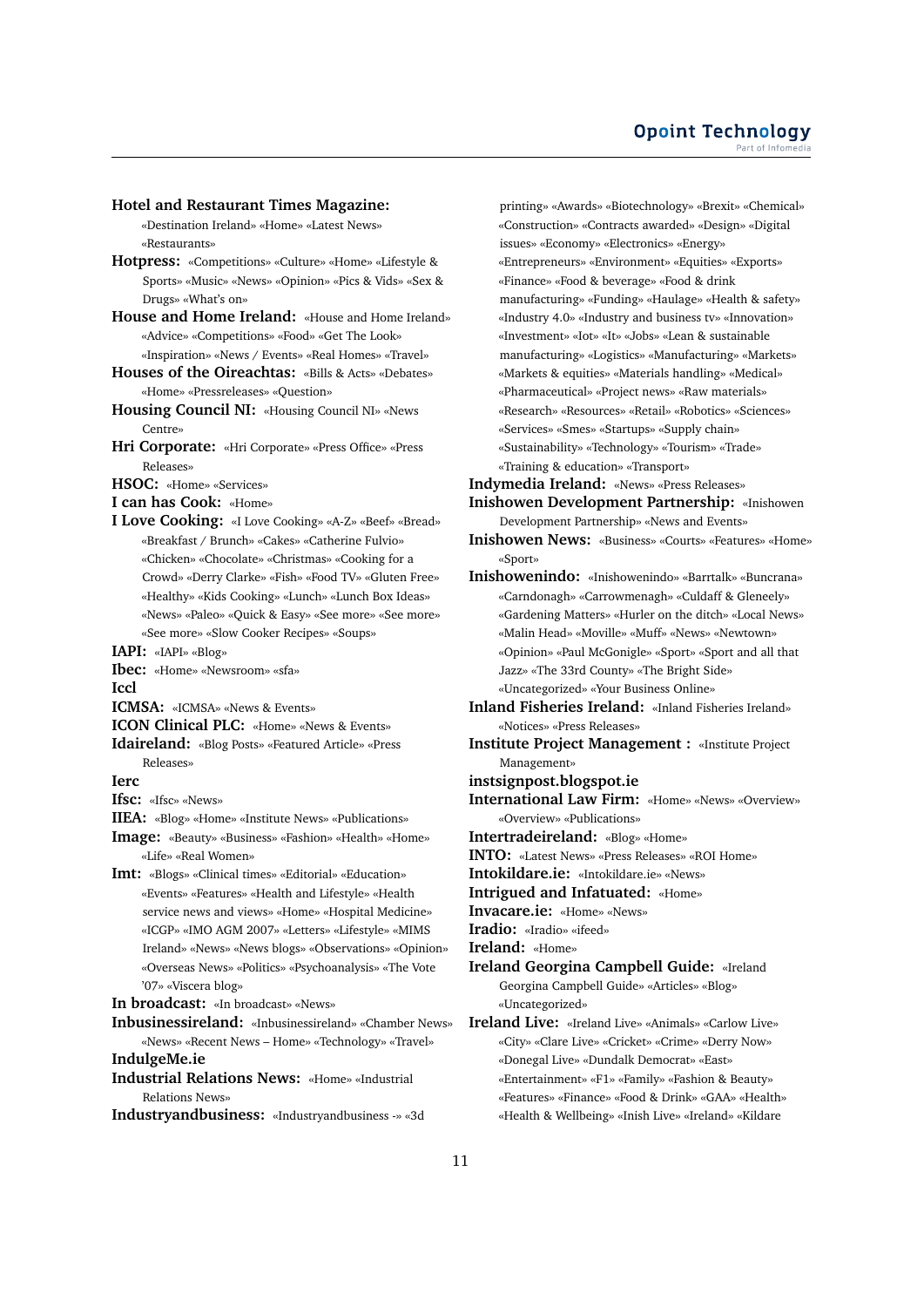Now» «Kilkenny People» «Leinster Express» «Leinster Leader» «Leitrim Observer» «Life» «Lifestyle» «Limerick Leader» «Longford Leader» «Mid West» «Midlands» «Motoring» «Motoring News» «Movies» «Music» «Nenagh Live» «News» «News» «North West» «Northern Ireland» «Offaly Live» «Other» «Parenting» «Personal Finance» «Quirky» «Racing» «Real Life» «Road Tests» «Rugby League» «Rugby Union» «Science» «SciTech» «Seasonal» «Sex» «Shocks» «Soaps» «South East» «Sport» «Sport» «Technology» «Tennis» «Tipperary Live» «Travel» «TV» «UK» «UK» «Uplifting» «Waterford Live» «World» «World»

**Ireland Palestine Solidarity Campaign:** «Home» «News»

- **Ireland's Forecourt & Convenience Retailer:**
	- «Ireland's Forecourt & Convenience Retailer» «Category» «Features» «Features» «Features» «feed» «Industry Interviews» «Interviews» «Latest News» «Latest News» «News» «Product News» «Product News» «Reports» «Store Profiles» «Store Profiles» «Summit»
- **Ireland's Homes Interiors & Living Magazine:** «Ireland's Homes Interiors & Living Magazine» «Blog» «Homes» «Interiors» «Living» «March 2018»
- **Irelands Dental:** «Irelands Dental» «Features» «Home» «News»
- **Irelandseye**
- **Irelandstechnology:** «Home»
- **Irish Aid :** «Irish Aid» «News-publications»
- **Irish Archaeology:** «Folklore» «Home» «Irish Archaeology Sites» «Irish castles and forts» «Irish treasures» «News» «Short Histories» «World Archaeology»
- **Irish Arts Review:** «Irish Arts Review -» «Architecture» «Books» «Comment» «Design» «Heritage» «Painting» «Photography» «Sculpture»
- **Irish Auto Online:** «Aftermarket» «Equipment News» «Home» «Irish News» «Latest News» «Vehicle News»
- **Irish Beauty Show:** «Irish Beauty Show» «All» «Body» «Brows» «Featured» «Festive» «Hair» «Holistic» «Industry» «Lashes» «Lifestyle» «Makeup» «Members» «Nails» «Retail» «Skin» «Spa» «Tanning» «Waxing»
- **Irish Boxing:** «Home»
- **Irish Broker:** «Irish Broker» «News»
- **Irish Building Magazine:** «Companies» «Expert Opinion» «Highlight» «Home» «In the News» «Lean Construction» «Legal File» «Products Showcase» «Projects»
- **Irish Business Focus:** «Irish Business Focus» «Agriculture & Fishing» «Associations» «Careers And Training» «Construction» «Energy» «Environment» «Events» «Finance» «Food & Drink» «Global Trade» «Government» «Health» «Innovation» «Manufacturing»

«Northern Ireland» «Northern Ireland» «Northern Ireland» «Sports» «Supply Chain» «Technology» «The Irish Voice» «Tourism»

- **Irish Cancer Society:** «Irish Cancer Society» «News» **Irish Car Travel Magazine:** «Home»
- **Irish Computer Society:** «Front» «News»
- **Irish Construction.com:** «COMPANY NEWS» «Home»
- **Irish Country Magazine:** «Irish Country Magazine» «Be Inspired» «Crossword» «Current Issue» «Diary» «Fashion & Beauty» «Food» «Health» «Health & Wellbeing» «Hot topics» «Indulge» «Inform» «Inside-the-issue» «Inspire» «Interiors & Travel» «Interviews» «Sponsored» «Things we love» «Wellbeing» «What's Inside» «Win»
- **Irish Dental Association:** «Irish Dental Association» «Latest news & Press Releases» «News»
- **Irish Dentistry:** «Features» «News» «Home»
- **Irish Developer Network ICT Portal:** «Home» «News»
- **Irish Dysautonomia Awareness:** «Home»
- **Irish Eagle:** «Home»

**Irish Economy**

- **Irish Edition:** «Irish Edition» «Arts and Entertainment» «Books» «History» «Ireland» «Local News» «People» «Peter Makem» «Sports» «Viewpoint»
- **Irish election literature**
- **Irish Environment:** «Irish Environment» «Commentary» «Podcasts» «Reports» «Youtube»
- **Irish Examiner:** «Agri Month» «Arts & Culture» «Autumn Activities» «Breaking Business News» «Breaking News» «Breaking News» «Breaking Sports» «Business» «Business Analysis» «Business: Property» «Celebrity» «Columnists» «Columns» «Columns: Views» «Comment & Analysis» «Commercial» «Companies» «Court & Crime» «COVID-19» «Development & Construction» «Economy» «Farming» «Farming News» «Farming Technology» «Fashion & Beauty» «Food & Recipes» «Front Page» «GAA» «Health & Wellbeing» «Home & Outdoors» «Ireland» «Ireland» «Lifestyle» «Live Sport» «Motoring» «Munster» «Munster Business» «News» «news» «Opinion» «Other» «Our View» «Pensions» «People» «Planning» «Politics» «Property» «Real Life» «Relationships» «Residential» «Sponsored Content» «Sport» «Sport: Golf» «Sport: Racing» «Sport: Rugby» «Sport: Soccer» «Spotlight» «Technology» «Technology» «Travel» «TRENDING:» «US Elections» «War of Independence» «World» «World – Breaking News» «Your View»

**Irish Exporters AssociationIrish Exporters . . . :** «Irish Exporters AssociationIrish Exporters Association» «Month» «News»

**Irish Farmers' Association**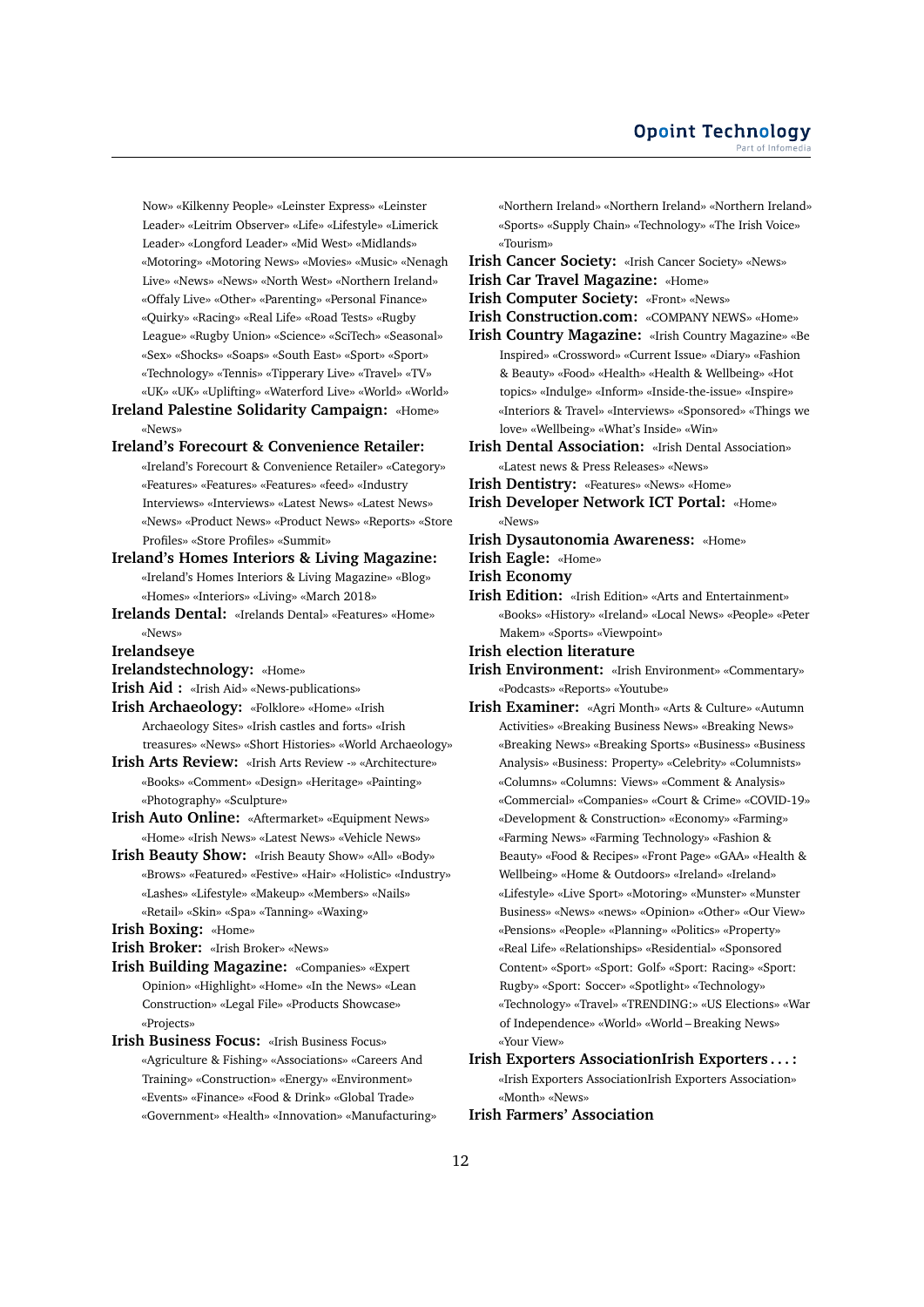## **Irish Food Guide:** «Home»

- **Irish Football Association:** «Domestic» «Home» «International» «News» «The Irish FA»
- **Irish Golfer:** «Irish Golfer» «All» «Club News» «Columns» «Courses & Travel» «Drivers / Woods» «Equipment» «Event News & Results» «Fashion» «Feature Interviews» «Golf Balls» «Golf Ireland News» «Irish PGA News» «Irons / Hybrids» «Lasers / GPS Units» «Putters / Wedges» «Tour News» «Trolleys / Bags»

**Irish Health Pro:** «Home»

## **Irish Human Rights & Equality Commission:** «Home» «Press Releases»

**Irish Independent:** «Africa» «Americas» «Analysis» «And Finally» «Arts» «Asia-Pacific» «Australasia» «Beauty» «Beauty» «Beauty» «Best of Premium» «Books» «Breaking News» «Breaking News» «Breaking news: Irish news» «Breaking News: National News» «Breaking News: Sport» «Breaking News: World News» «Brexit» «Britain» «Budget 2021» «Business» «Business: Commercial Property» «Business: European» «Business: Irish» «Business: Media» «Business: Personal Finance» «Business: Rich List» «Business: Small Business» «Business: Technology» «Business: World» «Celebrity» «celebrity News» «Christmas» «Columnists» «Comment» «Coronavirus» «Courts» «Courts» «Crime» «Day & Night» «Diet & Fitness» «Editorial» «Education» «Education» «Education» «Education: Latest News» «Entertainment» «Entertainment» «Environment» «Euro 2020» «Europe» «Eye Health» «Farming» «Farming» «Fashion» «Features» «Festivals» «Festivals» «Film & Cinema» «Food & Drink» «GAA» «GAA» «GAA Top 20» «Gabija gataveckaite» «Gaelic Football» «Games» «Going to College» «Golf» «Have you seen» «Health» «Health» «Health & Fitness» «Health News» «Home & Garden» «Horse Racing» «Hurling» «In the workplace» «Irish News» «Latest News» «Latest News» «Latin America» «Life» «Life: Baby Loss» «Life: Christmas» «Life: Cruise» «Life: Europe» «Life: Family» «Life: Family» «Life: Family» «Life: Family Features» «Life: Fitness» «Life: Food & Drink» «Life: Food News» «Life: Food Reviews» «Life: Gardens» «Life: Health & Wellbeing» «Life: Health Features» «Life: Healthy Eating» «Life: Home & Garden» «Life: Homes» «Life: Interiors» «Life: International» «Life: Ireland» «Life: Learning» «Life: Life: News» «Life: Mental Health» «Life: Mothers & Babies» «Life: Motoring» «Life: New Homes» «Life: News» «Life: Northern Ireland» «Life: Parenting» «Life: Reader Travel Awards» «Life: Recipes» «Life: Reviews» «Life: Ski» «Life: Table Talk» «Life: Talk» «Life: Tips, Deals and Reviews» «Life: Travel» «Life: Travel News» «Life: Travel TV» «Life: Travel TV» «Life: Wine»

«Life: World/USA» «Lifestyle» «Lifestyle» «Local Papers» «Love & Sex» «Middle East» «Motoring» «Movies» «Music» «National» «National News» «News» «News» «News» «News» «News» «News & Features» «North America» «Opinion» «Other Sports» «Other Sports» «Parenting» «Pensions» «Politics» «President Trump» «Property» «Property & Mortgages» «Radio» «Reviews» «RSS» «RSS» «RSS: Business» «RSS: Career» «RSS: Lifestyle» «RSS: World News» «Rugby» «See Exclusive Content» «See Travel Destinations» «Soccer» «Soccer» «Sponsored Features» «Sponsored Features» «Sponsored Features» «Sport» «Sport» «Sport» «Staycations» «Storyplus» «Style» «Surviving the Recession» «Television» «The Left Wing» «The Throw In» «Theatre & Arts» «Today's Paper» «Top 50 Holes in Irish Golf» «Travel» «Travel News» «TV & Radio» «US Election» «Walks» «War On Terror» «Wexfordpeople» «Wicklowpeople» «Woman» «Women's Sport» «World» «World News»

- **Irish Manufacturing:** «Irish Manufacturing» «Advertorials» «Applications in Ireland» «Automation» «Cabinets, Racks & Enclosures» «Calibration» «Chemicals & Pharmaceuticals» «Drives, Motors & Controls» «Electronics» «Environmental Technology» «Events» «Filtration & Separation» «Flow & Level Control» «Food & Beverages» «Learn From the Experts» «Machine Safety & Hazardous Area» «Machine Vision Systems» «Medical Devices» «Medical Equipment» «News» «Packaging Machinery & Labelling» «Plastics & Injection Moulding» «Pneumatics & Hydraulics» «Pumps» «SCADA & Data Acquisition» «Seals, Bearings & Gaskets» «Sensors & Sensing Systems» «Springs & Fasteners» «Valves & Actuators» «Warehousing, Handling & Storage»
- **Irish Mirror:** «Beauty» «Celebrity News» «Comedy» «Crime» «Education» «Family» «Fashion» «Female» «Film and TV» «Find Things To Do» «GAA» «Golf» «Health» «Health news» «Home» «Irish News» «Irish Showbiz» «Lifestyle» «Music» «News» «News Opinion» «Other Sport» «Politics» «Rugby Union» «Sex & Relationships» «Showbiz» «Slimming & Dieting» «Soccer» «Sport» «Sport Opinion» «Sunday-Mirror» «Theatre» «US Gossip» «Weird Celeb News» «What's On» «World News»

**Irish Mortgage Brokers:** «Blog» «Home»

- **Irish Music:** «News»
- **Irish Nurses and Midwives Organisation:** «Irish Nurses and Midwives Organisation» «Press Releases»
- **Irish Organic Farmers and Growers Association** «General» «Home» «Policy» «Press Releases»
- **Irish Pharmacy News**
- **Irish Pharmacy Union:** «Home» «Media Releases» **Irish Printer:** «Home»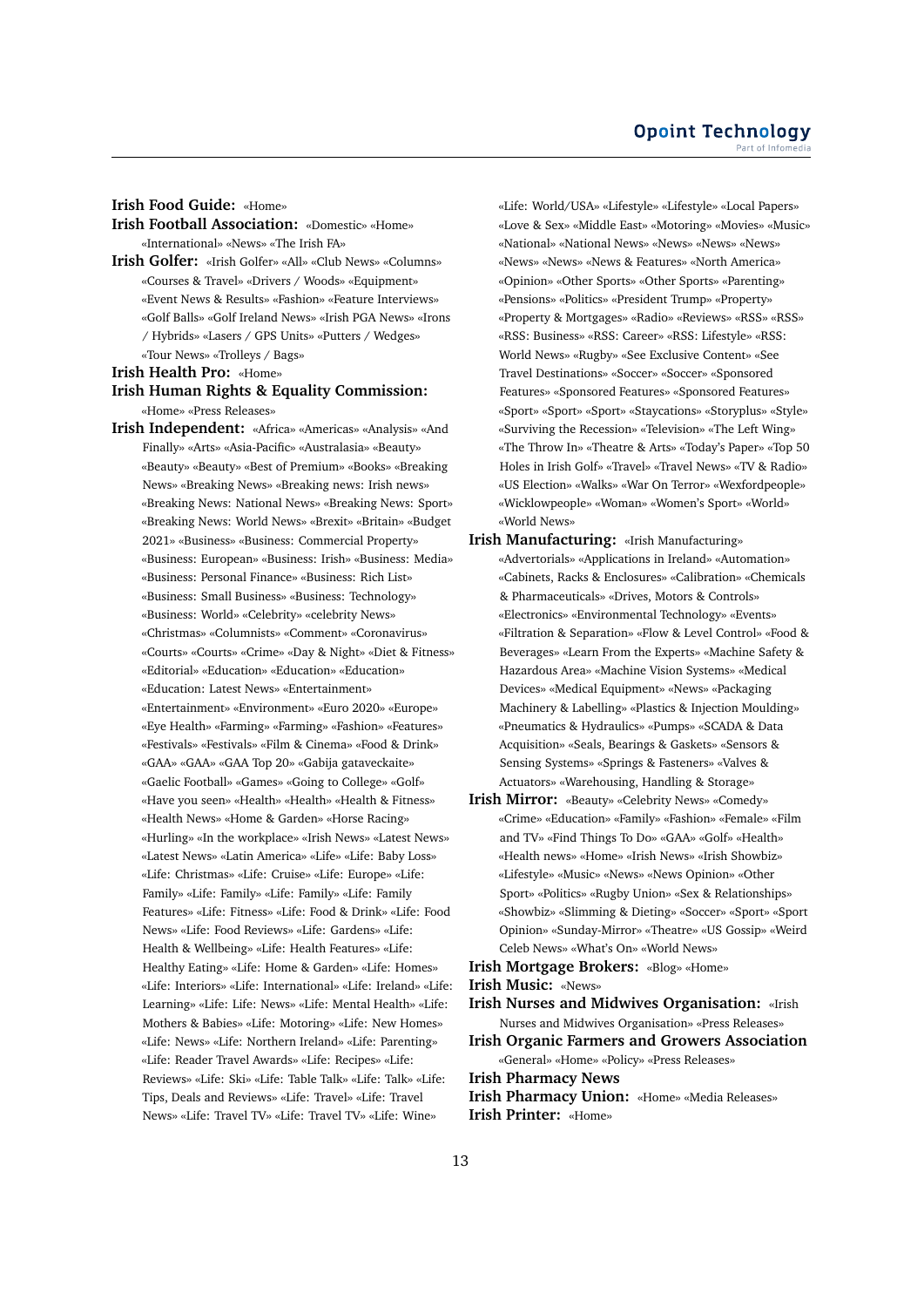## **Irish Republican News:** «News»

- **Irish Rugby:** «Irish Rugby» «Ireland Leagues Men News» «Ireland Leagues Women News» «Ireland Men News» «Ireland: News» «IRFU News» «Provincial News» «Sevens News»
- **Irish Tatler:** «Beauty» «Fashion» «Home» «Lifestyle» «Work»
- **Irish Tech News:** «Irish Tech News» «Artificial Intelligence» «Augmented Reality» «Bitcoin» «Blockchain» «Business» «Business Showcase» «Content» «Cutting Edge» «Cutting Edge» «Data» «Data Analytics» «Dún Laoghaire» «Digital Learning» «Digital Transformation» «Education» «Entrepreneur» «Events» «Events» «Featured» «Female Founders» «FinTech» «FinTech Mafia» «Future Crimes» «Future of Work» «Future Trends» «Gaming» «Innovation» «Interviews» «IoT» «Ireland» «Leadership» «Local News» «Reviews» «Robotics» «Robotics» «Social Media» «Start Ups» «Sustainability» «Tech News» «VR» «World News»

**Irish Times Online:** «Abortion referendum» «Advertising Feature» «Africa» «Agribusiness & Food» «AIB Start-up Academy» «An Irishman's Diary» «An Irishman's Diary» «Archive» «Art & Design» «Asia-Pacific» «Best-workplaces» «best-workplaces» «Brexit» «Business» «business-ireland-magazine» «Business-podcast» «Business: Europe» «Business: World» «Citizen Science» «Climate Change» «Comment» «Companies» «Consumer» «Coronavirus» «corporate-aviation» «Courts» «Crime & Law» «Culture: Books» «Culture: Film» «Culture: Gaming» «Culture: Music» «Culture: Stage» «Culture: Treibh» «cyber-security» «Economy» «Editorial» «Editorials» «Education» «Energy & Resources» «Environment» «Europe» «Family» «Fashion» «Food & Drink» «Gaelic Games» «Golf» «Green Finance » «Health» «Health & Pharma» «Health: Features» «Heritage» «Heritage & Habitat» «Highlights» «Homes & Property» «https://www.irishtimes.com/business/budget» «https://www.irishtimes.com/business/business-features» «https://www.irishtimes.com/business/business-news» «https://www.irishtimes.com/business/business-videos» «https://www.irishtimes.com/business/businessperson-awards» «https://www.irishtimes.com/business/cantillon» «https://www.irishtimes.com/business/columnists» «https://www.irishtimes.com/business/commercial-property» «https://www.irishtimes.com/business/construction» «https://www.irishtimes.com/business/exchange-rates» «https://www.irishtimes.com/business/ey-entrepreneur-of-the-year» «https://www.irishtimes.com/sport/six-nations» «https://www.irishtimes.com/business/financial-services» «https://www.irishtimes.com/business/open-for-business» «https://www.irishtimes.com/business/property»

«https://www.irishtimes.com/business/your-money» «https://www.irishtimes.com/news/after-the-bailout» «https://www.irishtimes.com/news/albert-reynolds» «https://www.irishtimes.com/news/banking-inquiry» «https://www.irishtimes.com/news/cities-in-transition» «https://www.irishtimes.com/news/digest-signup» «https://www.irishtimes.com/news/elections» «https://www.irishtimes.com/news/galleries» «https://www.irishtimes.com/news/impact-journalism-day» «https://www.irishtimes.com/news/john-hume» «https://www.irishtimes.com/news/letters-from-jackie» «https://www.irishtimes.com/news/lives-in-limbo» «https://www.irishtimes.com/news/lost-leads» «https://www.irishtimes.com/news/most-popular» «https://www.irishtimes.com/news/news-videos» «https://www.irishtimes.com/news/state-papers-1983» «https://www.irishtimes.com/news/the-anglo-trial» «https://www.irishtimes.com/news/the-posh-quiz» «https://www.irishtimes.com/news/the-year-in-review» «https://www.irishtimes.com/news/water-charges» «https://www.irishtimes.com/news/weather» «https://www.irishtimes.com/news/weekly-quiz» «https://www.irishtimes.com/special-reports/brexit-next-steps» «https://www.irishtimes.com/special-reports/careers-2021» «https://www.irishtimes.com/special-reports/electric-vehicle-focus» «https://www.irishtimes.com/special-reports/equality-diversity-and-inclusion» «https://www.irishtimes.com/special-reports/financial-health-check» «https://www.irishtimes.com/special-reports/future-of-sustainability» «https://www.irishtimes.com/special-reports/innovation-in-insurance» «https://www.irishtimes.com/special-reports/irish-funds-industry» «https://www.irishtimes.com/special-reports/keeping-business-safe» «https://www.irishtimes.com/special-reports/life-sciences» «https://www.irishtimes.com/special-reports/made-in-ireland» «https://www.irishtimes.com/special-reports/sustainable-ireland» «https://www.irishtimes.com/special-reports/the-gift-of-giving» «https://www.irishtimes.com/sport/added-time-sports-podcast» «https://www.irishtimes.com/sport/aerlingus» «https://www.irishtimes.com/sport/comment» «https://www.irishtimes.com/sport/digest» «https://www.irishtimes.com/sport/euro-2016» «https://www.irishtimes.com/sport/my-sports» «https://www.irishtimes.com/sport/rio-2016» «https://www.irishtimes.com/sport/rugby-world-cup» «https://www.irishtimes.com/sport/rugby-world-cup-2015» «https://www.irishtimes.com/sport/rugby/autumn-internationals» «https://www.irishtimes.com/sport/schools-sport» «https://www.irishtimes.com/sport/six-nations-timeline» «https://www.irishtimes.com/sport/sport-columnists» «https://www.irishtimes.com/sport/sport-videos»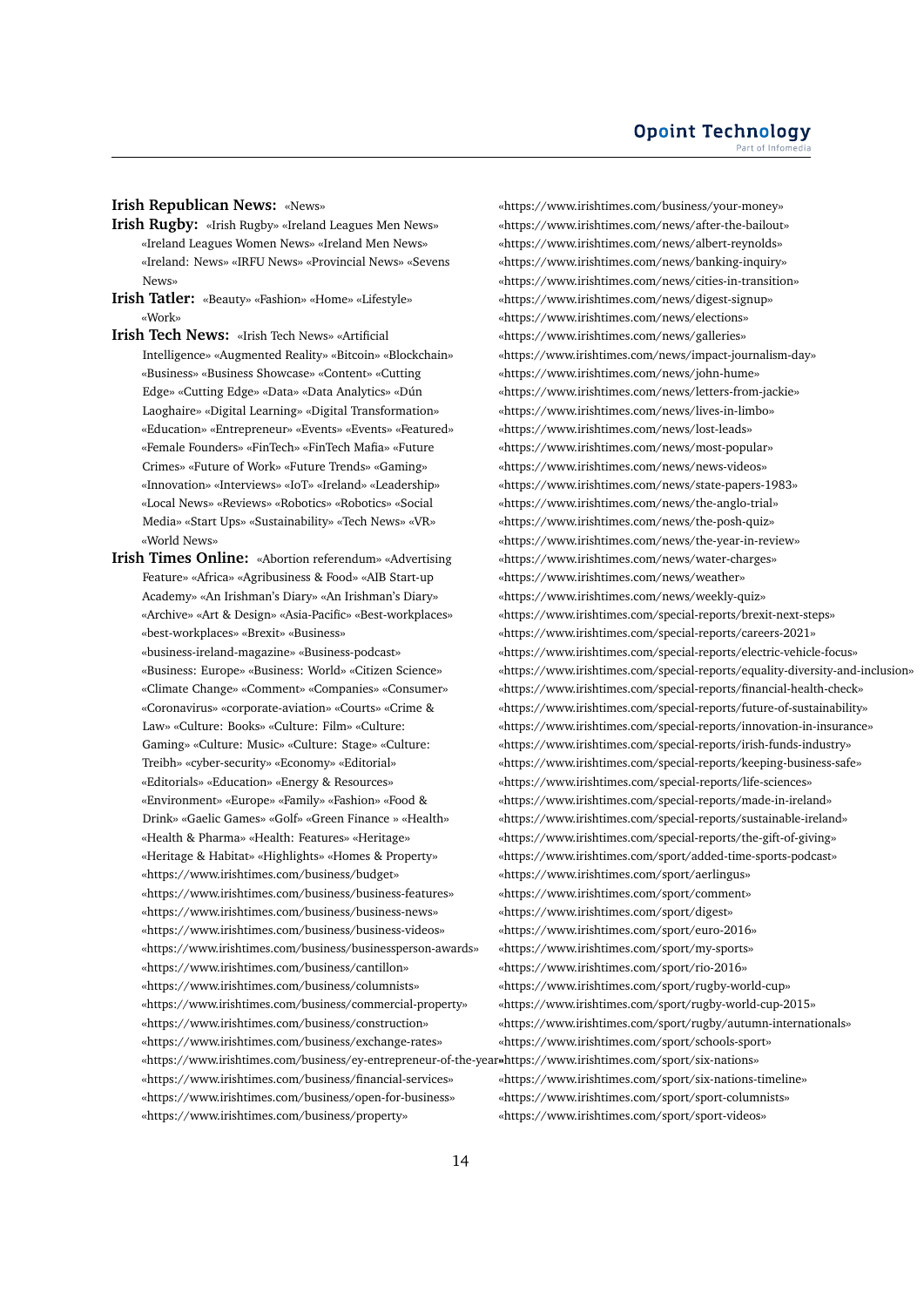«https://www.irishtimes.com/sport/sporting-moments» «https://www.irishtimes.com/sport/sports-diary-2015» «https://www.irishtimes.com/sport/sports-writers» «https://www.irishtimes.com/sport/women-in-sport» «https://www.irishtimes.com/sport/world-cup» «https://www.irishtimes.com/sport/world-cup-2014» «Innovation» «Innovation» «Inside Politics» «Ireland» «Ireland» «Irish News» «IT at Culture Night» «Letters» «Letters» «Life» «Life & Culture: Consumer» «Life & Culture: Culture» «Manufacturing» «Markets» «Martyn Turner» «Media» «Media & Marketing» «mergers-acquisitions» «Middle East» «More» «Mother and Baby Homes» «Motors» «News» «News: Technology» «Offbeat» «Oireachtas» «Opinion» «Opinion & Analysis» «Opinion & Analysis» «Other Sports» «People» «Personal Finance» «Podcasts» «Politics» «Presidential Election» «Presidential Vote» «Racing» «Religion & Beliefs» «Retail & Services» «RSS: Features» «RSS: Finance» «RSS: Frontpage» «RSS: Ireland» «RSS: Letters» «RSS: Opinion» «RSS: Sport» «Rugby» «Rural Renewal» «Science» «Sectors» «Small Business» «Soccer» «Social Affairs» «Space» «Special Report» «Special reports» «Special Reports» «Sport» «Sportswoman of the Year» «Student Hub» «Technology» «Terror attacks» «Transport and tourism» «Travel» «Trump presidency» «TV, Radio, Web» «UK» «US» «US Election» «Video» «Work» «World» «World View» «You are what you read» **Irish Travel Agents Association:** «Irish Travel Agents Association» «News» **Irish Travel Trade News Magazine:** «Irish Travel

Trade News Magazine» «All» «Dublin» «Golf» «News» «Northern Ireland» «Suppliers» «Wild Atlantic Way»

**Irish Vintage Scene:** «Home»

- **Irish Wedding Blog:** «Irish Wedding Blog» «Blog» «Real Weddings» «Wedding Tips»
- **Irish Wedding Diary:** «Irish Wedding Diary» «Articles» «News» «Real Weddings»

**Irishaviationresearchinstitute:** «Home»

**Irishbizwoman**

**Irishevs:** «Irishevs» «Blog»

**Irishfireside:** «Home»

**irishhistorypodcast.ie:** «Home»

**Irishjobs:** «Irishjobs» «Electrical Engineering»

**Irishracing:** «Irishracing» «Blog» «News»

**IrishRunner.com:** «IrishRunner.com» «Features»

**Irland News:** «Irland News» «Die Natur & Wir» «Irland News» «Wander-Blog»

**Isabel Barros Architects – Blog:** «Blog – Home» **IT@Cork:** «Home» «News»

**JacksAdvice:** «JacksAdvice» «Digital marketing» «Gadgets»

«Technology» **Jacob's Crackers:** «Home» **Jameslawless:** «Home» **Jamesmcinerney Janine's Little World:** «Home» **Jasonomahony Jean Smullen:** «News» **Jenniferwrynne Jenny dont be hasty Jerrybuttimer:** «Agriculture» «Blog» «Carrigaline» «Communications» «Cork» «Cork City» «Crime» «Development» «Douglas» «Economic» «Education» «Employment» «Energy» «Environment» «Europe» «Floods» «Health» «Home» «Infastructure» «Issues» «Justice & Equality» «National Work» «Politics» «Social» «Social Protection» «South Central» «South East» «South West» «Sport» «Tourism» «Transport» «Uncategorized» «Weather» «Youth» **Joannelarby Jobs Jodi Roche Makeup Joe.ie:** «Joe» «Life» «Motors» «Movies» «Music» «News» «Sport» «Tech» **John Murphy Editor:** «Home» **Johnny Fallon Journeying beyond breastcancer Jumping the Gun:** «Home» **Just Kassi:** «Just Kassi» «Beauty» «Style» «Travels» **justice Kclr 96fm:** «Kclr 96fm» «Coronavirus / Covid-19» «Edwina Grace» «KCLR Breakfast» «KCLR Drive» «News» «RSS» «The Way It Is» **Keelan Foley Kelliboylesgarden:** «Home» **Kerry gaa:** «Kerry gaa» «NEWS» **Kerry Group:** «Kerry Group» «News» **Kerry Sports Hub:** «Kerry Sports Hub» «County News» «Kerry Athletics» «Kerry Badminton» «Kerry Basketball» «Kerry Boxing» «Kerry Camogie» «Kerry Football» «Kerry GAA» «Kerry Golf» «Kerry Handball» «Kerry Hurling» «Kerry Racing» «Kerry Rowing» «Kerry Rugby» «Kerry Schools» «Kerry Soccer» «Kerry Watersports» «Ladies Football» «Local News» **Kerry's Eye:** «Home» **Kerryman:** «GAA» «Home» «Lifestyle» «lifestyle-2» «Local Notes» «News» «Opinion» «Other Sports» «RSS» «Soccer» «Sport» **Keyes**

**Keystone Procurement:** «Blog» «Home» **Kfm Radio:** «Home»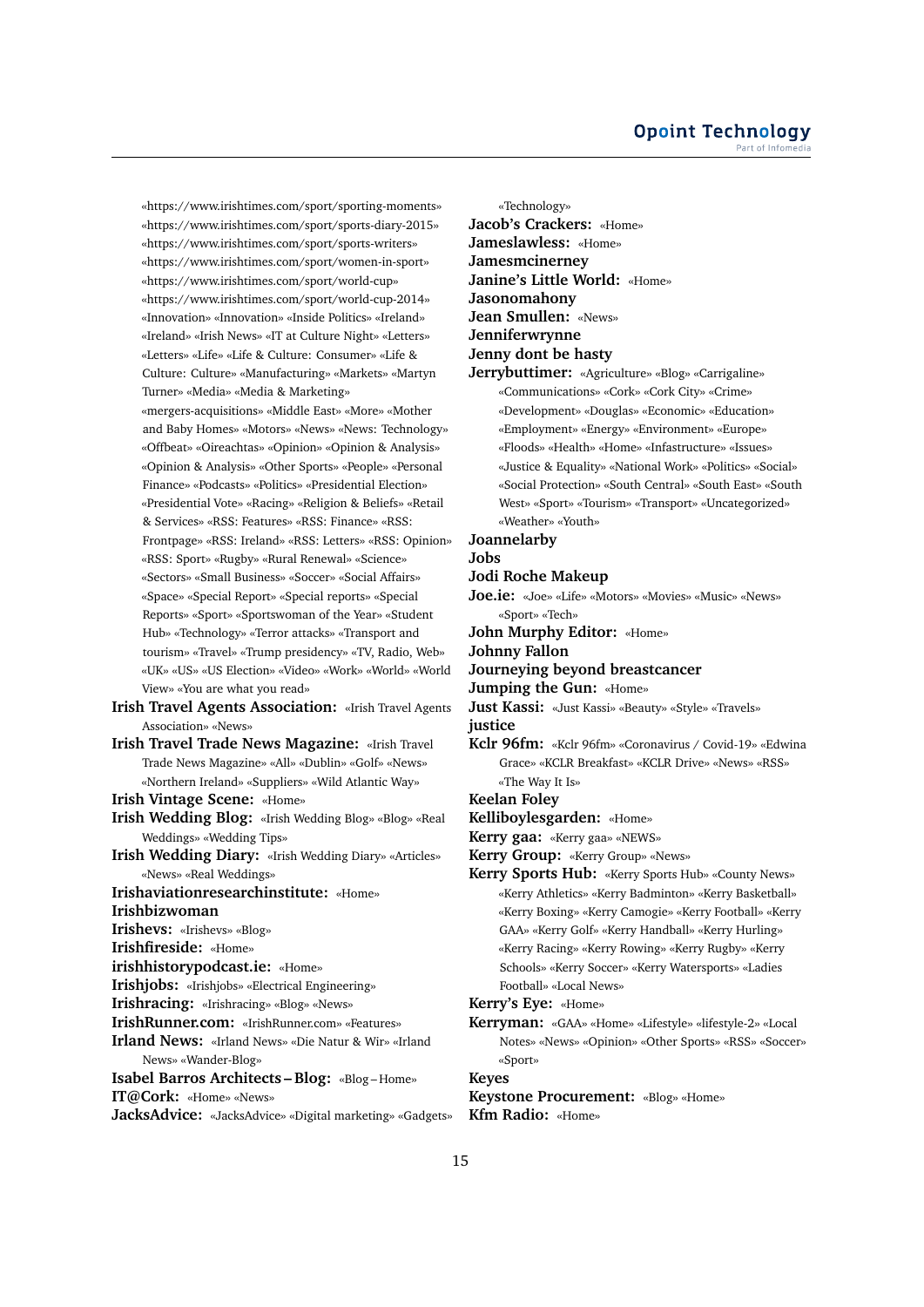- **Kildare Nationalist:** «Columnists» «Eye on the past» «Home» «National News» «National Sport» «News» «Sport» «Sports Columnists»
- **Kildare Now:** «Kildare Now» «Features» «National» «News» «Sport»
- **Kildare.ie:** «Community» «Heritage» «Home» «News»
- **KildareStreet.com**
- **Kilkenny County Council:** «Kilkenny County Council» «NewsAndAnnouncements»
- **Kilkenny Gaa:** «Kilkenny Gaa» «Featured» «News» «News»
- **Kilkenny Now:** «Kilkenny Now» «Business» «Jobs» «News»
- «Opinion» «Property» «Sponsored» «Sport» «What's On» **Kilkenny People:** «Business» «Farming News» «Features» «Gaelic Games» «Home» «Kilkenny News» «National
	- Sport» «News» «Other Sports» «Rugby» «Soccer» «Sport» «Your Community»
- **Killarneyadvertiser**
- **Killarneytoday:** «Features» «Home» «News» «Sport» **Killer Fashion:** «Home»
- **Kiss:** «Beauty» «Beauty» «Beauty» «Behind the Scenes» «Books» «Breaking News» «Celebs» «Celebs» «Competitions» «Fashion» «Fashion» «Festivals» «Film» «Food» «Fun» «Games» «Home» «Just because» «KISS magazine» «Life» «Local Love» «Movies» «Music» «Regulars» «TV» «Uncategorized» «Web Exclusive»
- **Labour:** «Labour» «News»
- **Ladies Gaelic Football:** «Ladies Gaelic Football» «+All County News» «Games Development News» «LGFA News»
- **Lainé:** «Home»
- **Laois County Council**
- **Laois Nationalist:** «Columnists» «Eye on the past» «Home» «Laois Sport» «National Sport» «News» «Sport» «Time to think»
- **Laois Today:** «Athletics» «Basketball» «Camogie» «Columnists» «Deaths» «Entertainment» «GAA» «Gaelic Football» «Golf» «Hurling» «Ladies Football» «Laois Abroad» «Laois Rose» «Lifestyle» «News» «Other Sport» «Remember the Game» «Rugby» «Soccer» «Sport» «We Are Laois»
- **Laoispeople:** «Laoispeople» «Business» «Local News» «Sport»
- **Lavelle Partners:** «Home» «News & Insights»
- **Law Society of Ireland:** «Law Society of Ireland» «Gazette» «Latest News» «Latest News»
- **Laydex:** «News / Blog»
- **Lean Business Ireland:** «Lean Business Ireland» «News»
- **Legless In Dublin:** «Home»
- **Leinster Express:** «Gaelic Games» «Home» «Laois Sports» «Local News» «News» «Soccer» «Sport»
- **Leinster Leader:** «Business» «Community» «Features» «Gaelic Games» «Home» «Local» «News» «Rugby» «Sport»
- **Leinster Rugby:** «Home» «News»
- **Leitrim County Council:** «Leitrim County Council» «News» «What's Current»
- **Leitrim Observer:** «Home» «Lifestyle» «News» «Sport» **Lexicolatry:** «Home»
- **Life and Fitness:** «Life and Fitness» «Articles» «Events» «Fitness» «Health» «News and Events» «Nutrition» «Weight Loss» «Wellness»
- **Lilly Higgins [u]:** «Home»
- **LimeRick:** «Business» «Charity» «Community» «culture» «Education» «Health» «Inspirational» «Limerick Home» «News» «Sports»
- **Limerick:** «Limerick» «Business» «Latest News» «Limerick in the News» «Limerick.ie Business Bulletin» «News» «News and Events»
- **Limerick Leader:** «Business» «Columns/Opinion» «Entertainment» «Gaelic Games» «Home» «Lifestyle» «News» «News» «Politics» «Rugby» «Soccer» «Sport»
- **Limerick Post:** «Arts» «Boxing» «Business» «Community» «Crime & Court» «Education» «Entertainment» «Fashion & Beauty» «Food & Wine» «Gaa» «Health» «Health: News» «Home» «Horseracing» «Lifestyle» «Limerick FC» «Local News» «Motoring» «News» «Politics» «Property» «Soccer» «Sport»
- **Limerick's Life:** «Home»
- **Lindienaughton:** «Home»
- **Link Line :** «Link Line » «Aviation News» «Business» «Climate Change» «Environmental» «Features» «Financial» «Interview» «Last Mile Logistics» «Lifestyle» «Logistics» «News» «Tech» «Technology» «Technology» «Technology» «Transport»
- **Lipstick Gossip**
- **Lisa Chambers**
- **Little ruby robin:** «Home»
- **Littlepieceoflynda**
- **Live95fm:** «Buzz» «Home» «Localnews» «News & Sport»
- **LK Shields:** «News» «Publications»
- **Lmfm.ie:** «Lmfm.ie» «News» «Sport»

**Local Enterprise Office:** « News-and-Events » «Home»

- **Lolli pops day dreams:** «Home»
- **Loneswimmer:** «Home»
- **Longford County Council:** «Home» «News»
- **Longford Leader:** «Arts culture entertainment» «Business» «Features» «Gaelic games» «Home» «Local news» «Longford sport» «News» «Rugby» «Soccer» «Sport» «What's On»
- **Longford Rugby Football Club:** «Home» «News» **LookLeft:** «Culture» «History» «Home» «Interviews» «News»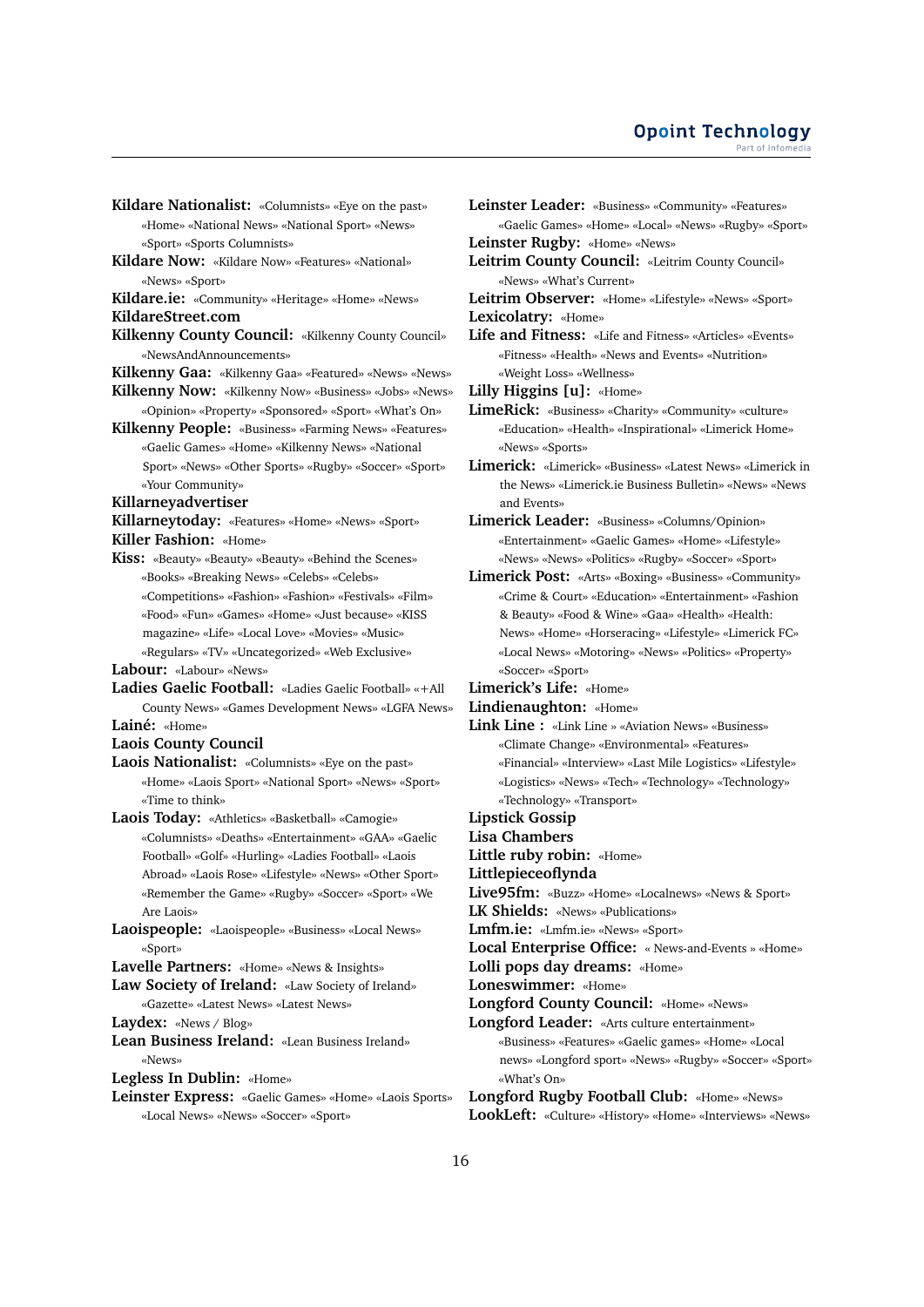### **Opoint Technology** Part of Infomed

«Opinion» «World»

**LouiseCooney:** «Home»

- **Louth County Council:** «Louth County Council»
- «General Notices» «News»

**Love Ballymena**

- **Love Gorey:** «Love Gorey» «LATEST NEWS»
- **Lovin Dublin:** «feed» «Home» «Lifestyle»
- **Lovin.ie:** «Home» «Lifestyle»
- **Machinery Movers:** «Global news» «Home» «Industry news» «Inside view» «Know how» «Machinery» «Major projects» «Previous features» «Products»
- **Magic Mum:** «Magic Mum» «Baby» «Big Kids» «Family Life» «Food» «Pregnancy» «Teen Years» «Toddlers»
- **Maine valley post:** «Art Arcade» «Business» «Columnists» «Health & Wellbeing» «Herbal Health» «Home» «Nósfaidh an aimsir» «News» «Obituaries» «Politics» «Schools» «Sport»
- **Make It Up Megan**
- **Malachiodoherty:** «Home»
- **Malachy Walsh and Partners:** «News»
- **Manufacturing & Supply Chain:** «Home»
- **Marine Institute:** «Home» «News & Events»
- **Marine Times Newspaper:** «Marinetimes»
- **Mark Stephens Architects:** «Home»
- **Marketing.ie:** «Blog» «Home»
- **Mary O'Donnell Beauty**
- **Mason Hayes Curran:** «Mason Hayes Curran» «Blog» «Events» «Insights» «News»
- **Mastering Your Makeup**
- **Maternity and Infant:** «0 to 6 Months» «6 to 12 Months» «Baby» «Career» «Complex Pregnancy» «Family» «Fertility» «First Trimester» «Food» «Health & Wellbeing» «Health Centre» «Lifestyle» «My life» «News» «Nutrition & Diet» «Parenting» «Pregnancy & Birth» «Preschooler» «School kids» «Sex & Love» «Style & Beauty» «Toddler» «Travel» «Trending» «Week one to 12» «Win»

**Matheson:** «Home» «News and Insights»

- **Maynooth University:** «Maynooth University» «Latest News»
- **Mayo Advertiser:** «Mayo Advertiser» «Athletics» «Business» «Coffee Break Read» «Community Diary» «Editorial» «GAA» «Local News» «News Extra» «Old Mayo» «Podcasts» «Rugby» «Soccer» «Sport» «Talking Politics»

**Mayo GAA Blog:** «Home»

**Mayo News:** «Comment & Opinion» «Copmetitions» «Going Out» «Home» «Living» «News» «News: Covies» «News: Features» «News: News» «News: Obituaries» «News: The Interview» «Nurturing» «Obituaries» «Opinion» «Opinion: Off the fence» «Opinion: Second

Reading» «Opinion: Speaker's Corner» «Outdoor Living» «Sport» «Sport: Game On – A Sports Blog» «Sport: Gavin Duffy» «Sport: Kevin McStay» «Sport: Racing Post» «Sport: Sean Rice» «Sport: Sport» «Sports: Sports Podcast» «Staying In» «Styling» «Tasting» «Weather & surf» **Mayo.Me:** «Home» **McCann Fitzgerald:** «Home» «News» **MCD.ie Meath:** «Notices» «Notices and Events» **Meath Chronicle:** «Arts & Culture (current)» «Home» «News» «Obituaries» «Sport» **Media Lawyer:** «News» **Mediability Ireland Mediastreet Medicalindependent.ie:** «Medicalindependent.ie» «Breaking news» «Breaking News» «Case Studies» «Classifieds» «Comment» «Consulting Rooms» «CPI» «Doctors Wanted» «Dr Christine O'Malley» «Dr Lucia Gannon» «Dr Michael Conroy» «Dr Muiris Houston» «Dr Paddy Barrett» «Dr Pat Harrold» «Editorial» «George Winter» «IES» «Interview» «Interviews» «ISG» «ISR» «Latest News» «News» «News Features» «Photo News» «Sports» «The Dorsal View» **Meitheal Eitseála:** «Home» **Meon Eile Merrion Street:** «Home» «News» **Michellemadethis Midlands 103 FM Radio:** «Home» «News» «Sport» **Midwest Radio:** «Death Notices» «Home» «News» «Sport» **Mindshare Miss Penny Dreadful:** «Home» **missy.ie MKC Communications:** «Home» «Latest» **MMS Medical Ireland:** «News Articles» **Moda y tendenciasrtg:** «Home» **Monaghan:** «Home» «Rss» **Money Advisor:** «Home» **MortgageLine:** «Home» **Motley Magazine:** «Motley Magazine» «Current Affairs» «Entertainment & Culture» «Fashion & Beauty» «Features & Opinion» **Motor Sport Ireland:** «Home» «See All News» **Motorcheck Motorhub:** «Features» «Home» «News» «Reviews» **Motors Ireland:** «Motors Ireland» «Features» «Features4» «Motoring News» «Motoring News126» «New Car Reviews» «New Car Reviews14» «Videos» «Videos1» **Motorsport.ie:** «Home» **Movies:** «Movies» «Articles» «Competitions» «Features»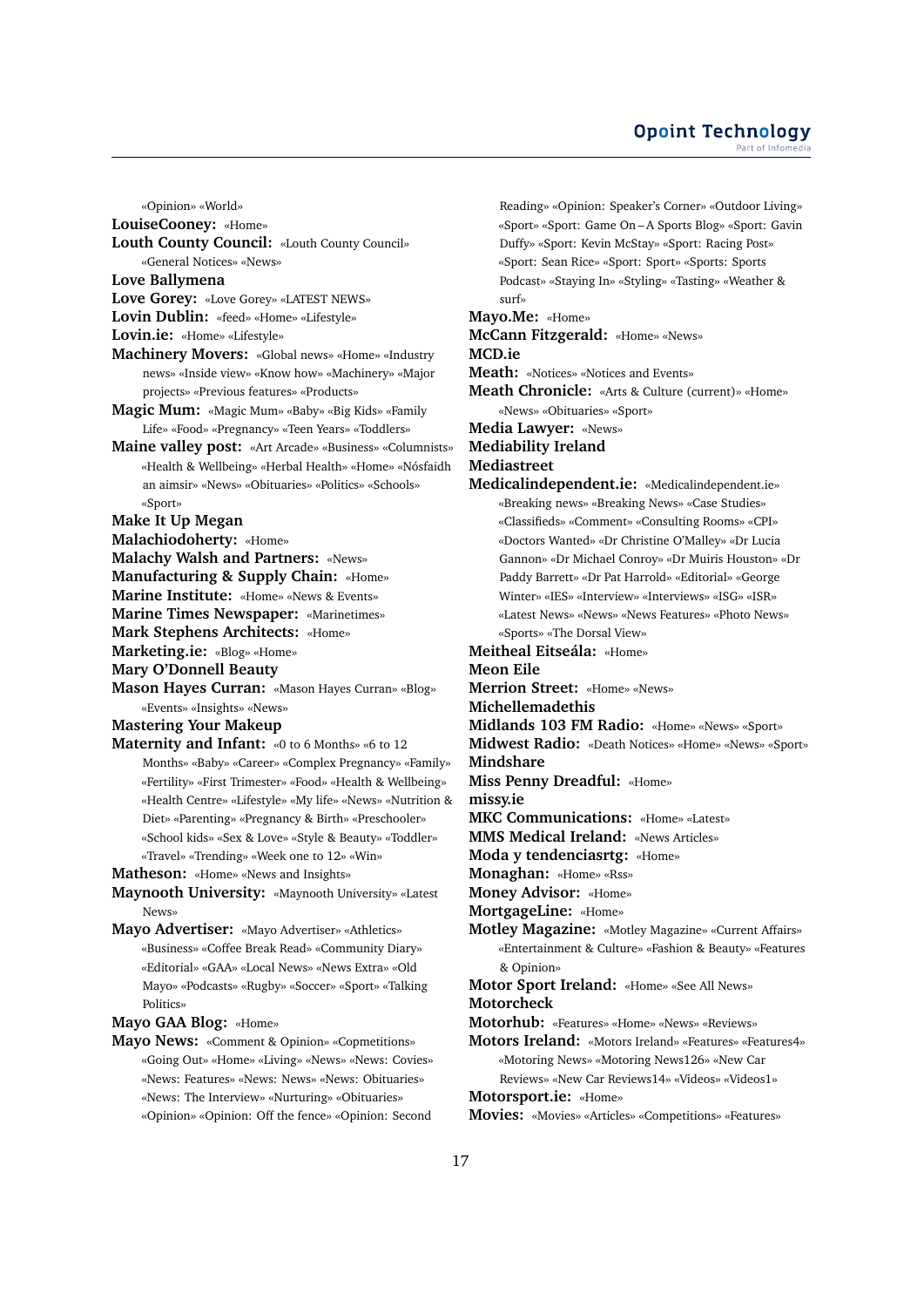«Interviews» «Latest News» «News»

- **Mrfcj.org:** «Mrfcj.org» «In the Media» «News» «Principles of Climate Justice» «Resources»
- **MSN Ireland:** «MSN Ireland» «3D Human Body» «American Football» «Conditions and Procedures» «Diet Tracker» «Fitness» «Health» «Horoscopes» «Lifestyle» «Lifestyle» «Medical» «Money» «Movies» «Music» «News» «Nutrition» «Property» «Sport» «Symptom Checker» «Technology» «Travel» «TV» «Workouts and Exercises» «Yoga & Pilates»

**Mulley Communications:** «Blog»

- **Mummy Pages:** «Mummy Pages» «Beauty» «Beauty» «Cosmetics» «Eco Living» «Face & Body» «Finance» «Haircare» «Hands, Feet & Nails» «Health» «Health» «House» «House» «Kids Things to do» «Lifestyle» «Mind & Body» «Moisturisers» «Mums Life» «Parties» «Skincare» «Spa» «Style» «Suncare» «Travel» «Travel» «Voices»
- **Munster Rugby:** «Home» «News»
- **Murrays Medical**
- **Musclesandmascarablogblog:**
	- «Musclesandmascarablogblog» «Fashion and Beauty» «Health» «Health and Beauty» «Parenting 101» «Pregnancy» «Recipes» «Uncategorized»
- **My country girl ramblings:** «Home»
- **My Kids Time:** «My Kids Time» «Competitions» «Entertainment» «For Parents» «Ireland» «Lifestyle» «Offers» «Parenting» «Parties» «Recipes» «School» «Tech» «Technology» «Things To Do» «Travel»
- **MyHome.ie:** «MyHome.ie» «News»

**nathalie.ie**

- **National Gallery:** «Home»
- **National Roads Authority:** «Archaeology» «Home» «Luas» «Press Releases»
- **National Youth Council of Ireland**
- **Natural Born Feeder**
- **NCRI:** «Home» «News»
- **Nearfm.ie:** «Nearfm.ie» «Arts» «Drama» «Programmes» «Special Interest» «Sports»

**Negotiators:** «Home»

- **Nenagh guardian:** «Home» «News» «Sport»
- **NESC:** «Home» «News & Events»
- **Nessas Family Kitchen:** «Home»
- **New Ross Standard:** «New Ross Standard» «Entertainment» «GAA» «Lifestyle» «Limerick» «Local Notes» «News» «Opinion» «Other Sports» «Soccer» «Sport»
- **Newry, Mourne and Down District Council:** «Council News»

**Newry.ie:** «Newry.ie» «Articles» «Blog» «Business» «Community focus» «Diverse city» «Event previews» «Farming» «Irish for all» «Letters» «Newry 100 years ago» «News» «Police notices» «School days» «Sports» «The arts»

**News Four:** «Community» «Culture» «Events» «Food & Wine» «Home» «Sport»

**News Group:** «News Group» «Business» «Clondalkin News» «Community News» «Education» «Entertainment» «Environment» «Health» «Lucan News» «Property» «Rathcoole & Saggart News» «Rathfarnham News» «South Dublin County Council» «Sport» «Tallaght News» «Transport»

**Newstalk:** «Brian mcdermott» «Business» «Business» «coronavirus» «Home» «Life» «Motors» «News» «podcasts» «Property» «Shows» «shows» «Sport» «videos»

**Nexcess**

- **Nialler9:** «Nialler9» «Festivals» «New music» «News»
- **Nijobs.com:** «Career Advice»
- **Nine bean row:** «Home»
- **Ninth Level Ireland:** «9thlevel.ie»
- **NMBI:** «Home» «News»
- **No More Workhorse**
- **Northern Ireland Ambulance Service:** «Home» «News»
- **Northern Ireland Social Care Council:** «Northern Ireland Social Care Council» «News»

**Northern Sound:** «Death Notices» «Home» «News: All» «News: Cavan» «News: Monaghan» «Sport» «Sports: Cavan» «Sports: Monaghan»

- **Northernstandard:** «Home» «News» «Sports» **Noteworthy**
- 
- **Nova.ie:** «Nova.ie» «Entertainment» «Lifestyle» «Music» «News» «Sport» «Video»
- **Nsai:** «News & Events»
- **Nui Galway:** «News & events» «News & events»
- **Nursing Home Ireland:** «Home» «News»
- **O Rourke Reid:** «Home» «News & Publications»
- **Obrien:** «Blog»
- **Ocean Fm:** «Business» «Farming» «Home» «News» «Obituaries» «Sport»
- **Ocean Focus:** «Ocean Focus» «Aquaculture» «Coastal Tourism and Islands» «Cruising» «Culture / History» «Environment / Freshwater Focus» «Fisheries» «Marine» «Maritime» «Outside Ireland» «Seafood Business»
- **oceanpublishing.ie:** «Council Review» «Health & Safety Times» «latest-news»
- **Off The Ball:** «Off The Ball» «american football» «football» «golf» «hurling» «Other-sports» «racing» «rugby» «soccer»
- **Offaly County Council:** «Offaly County Council» «News»
- **Offaly Express:** «Business» «Features» «Gaelic Games»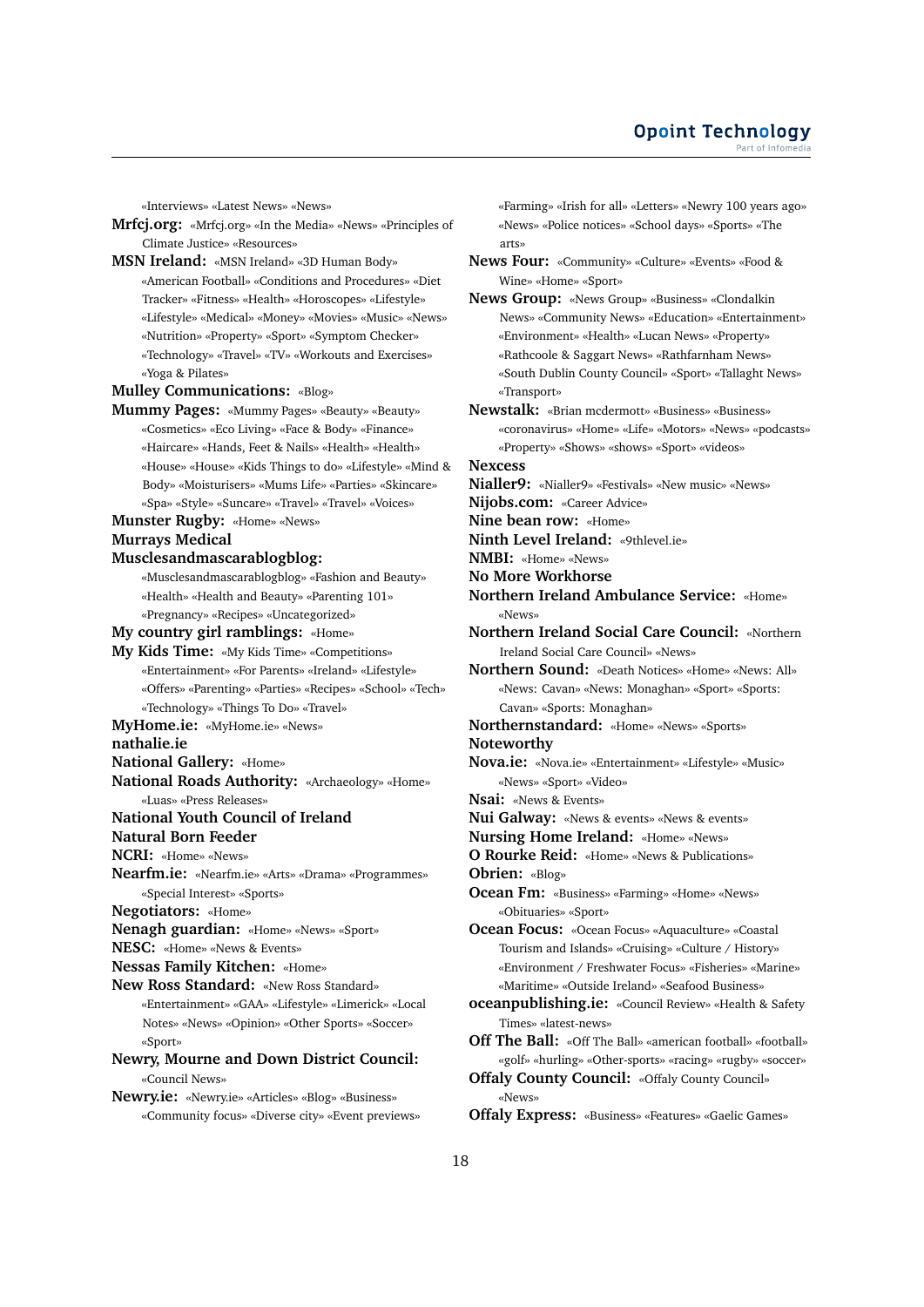«Home» «Local» «Local news» «Local-news» «News» «News» «Other Sports» «Sport» «What's On»

**Offaly Independent:** «Entertainment (current)» «Home» «News» «Sport»

## **Ol Green Eyes Oliveoil and lemon On The QT One Bean Row**

**One Fab Day:** «100 Best Wedding Venues» «14 of the Best Nail Bars in Ireland» «Accessories» «Accessories» «All Categories» «Autumn Weddings» «Best of Guides» «Best of the Barbers: 14 Irish Grooming Rooms» «Best Wedding Suppliers» «Bridal Boutiques» «Bridal Designers» «Bridal Shops» «Bridesmaid Style Ideas» «Budget & Costs» «Cakes» «Catering & Wine» «Celebrity Weddings» «Ceremony Readings» «Checklists & Planners» «Decor & Hire» «Decor Ideas» «Destination Guides» «DJs» «Dresses» «Engagement & Proposals» «Event Calendar» «Find the Wedding Dress» «Florists» «Flower Girls & Page Boys» «Flower Girls & Page Boys» «Groom Style» «Guides for Choosing a Dress» «Hair Stylists» «Health Guides by Country» «Hen Party» «Hen Party» «Home» «Honeymoon» «Honeymoon Help» «Honeymoon Planning» «How to Mix & Match Bridesmaids' Dresses» «Ideas & Planning» «Insider City Guides» «Irish Bridal Boutiques» «Irish Real Weddings» «Island Escapes» «Jewellers» «LGBTQ+ Weddings» «lucy» «Make Up & Hair» «Makeup Artists» «Mini-moons» «More Wedding Inspiration» «Most Popular Honeymoons» «Mother of the Bride» «Northern Irish Real Weddings» «Planners & Stylists» «Real Wedding Videos» «Real Weddings» «Real Weddings by Location» «Safari Honeymoons» «See The List» «Shoes» «Spring Weddings» «Stationery» «Styled Shoots» «Summer Weddings» «Supplier Quick Finder» «Suppliers» «The Groom» «The Style» «The Style» «The Style» «Transport» «UK Real Weddings» «Unique Honeymoons» «Videographers» «Wedding Bands» «Wedding Cakes» «Wedding Dress Gallery» «Wedding Essentials» «Wedding Flowers» «Wedding Guest» «Wedding Inspiration» «Wedding Looks» «Wedding Music» «Wedding Music» «Wedding Photography» «Wedding Planning» «Wedding Problems Solved» «Wedding Style» «Wedding Themes» «Wedding Venues» «Wedding Venues» «Weddings Abroad» «Weddings Abroad» «Weddings by Season» «Winter Weddings»

## **One Mans Meat**

**Online Marketing in Galway:** «Home»

**Orafinanza:** «Orafinanza» «Approfondimenti» «Attualità» «Formazione» «Opinioni»

**Ornua:** «Home» «News Articles»

**Ourgame:** «Ourgame» «Club Talk» «Football» «Hurling» «Interviews» **Outsider Magazine:** «Outsider Magazine» «Challenges» «Gear» «Ireland» «Latest» «Lifestyle» «Podcast» «Travel» **Oxfam Ireland:** «Home» **Oxygen:** «Entertainment» «Features» «Free Stuff» «Home» «News» «Sports» «Style» «The Spanner» **Paddock Eye:** «Paddock Eye» «Formula f1» «Indycar» «Latest-news» **Padraicino Passions And preening:** «Passions And preening» «Beauty» «Foodie Corner» «Lifestyle» «Style» «Wellness» **Passive House Plus:** «Blogs» «Home» «News» **Pasty faces place:** «Home» **PDST-Technology in Education:** «PDST-Technology in Education» «News» **Peaches and Cream Pearse-trust:** «Home» **Penneys To Prada:** «Home» **People Before Profit:** «People Before Profit» «News» «Press Releases» **Pet Sitters Ireland:** «Blog» «Home» **Pete The Vet:** «Articles» «Blog» **Peter Donegan Landscaping:** «Peter Donegan Landscaping» «Blog» **Pippa.ie:** «Home» **Pjlynch Gallery:** «Home» **Plant & Civil Engineer:** «Plant & Civil Engineer» «General news» «News» **PlayStation:** «Home» **Pleanala:** «Pleanala» **PM group-global.com:** «PM group-global.com» «News» **Polska:** «Polska» «Co, gdzie, kiedy?» «Felieton» «Irlandia» «Klinika stomatologiczna» «Kulinaria» «Medycyna naturalna» «Moje Podatki» «Polska» «Poradnik» «Promocja» «Rozrywka» «Sport» «Strefa czytelnika» «Wydarzenia» «Zdrowie, moda i uroda» «Swiat» ´ **Post Grad:** «Post Grad» «Articles» «Find Courses» «News» **Powers Court:** «Blog» **Pregnancy and Parenting:** «Pregnancy and Parenting» «Baby Development» «Baby Names» «Breastfeeding & Bottle-feeding» «Celebrities» «Competitions» «Development & Milestones» «Family Fun» «Food» «Fourth Trimester» «Health & Wellbeing» «Labour & Delivery» «Looking After Your Newborn» «Money & Work» «Motoring» «Nursery & Interiors» «Pregnancy Health, Wellbeing & Nutrition» «Reviews» «Shopping» «Sleep Problems» «Style & Beauty» «Travel» «Trying to

- Conceive» «Weaning & Feeding» «Wellbeing»
- **President:** «News»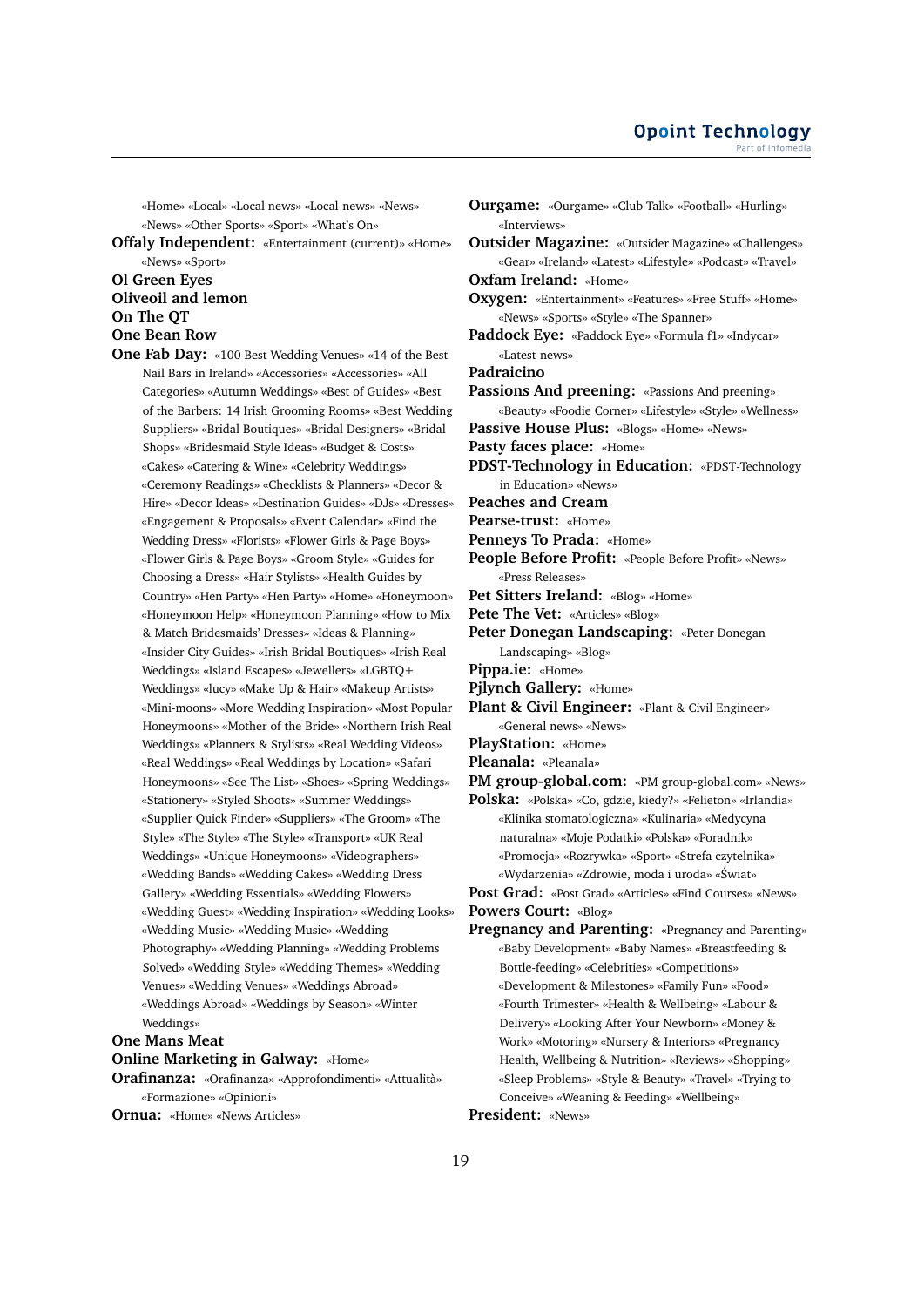## **Pretty Beautiful by Sara**

**Primarytimes:** «Primarytimes» «Connaught» «Dublin» «Leinster» «Munster» **Proper Food:** «Proper Food» «Features» «Travel» «Useful Lists» **Property District:** «Home» «News» **Providence Resources:** «Home» «News» **PSI:** «News» **Public Inquiry:** «Home» **Puddle Ducks Blog Punditarena:** «Features» «Features» «Football» «Football» «GAA» «GAA» «Gaelic Football» «Golf» «Golf» «Home» «Horse Racing» «Hurling» «Irish Sport» «MMA» «MMA» «NFL» «Rugby» «Rugby» **Pure Cork Q102:** «Buzz» «Home» «News» «Sport» **Quick Crop Racing And Sports:** «Adventure Sports» «Adventure Sports» «Advertisements» «Advertisments» «Advertisments» «AFL» «AFL» «All Other Sports» «American Footbal NFL» «American Footbal NFL» «Basketball» «Basketball» «Bikes» «Bikes» «Boats» «Boats» «Caribbean» «Cars» «Cars» «Caulfield Cup» «Chinese»

«Cox Plate» «Cricket» «Cricket» «Dressage» «Educational» «Educational» «Endurance Events» «Everything Else» «F1» «Fashion» «Fashion» «Feature Races» «Feature Videos» «Financial» «French» «Funny» «Funny» «Funny/Bloopers» «German» «Golf» «Golf» «Greyhound/Trotting» «Greyhounds» «Highest Rated» «Historical» «Historical» «Home» «Horse Racing» «Indian» «Industry Issues» «Industry Issues» «International» «International» «Interviews» «Japanese» «Korea» «Latest Videos» «Latest Viewed» «Major Carnivals» «Major Carnivals» «Malaysia» «Mauritius» «Melbourne Cup» «Most Viewed» «Motor Sports» «New Zealand» «News Items» «News/Views» «News/Views» «Off Road» «Off Road» «Other Equine» «Other Funny Videos» «Other Videos» «Other Videos» «Other Videos» «Other Videos» «Other Videos» «Other Videos» «Other Videos» «Others» «Post Race» «Pre Race» «Race Analysis» «Race Analysis» «Race Results» «Racing Features» «Racing Features» «Rally» «Results» «Results» «Rugby League NRL» «Rugby League NRL» «Rugby Union» «Rugby Union» «Sales & Breeding» «Show Jumping» «Singapore» «Soccer (football)» «Soccer (football)» «Sports» «Sports» «Tennis» «Tennis» «Tipping» «Trials & Work» «Tributes» «Trotting/Harness» «USA» «V8 Supercars» «Winter Sports (All)»

**Radio Kerry:** «Home» «News» «Sport»

**Radio Today:** «Radio Today» «Elsewhere» «Industry» «Moves» «Opinion»

**Rand Runs Razor Social:** «Razor Social -» **Realpower Rebelnews Rediscovering Culture Redlemonade:** «Home» **Research & Innovation:** «Research & Innovation»

- «Analytics» «Appointments» «Energy» «Environmental» «Food» «Funding» «Healthcare» «Innovation» «IT Research» «Laboratory Equipment News» «Medical Research» «News» «R&D Investment» «R&D News» «Technology» «University Investment»
- **Research And Market:** «Banking and Financial Services» «Biotechnology» «Business» «Chemicals & Materials» «Computing and Technology» «Consumer and Personal» «Energy and Natural Resources» «Food and Beverage» «Government and Public Sector» «Healthcare and Medical Devices» «Internet and E-Commerce» «Manufacturing and Industry» «Mathematics» «Media and Entertainment» «Pharmaceuticals» «Physics» «Process and Materials» «Telecommunications and Networks» «Transport and Shipping»
- **Retail News:** «Retail News» «Forecourt-news» «News & Views» «News 2» «Off-trade-news»
- **Retro Flame:** «Home»
- **Rev:** «First Drives» «Home» «Motorsport News» «News» «Reviews» «Video»
- **Revenue:** «Home» «News»
- **Reverbstudios:** «Blog» «Blog»
- **Revolutionaironline:** «Revolutionaironline» «Corporate» «Diversen» «Media» «Mh 17» «Pedofilie» «Politiek» «Rechtspraak»
- **Risk Manager:** «Home» «New Products»
- **RobMoro:** «Albums of the Month- Les Disques du Mois» «Best of. . . » «Currently Listening» «Features» «Gig News» «Gig Reviews» «Gigs:» «Home» «Interviews» «Music» «New Music» «Playlists» «Podcast» «Previews» «Read:» «RobMoro TV» «RobMoro TV» «RobMoro TV» «See all posts» «Single / EP / LP Reviews» «Win»
- **RollerCoaster.ie:** «Baby» «Birth Control» «Childcare» «Family Life» «Family Life» «Getting Pregnant» «Home» «Keeping active and healthy» «Money & Work» «Nutrition» «Parenting» «Pregnancy» «Prizes» «Siblings» «Special Needs» «Teenagers»

**Ronan Daly Jermyn Solicitors:** «Home» «News» **Ronnie Simpson Consulting:** «Blog»

**Rosanna Davison Nutrition**

**Roscommon County Council:** «Notices»

**Roscommon Herald:** «Home» «News» «Roscommon News» «Roscommon Sport»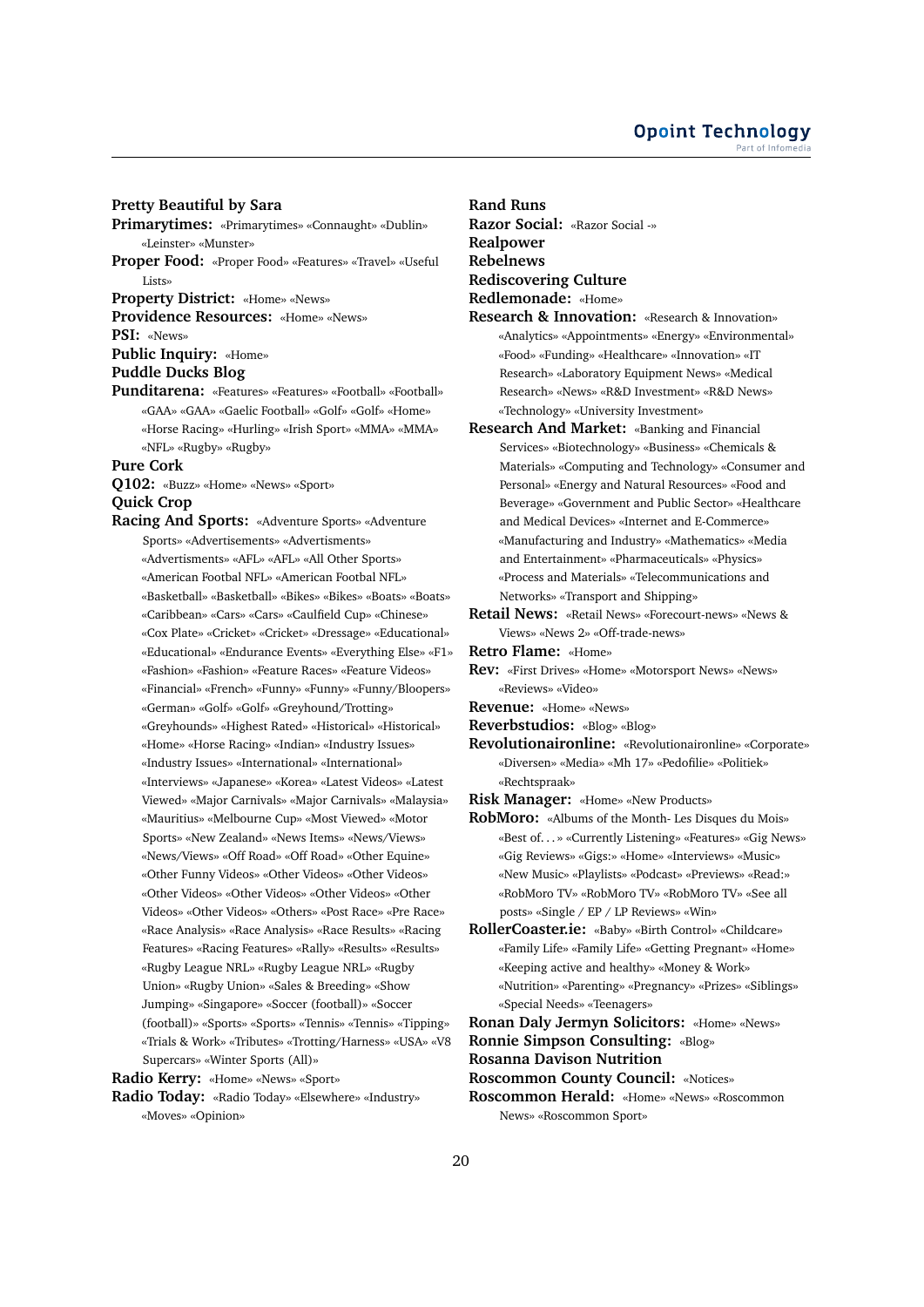- **Roscommon People:** «Columns» «Farming» «Home» «Lifestyle» «News» «Property» «Sport»
- **Royal College of Surgeons in Ireland:** «Royal College of Surgeons in Ireland» «Latest news» «Research» «Surgery»
- **Rozz:** «Home»
- **RSVP:** «Beauty» «Beauty & fashion» «Comps & polls» «Food» «Food & travel» «Health» «Home» «Life» «News» «Women in business»
- **RTE.ie:** « Home Schooling Hub» «All Market Reports» «Analysis» «Boost-my-business» «Brainstorm» «Brexit» «Business» «Business» «Culture» «Culture» «Drivetime» «Economy» «Entertainment» «Entertainment» «Fashion» «Goodbody» «Home» «Investigations» «Ireland» «Life & Style» «Lifestyle» «More Business» «More Technology & Innovation» «Motors» «News» «News» «News» «News: Business» «Nuacht» «Podcast» «Politics» «Prime-time» «Programmes» «Radio» «Radio1» «Regional» «Sport» «Sport» «Sport: Musgrave-marketplace» «Statements and Speeches» «Technology» «Technology & Innovation.» «Travel» «TV» «Watch and Listen» «Watch Live» «World» «Your money.»

**Rude Health Magazine:** «Home» «News»

**RugbyLAD:** «RugbyLAD» «Club Rugby» «English Championship» «Gallagher Premiership» «RWC 2019» «Super Rugby» «The British & Irish Lions» «Top 14» **Running In Ireland**

**Sage**

- **Salt Pepper Cream:** «Home»
- **Sarah yellow Sunflower:** «Home»
- **Scannain:** «Home» «Interviews» «News» «Reviews» **SCC English**
- **School Days:** «Education News» «Home»
- **Science:** «Home» «Research News»
- **Screen Ireland:** «Home» «More News»
- **Scsi:** «Scsi» «Latest News» «Publications»

**SDLP:** «Home»

- **Seai:** «Seai» «Blog» «News & Media»
- **Search For Services Or Information:** «Search For Services Or Information» «Airgead agus Cáin» «Cóir» «Fostaíocht» «Gnó» «Iompar» «Leas Sóisialta» «Oideachas» «Rialtais Áitiúil» «Rialtas Náisiúnta» «Scoileanna agus d'fhoireann na scoile» «Sláinte» «Tamhlaíocht» «Teaghlach agus Caidrimh» «Timpeallacht» «Tithíocht»
- **Secret Glasgow:** «Secret Glasgow» «Culture» «Escapes» «Food & Drink» «Top News» «Wellness & Nature»

**SELC – News:** «News»

- **Select Hotels of Ireland:** «Weddings»
- **Selfbuild:** «Articles» «Home» «Videos»
- **Senior Times:** «Arts Happenings» «Competitions»
- «Fashion» «Features» «Finance» «Food» «Gardening» «Going Out» «Health» «Home» «Legal» «Literature» «News» «Profiles» «Sport» «Travel»
- **Seoconsultant**
- **Seomraranga:** «Blog»

**Seroba Lifesciences:** «Home» «News»

- **Sewnbyangela:** «Home»
- **SGGamingInfo:** «General news» «Home» «Opinion» «Previews» «Reviews»
- **Shamrock Rovers F.C.:** «Home» «Latest News»
- **Shananigans Blog:** «Home»
- **Shannon Side:** «Home» «News» «Sport»
- **ShelfLife:** «ShelfLife» «Advisor» «Brand Central» «News» «Off-trade» «People»
- **SHEmazing!:** «SHEmazing!» «Celebrity» «Entertainment tv» «Food drink» «Health» «News» «Relationships» «Style&beauty» «Uniquely Irish»
- **Sheridan:** «Innovu»
- **ShowBiz:** «News»
- **Showjumping Ireland:** «Showjumping Ireland» «News»
- **Signature Capital:** «In the News»

**Silicon Docks:** «Silicon Docks -» «Business»

«Entrepreneurs» «Fintech» «Funding» «Ireland» «Start-ups»

**Siliconrepublic:** «All» «Careers» «DISCOVERY» «Home» «Innovation» «LIFE» «RSS» «VIDEO»

**Simplym Sorcha**

- **Sinéad De Blogger**
- **Sinn Féin:** «Sinn Féin» «News»
- **SIPTU:** «Home» «PressRelease»
- **Skillnet Ireland:** «Skillnet Ireland» «News & Insights»
- **Sl Campeche:** «Sl Campeche» «Escribe» «Internacionales» «Locales» «Nacionales» «Nacionales» «Policiaca»
- **Sligo Champion:** «Sligo Champion» «Entertainment» «GAA» «Lifestyle» «Local Notes» «News» «Opinion» «Soccer» «Sport»
- **Sligo Country Council:** «News»
- **Sligo Weekender:** «Sligo Weekender» «Entertainment» «Lifestyle» «News» «Sport»
- **Smart Maritime Network:** «Smart Maritime Network» «Blockchain and Cyber Security» «Connectivity and IoT» «Features» «Navigation and Autonomous Vessels» «News» «Ports and Logistics Integration» «Regulation, Safety and Training» «Software, AI and Big Data»

**Smartheat:** «Home»

- **Social and Personal Magazine:** «Social and Personal Magazine» «Beauty» «Fashion» «Groom» «Inspirations» «News & Competitions» «Real Weddings» «Spotlight» «Vendors»
- **Social Democrats:** «Social Democrats» «News»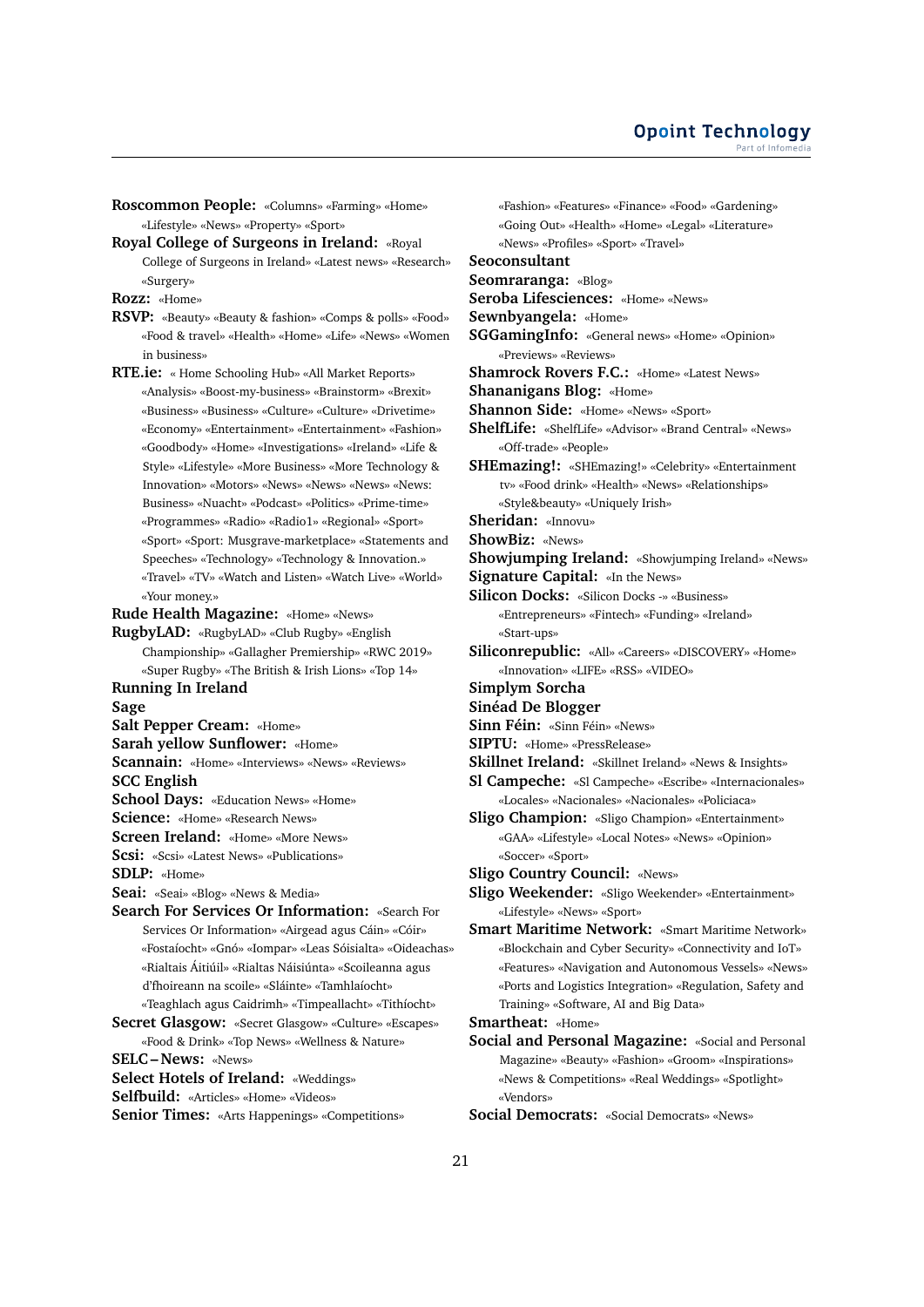### **Opoint Technology** Part of Infomed

**Soldier Modernisation**

**Something Odd**

**SoSueMe:** «Home»

**Soulfulandhealthy:** «Soulfulandhealthy» «Breakfast» «Dessert» «Dinner» «Drinks» «Lunch» «Mains» «Recipes» «Smoothies» «Snacks» «Soups»

**Sound Advice:** «Home»

**South East Radio:** «South East Radio» «News» «Sport» **Sparkle Blossom Beauty:** «Home»

**Spill the Beans:** «Spill the Beans» «Ballymaloe» «From the Editor» «Media» «The Survival Series» «Word of Mouth»

**Spin1038**

**Spooool:** «Spooool» «Business» «Electric vehicles» «Energy» «News» «Satellite» «Space» «Technology» «Uncategorized»

**Sport for Business:** «Home» «News Analysis» «Rss» **Sport ireland:** «Home»

- **Sports Joe:** «Cristiano Ronaldo» «England» «Football» «GAA» «Home» «La Liga» «Liverpool» «Manchester United» «MMA» «Premier League» «Robbie Keane» «Rugby» «UFC» «US Sports» «Viral»
- **Sports Venue Business:** «Sports Venue Business» «Case Studies» «Design Competitions» «Event News» «Featured Articles» «Industry News» «Industry News» «Interviews» «Jobs News» «Press Releases» «Press releases» «Tenders» «Videos»

**SportsNews Ireland:** «Home»

- **Stay In Kerry:** «Stay In Kerry» «Kerry News»
- **Stellar Magazine:** «Beauty» «Celeb goss» «Fashion» «Fashion & Beauty» «Home» «Life» «Love & Sex» «Off Out» «Real Talk» «Staying In» «Travel» «Trending» «TV & Films» «Wellness» «What To Drink» «What To Eat»
- **Sticky Bottle:** «Blogs» «Coaching» «Home» «Latest News» «Offroad» «Races & Results» «Track» «Womens»
- **Stitch and Bear:** «Home»
- **Stitchlily:** «Home»
- **Stochasticgeometry**
- **Stop Climate Chaos:** «Stop Climate Chaos» «News»
- **Storyful:** «Storyful» «Blog»
- **Strategic Investment Board Limited:** «Strategic Investment Board Limited» «Projects»
- **Stream About:** «Home»
- **Student Independent News:** «Student Independent News» «Arts & Fashion» «Cainte» «Features» «Health & Lifestyle» «News» «Opinion» «Sports»
- **Stuff, Wotsits & Thingies:** «Home»

**Style Boothique:** «Style Boothique» «Lifestyle & Travel» **Style me Curvy:** «Home»

**Styleisle.ie**

**StyleSavvy:** «StyleSavvy» «Style» **Stylish and Fabulous!!:** «Home» **Suffolk Sheep:** «Blog» «Home» **Sunday World:** «Home» «Lifestyle» «News» «Rss» «Sports» **SUSAN JANE WHITE Swan Ireland:** «Home» **Swear I'm Not Paul:** «Bootlegs» «Downloads» «Home» «Interviews» «New Irish Music» **SwordsToday:** «SwordsToday» «Economy» «Entertainment» «Science» «Sport» «Tech» «Top News» «World» **T2.ie:** «T2.ie» «Latest News» **T20 IPL Taoiseach:** «Home» «Taoiseach's Press Releases» **Taste talks:** «Taste talks» «Features» «News» **Tattersalls.ie:** «Tattersalls.ie» «News» **Teachnet:** «Blog» «Home» **Teagasc:** «Home» «News&Events» **Tech Buzzire Land:** «Apps» «Gaming» «Home» «New Launch» «Nokia» «Reviews» «Tech» «Unboxings» «VirtualReality» **TechCentral.ie:** «Downloads» «Events» «Home» «Life» «TechLife» «TechPro» «TechRadio» «TechTrade» **Technology.ie:** «Technology.ie» «Gaeilge» «General» «Podcasts» «Video» **TechStomper:** «TechStomper» «Gaming» «Hardware» «News» «Opinion» «Phones» «Preview» «Review» «Tech» **TG4:** «tg4.ie» **That's Farming:** «That's Farming» «Funnies» «Marts» «News» **The Advertiser:** «The Advertiser» «Business» «Entertainment» «News» «Sports» **The Airing Cupboard:** «Home» **The Arcade:** «Home» **The Arts Council:** «News» **The Avondhu:** «The Avondhu» «Business» «Farming» «Lifestyle» «Motoring» «News» «Politics» «Sport» **The Banbridge Chronicle:** «Home» **The Beer Nut The Brightness Project The Carrigdhoun Weekly:** «Home» **The Cedar Lounge Revolution:** «Home» **The Clare Champion:** «Arts & Culture» «Home» «Lifestyle» «Motoring» «News» «Regional» «Sports» **The Clare Herald:** «Business» «Gallery» «History» «Home» «Living» «News» «Sports» **The College View:** «The College View» «Features» «Gaeilge» «Gaeilge» «Lifestyle» «Lifestyle» «News» «Opinion» «Sport» «The Hype»

**The Connaught Telegraph:** «Home» «News»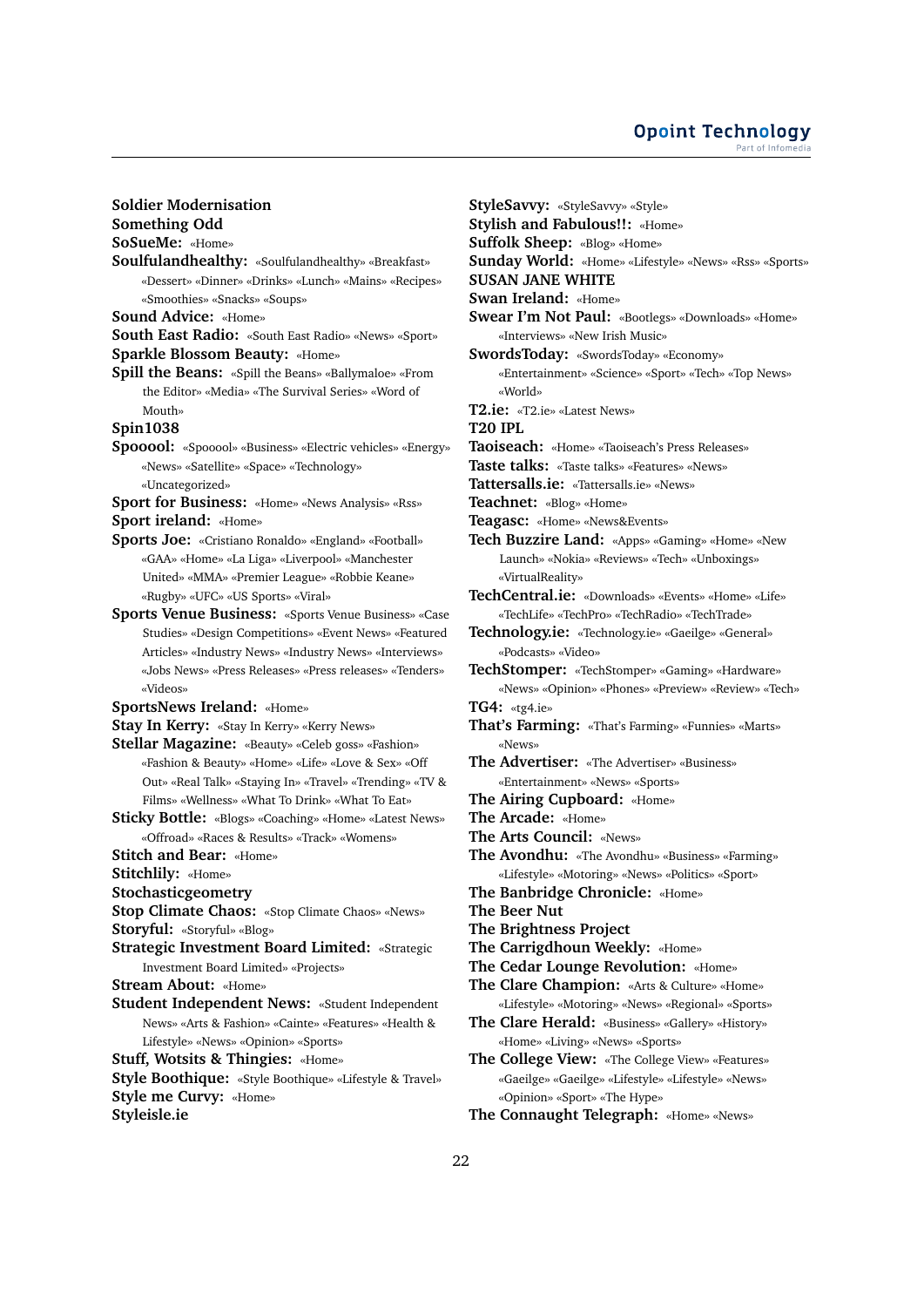**The Corkman:** «Entertainment» «GAA» «Home» «Hurling» «Lifestyle» «Local Notes» «News» «Opinion» «Soccer» «Sport»

**The Currency**

**The Daily Edge:** «The Daily Edge» «Bodies» «Craic» «Eating» «Going Out» «Screens» «Win/Fail»

**The differential Association:** «Home»

- **The Echo:** «Arts & Culture» «Ballyfermot» «Business» «Clondalkin» «Home» «Latest» «Lucan» «Motoring» «News» «Property» «Sport» «Tallaght»
- **The Effect.net:** «Home»
- **The Fast Picture Show**
- **The Fishing Daily:** «The Fishing Daily -» «Denmark fishing news» «Eu fishing news» «Features» «Features» «Fishing news» «Fishing news» «Irish fishing news» «Ni fishing news» «Norway fishing news» «Scottish fishing news» «Uk fishing news»
- **The Food Safety Authority of Ireland:** «The Food Safety Authority of Ireland» «Events» «Food Alerts» «Food Allergen Alerts» «Latest Food Alerts» «Latest Food Allergen Alerts» «News Centre»
- **The genuine beer blog:** «Home»
- **The Gloss**
- **The Green Apron:** «Home»
- **The Green Party in Northern Ireland:** «Home» «NEWS»
- **The happy cake and bake blogger**
- **The Happy Womb:** «Home»
- **The Helpful Engineer:** «Home»
- **The Heritage Council:** «Home» «News & Events»
- **The Imperfect Beauty:** «Home»
- **The Interior DIYer**
- **The irish Aesthete:** «Home»
- **The Irish Catholic:** «Family and Lifestyle» «Feature» «Home» «News» «Opinion»
- **The Irish Field:** «BLOODSTOCK» «Home» «Latest News» «News» «Racing» «Racing News» «Sporthorse»

## **The Irish Film & Television Network**

**The Irish News:** «Arts» «Assembly Election» «Athletics» «Books» «Boxing» «Brexit» «Business» «Business columnists» «Business Insight» «Business news» «Cartoons» «Celebrity» «Civil Rights» «Club Call» «Columnists» «Decommissioning» «Economics» «Education news» «Environment» «Euro 2016» «Faith Matters» «Family and Parenting» «Film» «GAA Fixtures» «GAA Football» «Gardening» «General Election» «GFA20» «Golf» «Health» «Healthcare news» «Holidays & Travel» «Home» «Hurling and camogie» «John Hume» «July Budget» «Leading article» «Letters to the Editor» «Life» «Lifestyle» «Lives Remembered» «Magazine» «Markets»

«Motors/drive» «Movies» «Music» «Music» «Nama» «News» «Omagh bombing» «Opinion» «Opinion» «Other Sports» «Personal finance» «Photos» «Picture galleries» «Pipe Band Digest» «Political news» «Pope's visit» «Property» «Puzzles» «Racing» «Rio Olympics» «Rugby» «Science» «Soaps» «Soccer» «Sport» «Stage» «State Papers» «Technology» «The Championship» «Trocaire» «TV» «TV and Radio» «Video diaries» «Workplace & Employment Awards»

- **The Irish Sun:** «Bizarre» «Boxing» «Celebrity» «celebrity» «Celebrity» «Champions League» «City» «Covid-19» «Dear Deidre» «Dear Deidre» «Fabulous» «Fabulous» «Fashion» «Fashion and Beauty» «Food» «football» «Football» «GAA Football» «GAA Hurling» «Golf» «Hair & Beauty» «Health» «Health & Fitness» «Health News» «Home» «Horoscopes» «Irish News» «Living» «MMA» «Money» «Money» «Motors» «Motorsport» «Music» «News» «Opinion» «Opinion» «Parenting» «Popcorn» «Premier League» «Puzzles» «Real Life» «Real Life» «RSS» «Rugby Union» «Serie A» «Sex» «Sport» «SSE Airtricity League» «sun-selects» «Tech» «Tech and Science» «Travel» «Travel» «TV» «TV & Showbiz» «Tv show» «Uncategorized» «US News» «Video Cricket» «Virals» «World News» «WWE»
- **The Irish Sun:** «Breaking Business News» «Breaking International News» «Europe News» «Home»

**The Irish Voice:** «The Irish Voice» «As Gaeilge» «Comment» «Entertainment» «Feature» «Feature» «Features» «News» «Sport» «Travel»

- **The Irish Wedding Directory:** «The Irish Wedding Directory» «News»
- **The Journal of Music:** «The Journal of Music» «Articles» «News» «News – UK»
- **The Liberal:** «The Liberal» «Business» «Irish News» «Life & Culture» «Opinion» «Politics» «Polls» «World News»

**The Life of Stuff:** «Culture & Events» «Fashion & Style» «Food & Drink» «Health & Beauty» «Home» «Music» «Other Stuff» «Parenting» «Wedding»

- **The m0vie blog:** «Home»
- **The Munster Express Online:** «Art» «Athletics» «Basketball» «Community News» «Entertainment» «Film» «Frontpage» «GAA Football» «GAA Hurling» «Music» «News» «Rugby» «Soccer» «Sports» «Studs Up» «Television» «Theatre»
- **The National Women's Council of Ireland:** «The National Women's Council of Ireland» «/Publications» «Events» «News»
- **The Nest:** «Home»
- **The nip tuck food blog**
- **The No Nonsense Blog**
- **The Phoenix:** «The Phoenix» «Affairs of the Nation» «Arts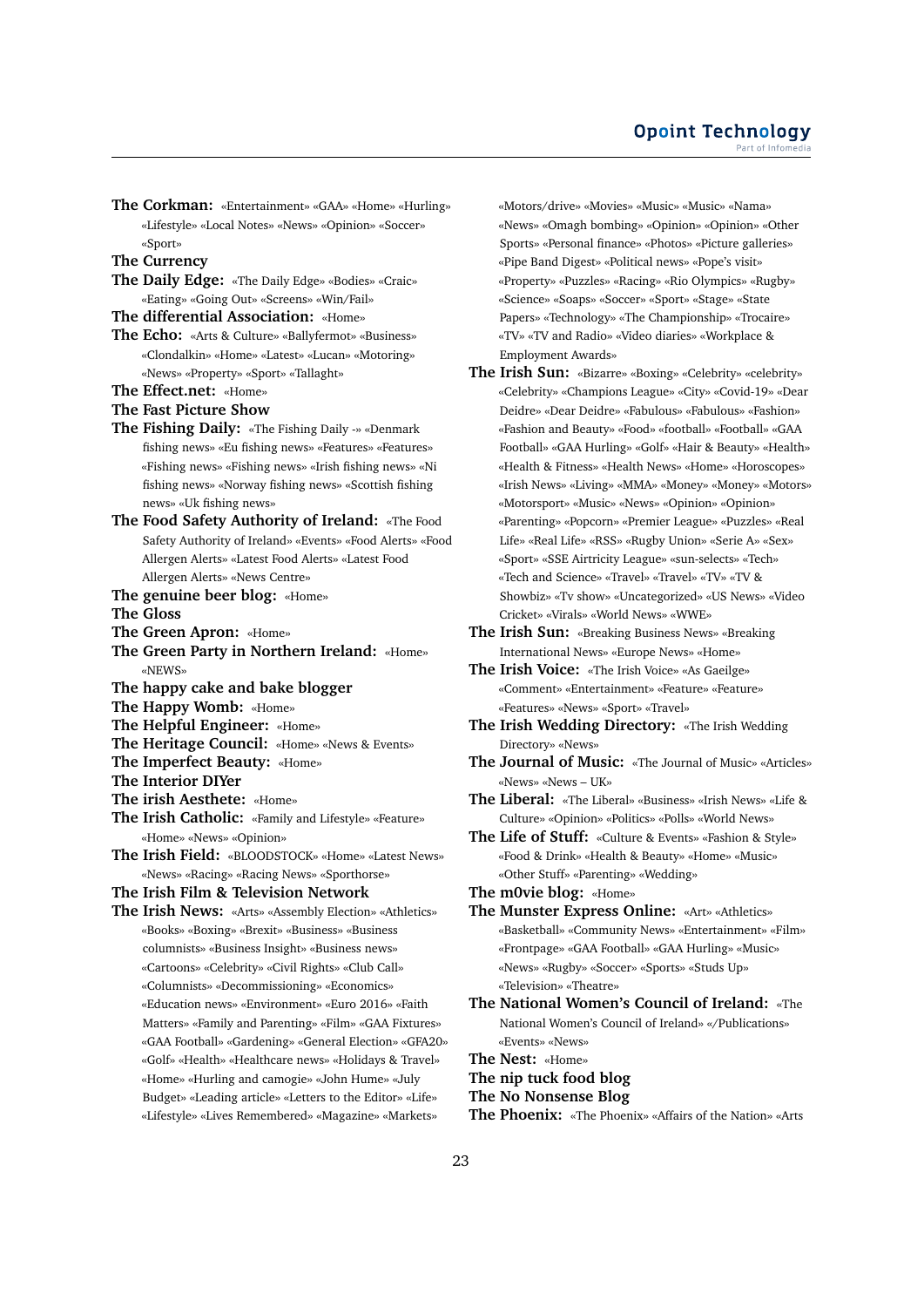& Entertainment» «Behind the Scenes» «Behind the Scenes» «Beyond the Pale» «Bird's Eye View» «Bog Cuttings» «Business Briefs» «Clerical Errors» «Craic & Codology» «Euro Election Specials 2019» «Finance» «Fit to Print» «Foreign Frolics» «Fowl Emissions» «High Society» «High Society» «Hush Hush» «Last Refuge» «Latest Issue» «Media» «Medical Matters» «Moneybags» «Pillars of Society» «Racing» «Reviews» «Sport of Kings» «Spot the Difference» «Stocks & Shares» «Student Life» «The Hot Air Brigade» «The Hot Water Brigade» «The Young Bloods» «Top Stories» «Wigs On the Green»

- **The Premier:** «The Premier» «Business» «Community» «Entertainment» «Lifestyle» «News» «Sport»
- **The Reading List:** «The Reading List» «Fiction» «International» «Non-fiction»
- **The Redmen TV:** «The Redmen TV» «Alternative Commentary» «Around The League» «Being Liverpool» «Bundesliga Roundup» «Final Word» «Liverpool FC Podcast» «Newsroom» «Newsroom» «Opposition Insight» «Podcasts» «Reds News Roundup» «Video» «Women's» «Written»
- **The retro suitcase:** «Home»
- **The Royal Institute of the Architects of Ireland** «The Royal Institute of the Architects of Ireland» «Archive» «News» «Whats on»
- **The Score:** «Fitness» «GAA» «Home» «MMA» «Other Sports» «Rugby» «Soccer»
- **The secret obsession:** «Beauty» «Competitions» «Fashion» «Lifestyle»
- **The sequin cinderella:** «Home»
- **The Skin Nerd:** «BLOG» «Home»
- **The skinny dolls:** «Home»
- **The Skipper:** «The Skipper» «Europe News» «International News» «Ireland News» «Notices» «Regional News» «Research News»
- **The Sociable:** «Business» «Entertainment» «Gaming» «Home» «Meme» «Mobile» «Science» «Social Media» «Technology» «Web»
- **The Southern Star:** «Farming» «Home» «Life» «News» «Sport»
- **The Style Fairy**
- **The Sunday Business Post:** «Analysis-opinion» «Analysts» «Brexit» «Business» «Climate & Environment» «Companies» «Connected» «Coronavirus» «Data» «Design» «Focus On» «GNews» «Health» «Home» «Housing» «Housing» «Legal» «Life & Arts» «Making it Work» «News» «News» «News Focus» «Page 1» «Page-10» «Page-2» «Page-3» «Page-4» «Page-5» «Page-6» «Page-7» «Page-8» «Page-9» «Politics» «Post Plus» «Property» «Read more Business» «Read more Fashion & Beauty» «Read more

Health & Social» «Read more News» «Read more Politics» «Read more Technology» «SMEs» «Tech» «Technology» «US»

- **The Tale Of The Ale:** «Athens» «beer review.» «Chania» «citra IPA» «Home»
- **The Taste:** «Bubbles» «Cocktails» «Craft Beer» «Dining Offers» «Events» «Foodie TV» «Home» «News» «Restaurant Reviews» «Wine»
- **The Thursday Iinterview:** «Home»
- **The Uninteresting life:** «Home»
- **The University Observer:** «The University Observer» «Columns» «Comment» «Donag» «Editorials» «Features» «Features» «Gaeilge» «News» «Op-Ed» «Opinion» «Science» «Science & Health» «Sport» «Sport»
- **The University Times:** «The University Times» «In Focus» «Infocus» «Magazine» «News» «Opinion» «Review» «Societies» «Sport»
- **The velvet moon baker:** «Home»
- **The Vine Inspiration**
- **The Wexford Food Family:** «The Wexford Food Family» «Latest News»
- **The Wheel:** «The Wheel» «Funding» «News»
- **The Woolly Way of Ireland:** «Home»
- **The Workers' Party of Ireland**
- **Thebestof.ie:** «Thebestof.ie» «clubs-classes-associations» «dublin-chinese-new-year-festival-2020» «dublin-south»
- **Thebusinessy News:** «Digital Transformation»
- **TheCork:** «Area: Cork City Centre» «Area: East Cork» «Area: North Cork» «Area: South Cork» «Area: West Cork» «Business» «Climate change environment» «Education» «Entertainment» «Farming» «Fianna Fail» «Fine Gael» «Green Party» «Health» «HOME» «Independent» «Labour» «News» «Politics» «Property» «Sinn Fein» «Social Democrats» «Socialist Party» «Solidarity» «Sport» «Workers Party»
- **Theirishatwar**
- **TheJournal.ie:** «TheJournal.ie» «Air Pollution» «AstraZeneca» «Australia» «Belize It Or Not» «Brexit» «Business» «Cork» «Corruption Probe» «Covid-19» «Culture» «Dear Driver» «Democracy» «Drugs» «Education» «Environment» «FactCheck» «factcheck» «factfind» «Family» «Fill The Diary» «Final Countdown» «Five-Star» «Food And Thought» «Found» «Freedom-of-information» «Get the look» «Halloween» «Home» «Hospital» «International» «Irish» «Irish-mail-on-sunday» «Kanturk» «Latest Figures» «Legislation» «Like a pro» «Living» «Lukashenko» «NASA» «New car launches» «News» «News Fix» «Next Step» «Nights In» «Northern Ireland» «One Week To Go» «Playmakers» «Politics» «Rathfarnham» «Readme»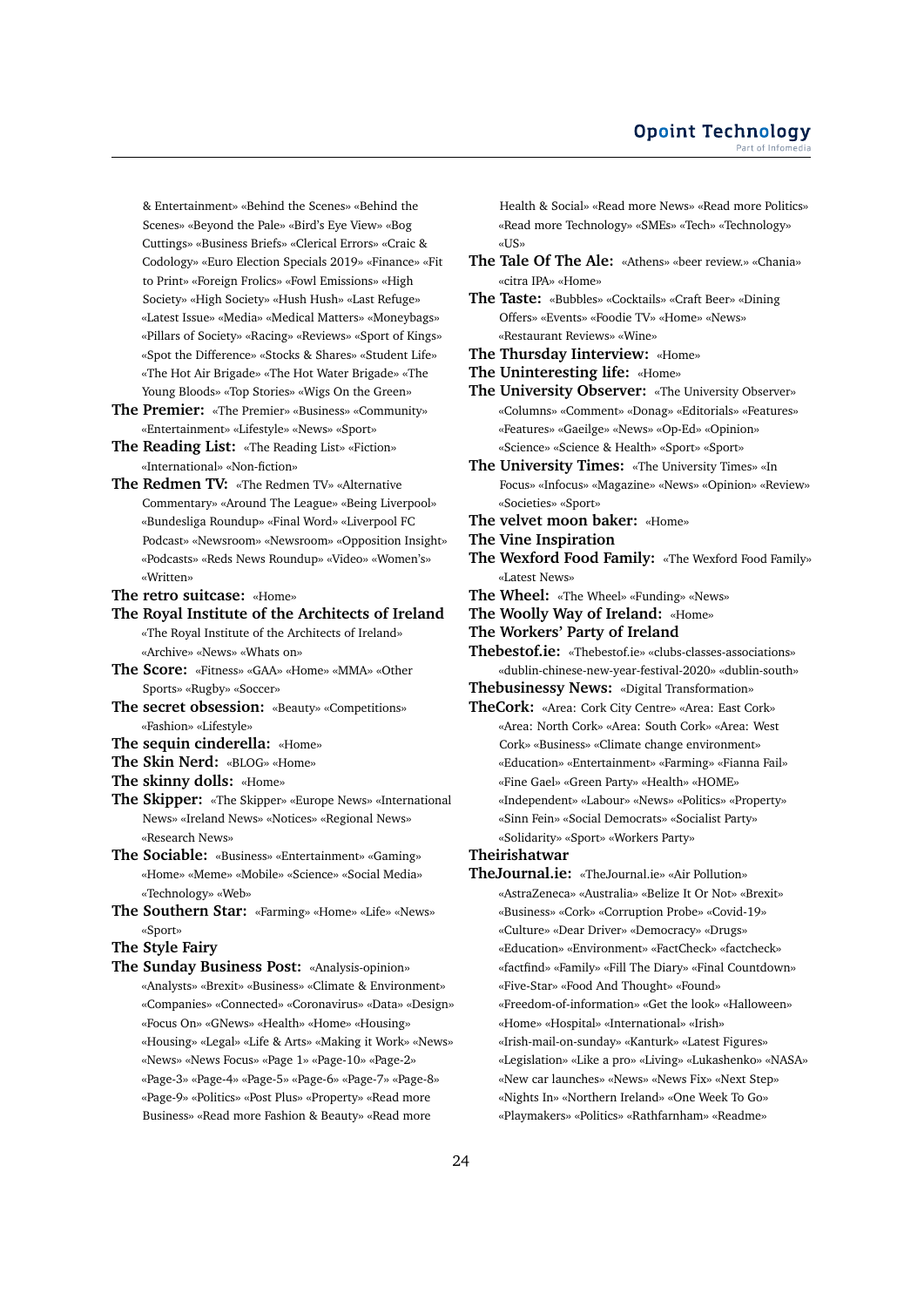«Response» «Science» «Sponsored-by-supervalu» «Star Of The Show» «Statement Armchairs» «stranded» «Study» «Tech» «The Daily Edge» «US Election 2020» «Voices» «Wales»

**TheSlicedPan:** «TheSlicedPan» «Culture» «Nonsense» «Rising» «The News»

**Think or Swim:** «Home»

**ThinkBusiness.ie**

**Third Age Ireland:** «Home» «News» «News: Blog»

**This is Galway:** «This is Galway» «News»

- **Thumped:** «Thumped» «Books»
- **Tipp FM:** «Tipp FM» «Bingo» «Commentaries Listen Back» «Latest Sport» «News» «Obituaries» «Presenters» «Sport»
- **Tipp Tatler Magazine**

**Tipperary County Council:** «Tipperary County Council» «News»

**Tipperary Live:** «Tipperary Live -» «Arts culture entertainment» «Athletics» «Business» «Cahir» «Carrick on suir» «Cashel» «Clonmel» «Coronavirus» «Courts» «Deaths» «Farming» «Fethard» «Gaa» «Golf» «Local news» «Motoring» «Multimedia» «Nenagh» «News» «Obituaries» «Other sports» «Property» «Recent deaths» «Roscrea» «Rugby» «Schools» «Soccer» «Sport» «Templemore»

«Thurles» «Tipperary town» «What's on» «Your tipperary» **Tn2 Magazine:** «Art» «Community» «Etc» «Fashion»

«Film» «Food» «Home» «Literature» «Music» «Sex» «Theatre» «TV»

**Today Fm:** «Maireadronan» «Music» «Music» «News» «Podcasts» «Shows» «Sport»

**Tom Sweeney Travels**

**Tommy McGibney's Tax Blog:** «Home»

**Totally Dublin:** «Home»

**Town mouse country mouse ireland:** «Home» **Tradesmen.ie:** «Home»

**Traleetoday:** «Business» «Entertainment» «Home» «Living» «News» «Sport»

**Transport for Ireland**

**Travel 2 Ireland:** «Travel 2 Ireland» «Accommodation» «Airbnb» «B&B» «Food & Wine» «Food Trucks» «Golf» «Guest Houses» «Hotels» «Ireland» «News» «Spa and Wellness» «Special Offers»

**TRAVEL Extra:** «TRAVEL Extra» «Afloat» «Aviation» «Food-and-wine» «Hotels» «Ireland» «Travel-trade»

**Travelbiz.ie:** «Travelbiz.ie» «Accommodation» «Airline» «Cruise» «Fam Trips» «Ferries» «Functions» «General» «Resorts» «Technology» «Tour Operator» «Travel Agent»

**Travelsfinders:** «Travelsfinders» «News»

**traveltimes.ie:** «traveltimes.ie» «Trip Reviews»

**Trinity College Dublin:** «Trinity College Dublin» «Sport News» «Statements»

**Trinity News:** «Home» «News-1» «Sport» **Trocaire:** «Home» «News» **True Economics Tuairisc:** «Tuairisc» «Anailís» «Ócáidí» «Úrscéal d'fhoghlaimeoirí» «Cluichí Gaelacha» «Colúin» «Crosfhocal» «Cultúr» «Eile» «Eolaíocht Teicneolaíocht» «Eolas» «Físeáin» «Foghlaimeoirí» «Folúntais Fógraí Poiblí» «Gaeltacht» «Gailearaithe» «Greann» «Idirnáisiúnta» «Litríocht» «Na hEalaíona Ceol» «Náisiúnta» «Nuacht» «Pobal» «Rugbaí» «Sacar» «Saol» «Scannán» «Seachtain na Gaeilge» «Sláinte Faisean» «Spórt» «Teilifís Raidió» «Tuairimíocht» **Tuam Herald TUI:** «Home» «News and Events» «Press Releases» **Tuppenceworth:** «Blog» **Turbulence Ahead:** «Home» **TVBEurope:** «TVBEurope» «Business» «Content» «IBC eDaily» «People» **TWJ:** «Home» **Tyndall National Institute:** «Tyndall National Institute» «News» **TyreTrade.ie:** «Home» **Ucc:** «Home» «News» **Ulster GAA:** «Ulster GAA» «News» **Ultimate Rugby:** «ultimaterugby.com» **Unite the Union Ireland Region:** «Unite the Union Ireland Region» «Newsroom» **United rugby:** «Home» «News features» **University College Dublin:** «UCD Dublin» «News and Opinion» **University Express:** «University Express» «Arts & Literature» «Byline» «Bystander» «Colour» «Comic» «Creative Writing» «Editorial» «Fashion» «Features» «Fiction» «Film & TV» «Food» «Gaeilge» «Gaming» «History» «Horoscopes» «Humour» «Interview» «Music» «News» «Opinion» «Sexpress» «Side» «Sports» «Technology» «Top Menu» «Travel» «Travel» «UCC» «Uncategorized» «Write For Us» **University of Limerick:** «Home» **Valg studio:** «Home» **Vhi:** «News» **Vibrant Ireland:** «Home» **Vickis Beauty Blog View Digital:** «Home» «Magazine» «News»

**Village:** «Culture» «Environment» «Featured Posts» «Gender» «General» «Home» «International» «Leaders» «Legal» «Media» «News» «Politics» «Tony Lowes Blog»

**Vincent & Beatty:** «Home» «News»

**VIP Magazine:** «VIP Magazine -» «Beauty» «Fashion» «Lifestyle» «Parties» «Rate it»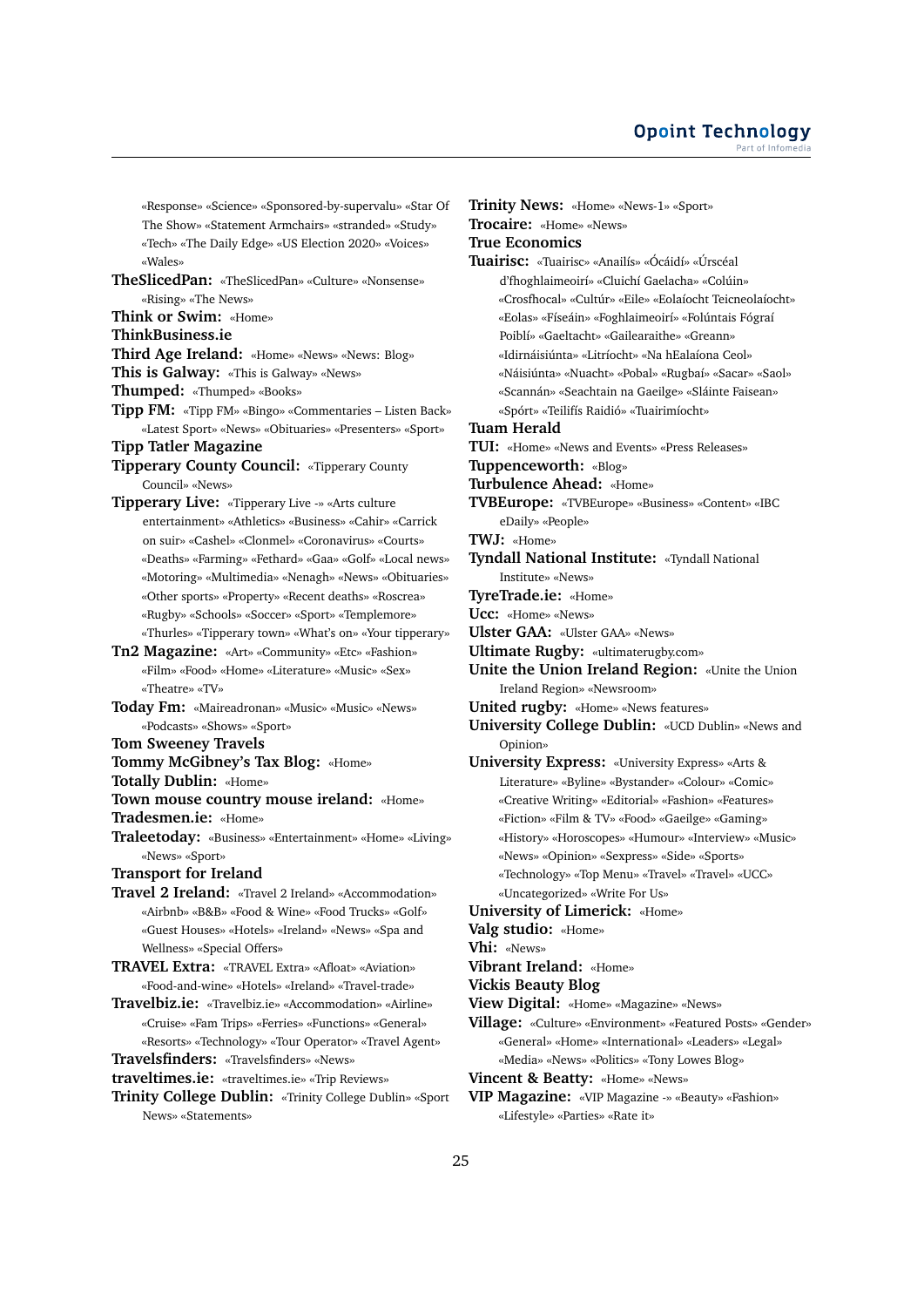**Virgin Media Television:** «Press» «Byday» **Visit Belfast:** «Visit Belfast» «Ideas Homepage» **Visit Dublin:** «Visit Dublin» «Get festive» «Get out and explore...» «Grab a bite with friends & family...» «Insider Tips» «Seasonal» «Self-guided walking tours...» «Take a deep breath...» «Take centre stage in Dublin...» **visiteastclare.ie Voltimum:** «Home» «Industry News» «Manufacturers News» **VSO Publications Ltd:** «Home» «Weekly Observer» **Vulcan Consulting:** «News» **Wait til i tell you:** «Home» **Walton Institute:** «Walton Institute» «News & Events» **Wanderlust Marriage Warren McCreery Auctioneers:** «Home» **Wasted.ie:** «Wasted.ie» «Eco Homes» «Editors Pick» «Environment» «Fashion» «Food» «Health & Beauty» «Motoring» «Retailers» «Wellness» **Water Ford Technologies:** «Water Ford Technologies -» **Water ford whispers News:** «Water ford whispers News» «Breaking» «Business» «Daily Photocade» «Entertainment» «Health/Science» «Horoscopes» «JobBridge» «Lifestyle» «News Video» «Opinion» «Politics»

«Reeling In The Years» «Sport» «Viral Pics» «WWN Facts» **Waterford City & County Council**

**Waterford County Council:** «News»

**Waterford Institute of Technology**

**Waterford Live:** «Waterford Live» «News» «waterford» «WhatsOn»

**Waterford News &Star:** «Waterford News &Star» «Business» «Entertainment» «Farming» «News» «Sport» «Sport» «Views» «Waterford Entertainment» «Well!»

**Wdc:** «Home» «News»

**We Are Irish:** «We Are Irish» «business and tech» «culture» «environment» «events» «food and drink» «gaeilge» «people» «travel»

**Weare:** «News»

## **Weddingdates**

**Weddingjournalonline:** «Ballymena» «Belfast» «Bridal Fashion» «Bridal Hair» «Bridesmaids Dresses» «Carlow» «Cork» «Derry» «Drogheda» «Dublin» «Enniskillen» «Explore by County» «Galway» «Groomswear» «Home» «Honeymoon» «Kilkenny» «Limerick» «Lisburn» «Mother of the Bride» «Mother of the Bride» «Newry» «Omagh» «Real Weddings» «Room Dressing And Wedding Details» «Stag And Hen» «Trending & Latest News» «Waterford» «Wedding Cakes & Sweets» «Wedding Flowers» «Wedding Gift Lists» «Wedding Hair, Beauty & Health» «Wedding Journal Online» «Wedding Music & Entertainment» «Wedding Photographers & Videographers» «Wedding

Receptions» «Wedding Rings & Jewellery» «Wedding Stationery» «Wedding Transport» «Wedding Venues» «Weddings Abroad»

**Weddings Online:** «Weddings Online» «Blog» **Weldons:** «Blog»

- **West Cork People:** «West Cork People» «Arts» «Columnists» «Culture» «Entertainment» «Environment» «Farming» «Features» «Food & Drinks» «Headlines» «Health» «Health & Lifestyle» «Highlights» «Home & Garden» «Image» «Inside Out Beauty» «Mental Health & Mindfulness» «Motoring» «Music» «Music Box» «News» «Sport & Fitness» «Travel» «Weddings»
- **Western People:** «Home» «News» «Sport» «Western News» «Western Sport»

**Westmeath County Council:** «Westmeath County Council» «News»

**Westmeath Examiner:** «ENTERTAINMENT» «Home» «News» «Sport»

**Westmeath Independent:** «Buccaneers»

«Entertainment» «Home» «News» «Sport»

**Westmeath Topic**

**Wexford County Council:** «Wexford County Council» «News»

**Wexford Today:** «Wexford Today» «Diary» «GAA» «Hockey» «Horse Racing» «Lifestyle» «More Sports» «News» «Rugby» «Seana Ghael» «Soccer» «Sport» «Things To Do» «Tourism»

**What katie healy did:** «Home»

**Whatshewears:** «Ask The Stylist» «Daily Digest» «Hair & Beauty» «Home» «Lifestyle» «Red Carpet» «Social Pics» «Video» «Win»

## **Whatsonni.com:** «News»

**Wheelsforwomen.ie:** «Wheelsforwomen.ie» «A "Bright" Guide To Car Bulbs» «About Us» «Aisling Doyle» «Alison Lawford» «Bernadette Fitzgerald» «BMW Travel Systems» «BuggaBandZ» «Buying a Car» «Car Audio Guide» «Car Colour Psychology» «Car Reviews» «Car Sharing» «Car Storage Container» «Car Wash Guide» «Car Washing Survey» «Car Won't Start» «Caroline Kidd» «Caroline Urch» «Celebrity Cars» «Citroen C-Zero» «Clodagh McKenna» «Compact SUV» «Competitions» «Coupes» «Cute Cars» «Deals for Wheels» «Derval O'Rourke» «Diary of a Racing Driver» «Driving Test Guide» «Dupenny Car Print» «Eco Friendly Celebrity Cars» «Emma Toner» «Estate Cars» «Features» «Fiat 500 by Gucci» «First-drives» «Fog Lamps» «Gadgets & Gizmos» «Garmin Sat-Nav» «Germs in Your Car» «Getting Ready For Your NCT» «Gráinne Murphy» «Hatchbacks» «Head Gasket» «Interior Clean» «Jennifer Mullan» «Jennifer Tonin» «Kirsteen O'Sullivan» «Ladies Irish Open Tickets» «Latest»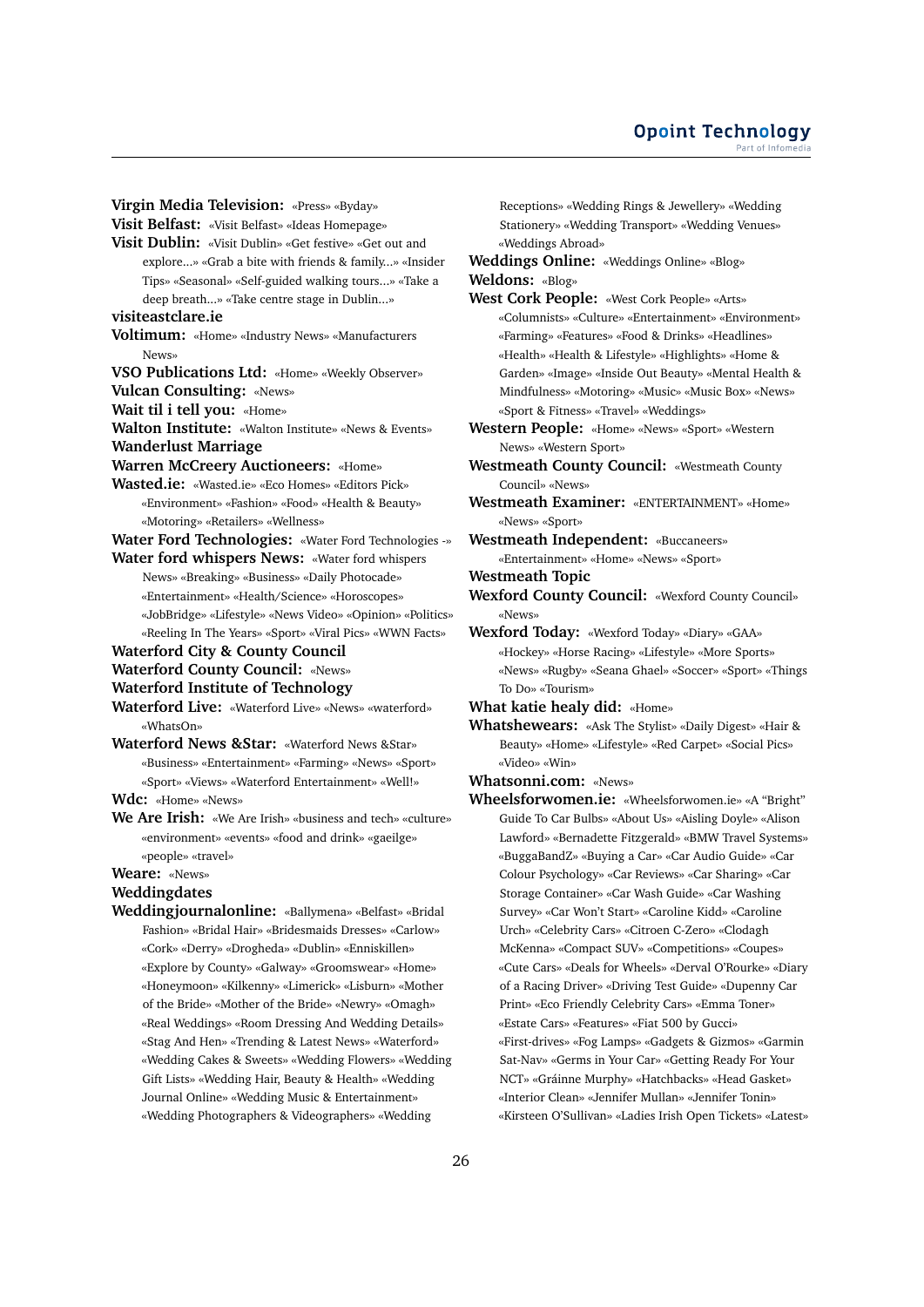«Laura Keane» «Learning to Drive» «Lights Cars Action» «Louise Kennedy» «Luxury SUV» «Megan Kessie» «My First Car» «New Deals» «New Family Car» «News» «News & Features» «Niche Models» «Opel Jackets» «Owning a Car» «Parking Perils» «Parking Sensors» «People Carriers» «Personal Air Purifier» «Rachel Allen» «Ramps and Rumble Strips» «Registration Plates» «Road Tests» «Road Tests» «Safety» «Saloons» «Sennheiser Headphones» «Showroom Shine» «Simple Filter Guide» «Sports Cars» «Style For Wheels» «Suzanne Keane» «Suzanne Sheridan» «The Garage» «Tyre Guide» «Uncategorized» «Unlucky No. 13» «Used Car – 16k» «Used Car – 3K» «Used Car – 4-6K» «Used Car – 8k» «Used Car – Tiny Budget» «Used SUV \_ 16K» «Winner's Page» «Winter Car Preparation» «Women Only Car Parks» «Working Week» «World of Rallying» «Your Car» «Your Questions»

- **Where Is Tara:** «Where Is Tara» «Destinations» «Health & Beauty» «Life» «Tech»
- **Where Wishes Come From:** «Home» **Whisty**
- **Wholesome Ireland**
- 
- **Wicklow County Council:** «Wicklow County Council» «Council News» «News»
- **Wicklow News:** «All News» «Features» «Feed» «Home» «Local News» «Local Notes» «News» «Sports»
- **Wide-eye dand Blind:** «Home»
- **Wilson on Wines:** «Wilson on Wines» «Beer & Whiskey» «Blog» «Daily Drop» «Irish Times» «Top Drop»
- **WLR FM:** «Business» «Food» «Home» «Latest News» «Sport»
- **WMB (Women Mean Business):** «WMB (Women Mean Business)» «WMB Advice» «WMB Now»
- **Woman's Way:** «Woman's Way» «Food» «Lifestyle» «Lookbook» «Wellbeing»
- **Womenrulewriter:** «Home»
- **Wonderful Wagon:** «Home»
- **World Politics Journal:** «Africa» «Americas» «Asia-pacific» «Europe» «Home» «Middle east» «The week in markets» «World economy»
- **World Rugby:** «World Rugby» «News»

#### **Writing**

- **XL Group:** «Fast Fast Forward»
- **Yay Cork:** «Yay Cork» «Beauty» «Business» «Cork, like» «Food» «News» «Opera Lane Magazine» «Style» «Travel» «Wellness»

**Your Beauty**

**[GOSSIP] Celebrity news and videos:** «[GOSSIP] Celebrity news and videos» «13 reasons why» «Adele» «Alessandra Sublet» «Alexandra Lamy» «Alice Tonglioni» «Alizée» «Amel Bent» «Angelina Jolie» «Antonio Banderas» «Ariana Grande» «Arthur» «Ashley Olsen»

«Ashton Kutcher» «Ben Affleck» «Ben Stiller» «Benjamin Biolay» «Benjamin Castaldi» «Beyoncé» «Black M» «Blake Lively» «Booba» «Brad Pitt» «Bradley Cooper» «Britney Spears» «Bruce Willis» «Bruno Mars» «Calvin Harris» «Cameron Diaz» «Carla Bruni» «Cauet» «Céline Dion» «Channing Tatum» «Charlie Puth» «Charlie Sheen» «Charlize Theron» «Chloe Grace Moretz» «Chris Brown» «Chris Hemsworth» «Christina Aguilera» «Christophe Beaugrand» «Christophe Dechavanne» «Christophe Willem» «Cinéma» «Clara Morgane» «Cristina Cordula» «Cyril Hanouna» «Cyril Lignac» «Dany Boon» «David Guetta» «Demi Lovato» «Denise Richards» «Denzel Washington» «Dieudonné» «Drake» «Ed Sheeran» «Edouard Baer» «Elizabeth Olsen» «Ellie Goulding» «Emily Blunt» «Eminem» «Emma Watson» «Enjoy Phoenix» «Enora Malagre» «Eva Longoria» «Fauve Hautot» «Florence Foresti» «François Damiens» «François Xavier Demaison» «Franck Dubosc» «Frederic Beigbeder» «Gad Elmaleh» «Genevieve de Fontenay» «George Clooney» «Gerard Depardieu» «Gwyneth Paltrow» «Harry Styles» «Hayden Panettiere» «Iggy Azalea» «Jamel Debbouze» «James Franco» «Jared Leto» «Jason Derulo» «Javier Bardem» «Jay-Z» «Jean Dujardin» «Jean Jacques Goldman» «Jean Marie Bigard» «Jenifer» «Jennifer Aniston» «Jennifer Garner» «Jennifer Lawrence» «Jennifer Lopéz» «Jennifer Love Hewitt» «Jessica Alba» «Jessica Biel» «Joe Jonas» «Joey Starr» «Johnny Depp» «Johnny Hallyday» «Jude Law» «Julia Roberts» «Julie Gayet» «Julien Doré» «Justin Bieber» «Justin Timberlake» «Kad Merad» «Kanye West» «Kardashian» «Karine Ferri» «Kate Hudson» «Katie Holmes» «Katy Perry» «Kendji Girac» «Kev Adams» «Kevin Hart» «Khloe Kardashian» «Kim Kardashian» «Koh Lanta» «Kourtney Kardashian» «Kristen Stewart» «Kylie Jenner» «Kylie Minogue» «La casa de papel» «La Fouine» «Lady Gaga» «Laurence Ferrari» «Laurent Delahousse» «Laurent Ournac» «Leila Behkti» «Leonardo Dicaprio» «Les Anges» «Les Marseillais» «Liam Hemsworth» «Liam Payne» «Loana» «Lorie» «Louane» «Louis Tomlinson» «Madonna» «Maitre Gims» «Mariah Carey» «Marie Drucker» «Marion Cotillard» «Mary Kate Olsen» «Matt Leblanc» «Matt Pokora» «Matthew Perry» «Matthieu Delormeau» «Melissa Theuriau» «Meryl Streep» «Michel Drucker» «Michele Laroque» «Mila Kunis» «Miley Cyrus» «Mimie Mathy» «Mode» «Musique» «Mylene Farmer» «Nabilla» «Nagui» «Natalie Portman» «Naya Rivera» «Netflix» «Nick Jonas» «Nicki Minaj» «Nicolas Bedos» «Nicolas Canteloup» «Nicole Kidman» «Nikos Aliagas» «Olivier Marchal» «Omar Sy» «Orlando Bloom» «Paris Hilton» «Pascal Obispo» «Patrick Bruel» «Patrick Fiori» «Penelope Cruz»